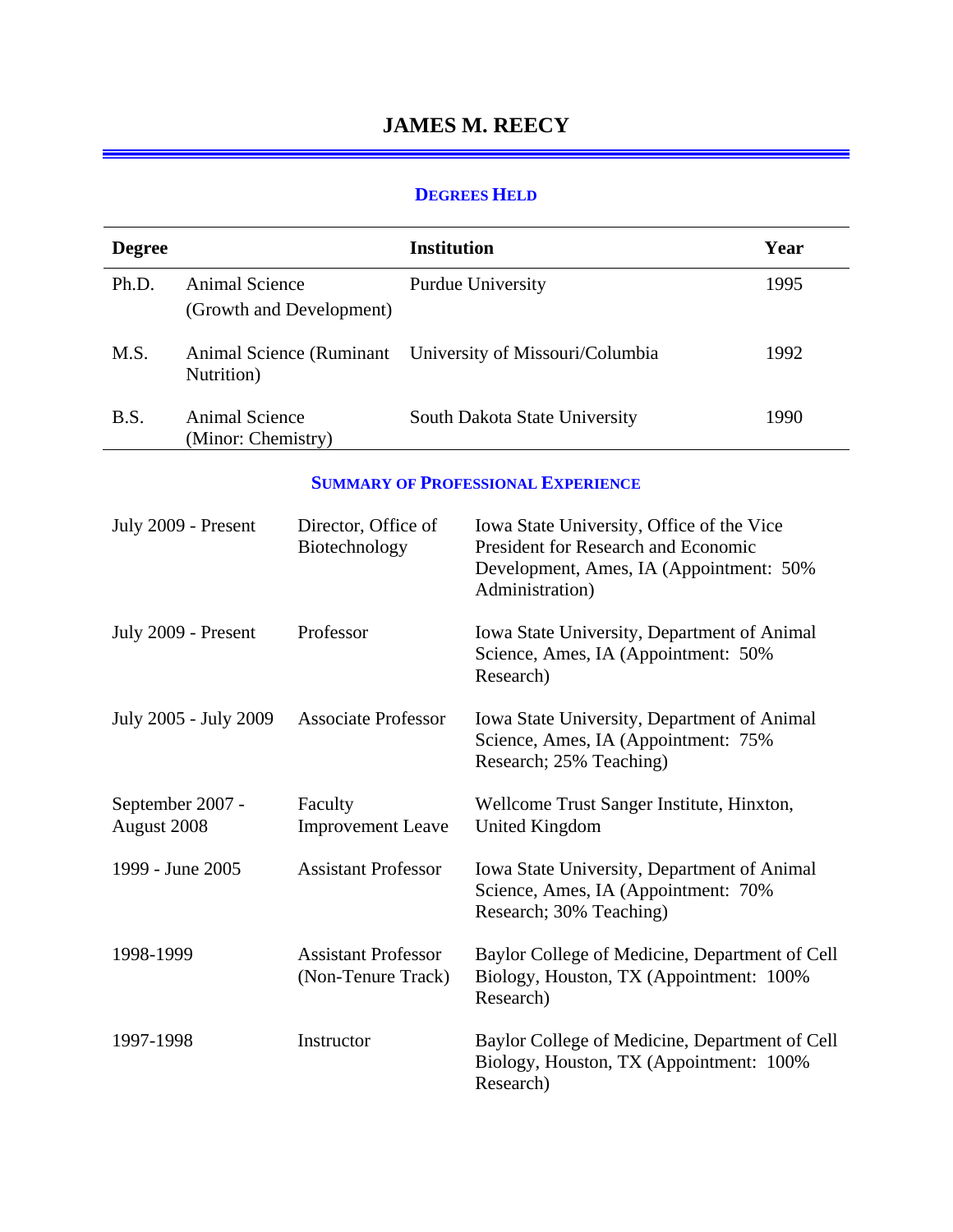| 1996-1997 | Post Doctoral      | Baylor College of Medicine, Department of Cell |
|-----------|--------------------|------------------------------------------------|
|           | Research Associate | Biology, Houston, TX (Appointment: 100%        |
|           |                    | Research)                                      |

#### **IOWA STATE UNIVERSITY PERSONNEL RECORD**

| July 2009 - Present          | Director, Office of<br>Biotechnology | Office of the Vice President for Research and<br>Economic Development (Appointment: 50%<br>Administration)                                                                                                    |
|------------------------------|--------------------------------------|---------------------------------------------------------------------------------------------------------------------------------------------------------------------------------------------------------------|
| July 2009 - Present          | Professor                            | Department of Animal Science (Appointment:<br>50% Research)                                                                                                                                                   |
| July 2005 - July 2009        | <b>Associate Professor</b>           | Department of Animal Science (Appointment:<br>75% Research; 25% Teaching)                                                                                                                                     |
| February 1999 - June<br>2005 | <b>Assistant Professor</b>           | Department of Animal Science (Appointment:<br>70% Research; 30% Teaching)                                                                                                                                     |
|                              |                                      | $M_{\rm out}$ , $f_{\rm out}$ , $f_{\rm out}$ , $f_{\rm out}$ , $f_{\rm out}$ , $f_{\rm out}$ , $f_{\rm out}$ , $f_{\rm out}$ , $f_{\rm out}$ , $f_{\rm out}$ , $f_{\rm out}$ , $f_{\rm out}$ , $f_{\rm out}$ |

Member of Animal Breeding and Genetics Group; Center for Integrated Animal Genomics; Center for Designing Foods to Improve Nutrition; Laurence H. Baker Center for Bioinformatics and Biological Statistics; Muscle Biology Group; Nutritional Sciences Council

Graduate Faculty Member: Animal Breeding and Genetics; Animal Science; Bioinformatics and Computational Biology; Genetics; Molecular, Cellular, and Developmental Biology

### **Professional Affiliations and Activities**

**American Association for the Advancement of Science** – *member - 1995 - present* **American Society of Animal Science** – *member - 1990 - present*

| 2000-2002 | Midwest Section, ASAS Graduate Paper Competition (Chair 2002)                                  |
|-----------|------------------------------------------------------------------------------------------------|
| 2000-2004 | Coordinator of Midwest Section, ASAS Academic Quadrathalon<br><b>Laboratory Practical Exam</b> |
| 2001-2003 | Animal Breeding and Genetics National Program Committee                                        |
| 2004      | Coordinator of Midwest Section, ASAS Quadrathalon Competition                                  |
|           | 2009-Present Midwest Young Researcher Award committee member                                   |

**International Society of Animal Genetics** – *member - 2000 - present*

**American Heart Association** – *member - 2000 – present*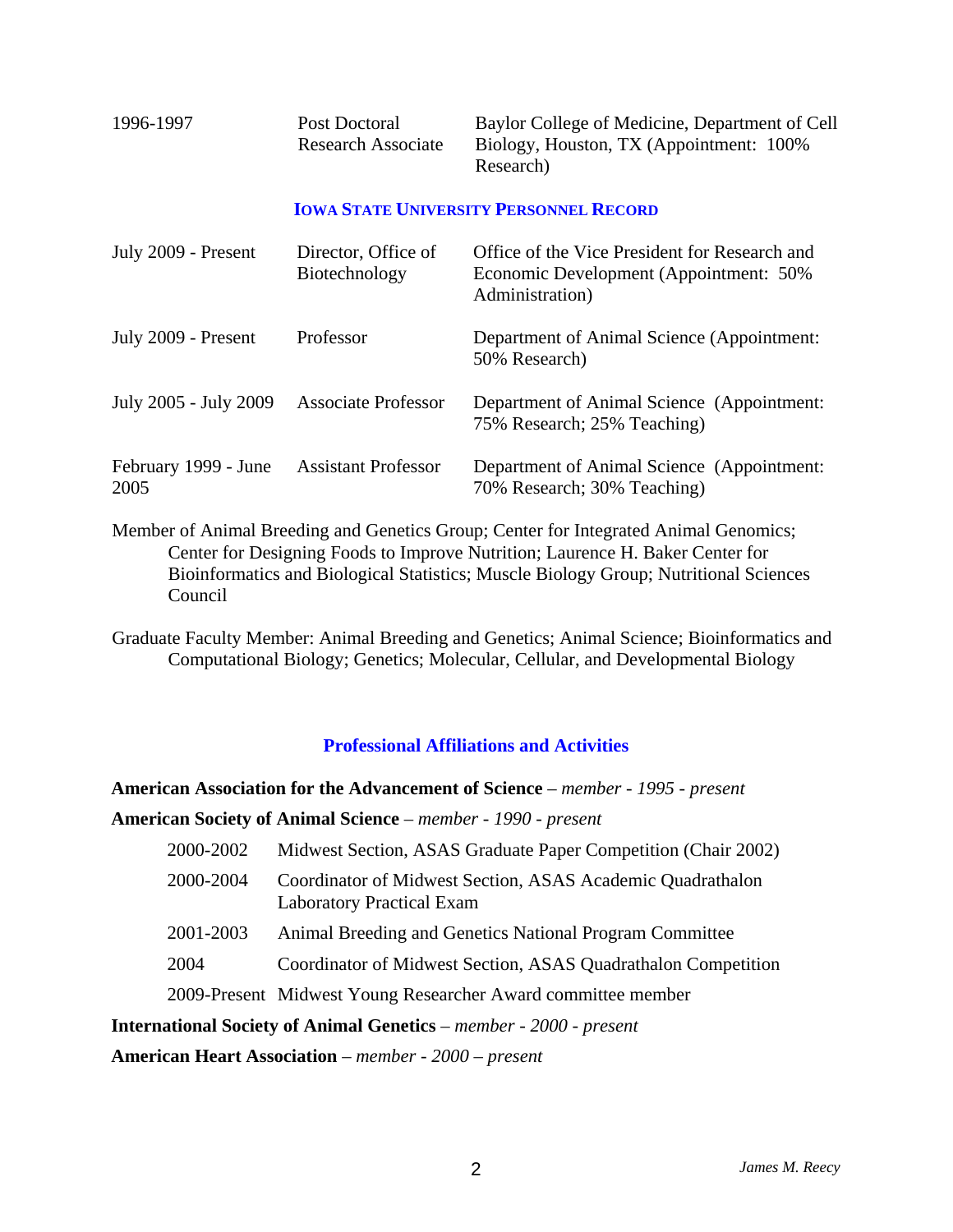## **SCHOLARSHIP**

#### **AWARDS AND HONORS**

Mid-Career Achievement in Research, Iowa State University College of Agriculture (2011) Early Achievement in Research, Midwest American Society of Animal Science (2008) Early Achievement in Research, Iowa State University College of Agriculture (2003)

### **Professional Recognitions**

| 1999-Present     | Journal of Animal Science – Ad hoc Reviewer                 |
|------------------|-------------------------------------------------------------|
| 2000-2007        | National Research Initiative Competitive Grants Program     |
|                  | USDA/CSREES/NRICGP - Ad hoc Reviewer                        |
|                  | Animal Growth and Nutrient Utilization Program              |
|                  | Animal Genetic Mechanisms Program                           |
| 2000-Present     | American Kennel Club Competitive Grants Program – Reviewer  |
| 2000-Present     | Animal Genetics – Reviewer                                  |
| 2000-Present     | Mammalian Genome – Reviewer                                 |
| 2002-Present     | American Journal of Physiology – Reviewer                   |
| 2004-Present     | Developmental Dynamics – Reviewer                           |
| 2004-Present     | European Association for Animal Production – Reviewer       |
| 2007-Present     | Science – Reviewer                                          |
| 2007-Present     | Bioinformatics – Reviewer                                   |
| 2007-Present     | Physiological Genomic – Reviewer                            |
| 2008             | USDA-NRI Animal Growth and Nutrient Management Review Panel |
| 2008 - Present   | Editorial board and section editor of BMC Genetics          |
| 2008 - Present   | Editorial board of Animal Biotechnology                     |
| $2009 -$ Present | Journal of Lipid Research – Reviewer                        |
| $2015$ – Present | <b>Associate Editor of BMC Genomics</b>                     |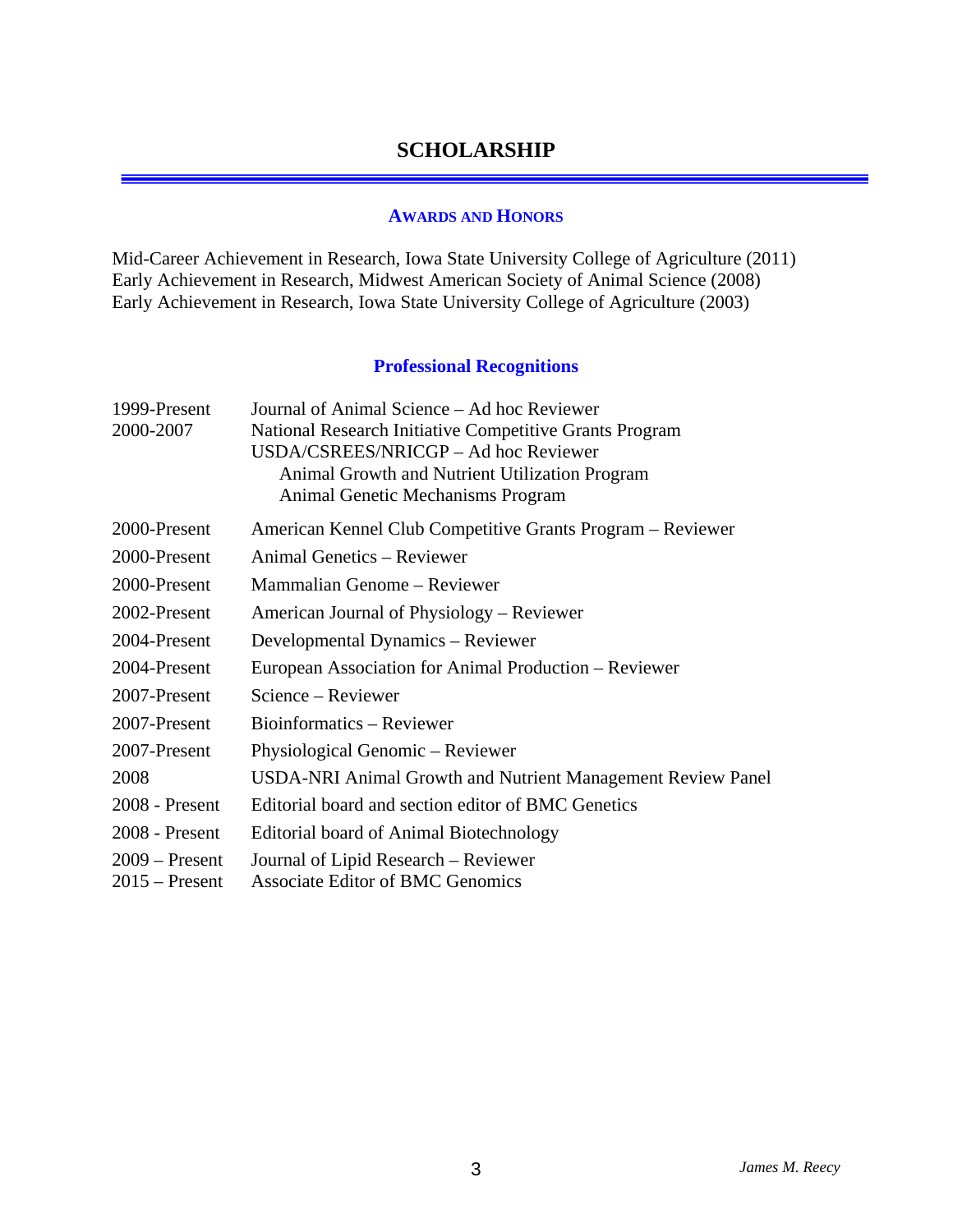#### **SCIENTIFIC PUBLICATIONS**

#### *A. Refereed Journal Articles*

- A1 Loesche JA, Pritchard RH, Reecy JM, Wicks ZW, 3rd: Feeding value of frost-damaged soybeans for lambs. *J Anim Sci* 1992, 70(7):2221-2227.
- A2 Reecy JM, Williams JE, Kerley MS, MacDonald RS, Thornton WH, Jr., Wallace LM: Abomasal casein infusion enhances the mitogenic activity of serum from protein-restricted steers. *J Nutr* 1994, 124(1):67-77.
- A3 Wallace LLM, Reecy J, Williams JE: The Effect of Ranitidine Hydrochloride on Abomasal Fluid Ph in Young Steers. *Agri-Practice* 1994, 15(6):34-&.
- A4 Briley GP, Reecy JM, Grant AL, Bidwell CA: Cloning and expression of the porcine myogenin gene. *Animal Biotechnology* 1995, 6:34-38.
- A5 Reecy JM, Bidwell CA, Briley GP, Grant AL: Structure and regulation of the porcine skeletal alpha-actin-encoding gene. *Gene* 1996, 180(1-2):23-28.
- A6 Reecy JM, Williams JE, Kerley MS, MacDonald RS, Thornton WH, Jr., Davis JL: The effect of postruminal amino acid flow on muscle cell proliferation and protein turnover. *J Anim Sci* 1996, 74(9):2158-2169.
- A7 Reecy JM, Yamada M, Cummings K, Sosic D, Chen CY, Eichele G, Olson EN, Schwartz RJ: Chicken Nkx-2.8: a novel homeobox gene expressed in early heart progenitor cells and pharyngeal pouch-2 and -3 endoderm. *Dev Biol* 1997, 188(2):295-311.
- A8 Reecy JM, Bidwell CA, Andrisani OM, Gerrard DE, Grant AL: Multiple regions of the porcine alpha-skeletal actin gene modulate muscle-specific expression in cell culture and directly injected skeletal muscle. *Anim Biotechnol* 1998, 9(2):101-120.
- A9 Reecy JM, Li X, Yamada M, DeMayo FJ, Newman CS, Harvey RP, Schwartz RJ: Identification of upstream regulatory regions in the heart-expressed homeobox gene Nkx2-5. *Development* 1999, 126(4):839-849.
- A10 Newman CS, Reecy J, Grow MW, Ni K, Boettger T, Kessel M, Schwartz RJ, Krieg PA: Transient cardiac expression of the tinman-family homeobox gene, XNkx2-10. *Mech Dev*  2000, 91(1-2):369-373.
- A11 Moses KA, DeMayo F, Braun RM, Reecy JL, Schwartz RJ: Embryonic expression of an Nkx2-5/Cre gene using ROSA26 reporter mice. *Genesis* 2001, 31(4):176-180.
- A12 Carson JA, Nettleton D, Reecy JM: Differential gene expression in the rat soleus muscle during early work overload-induced hypertrophy. *FASEB J* 2002, 16(2):207-209.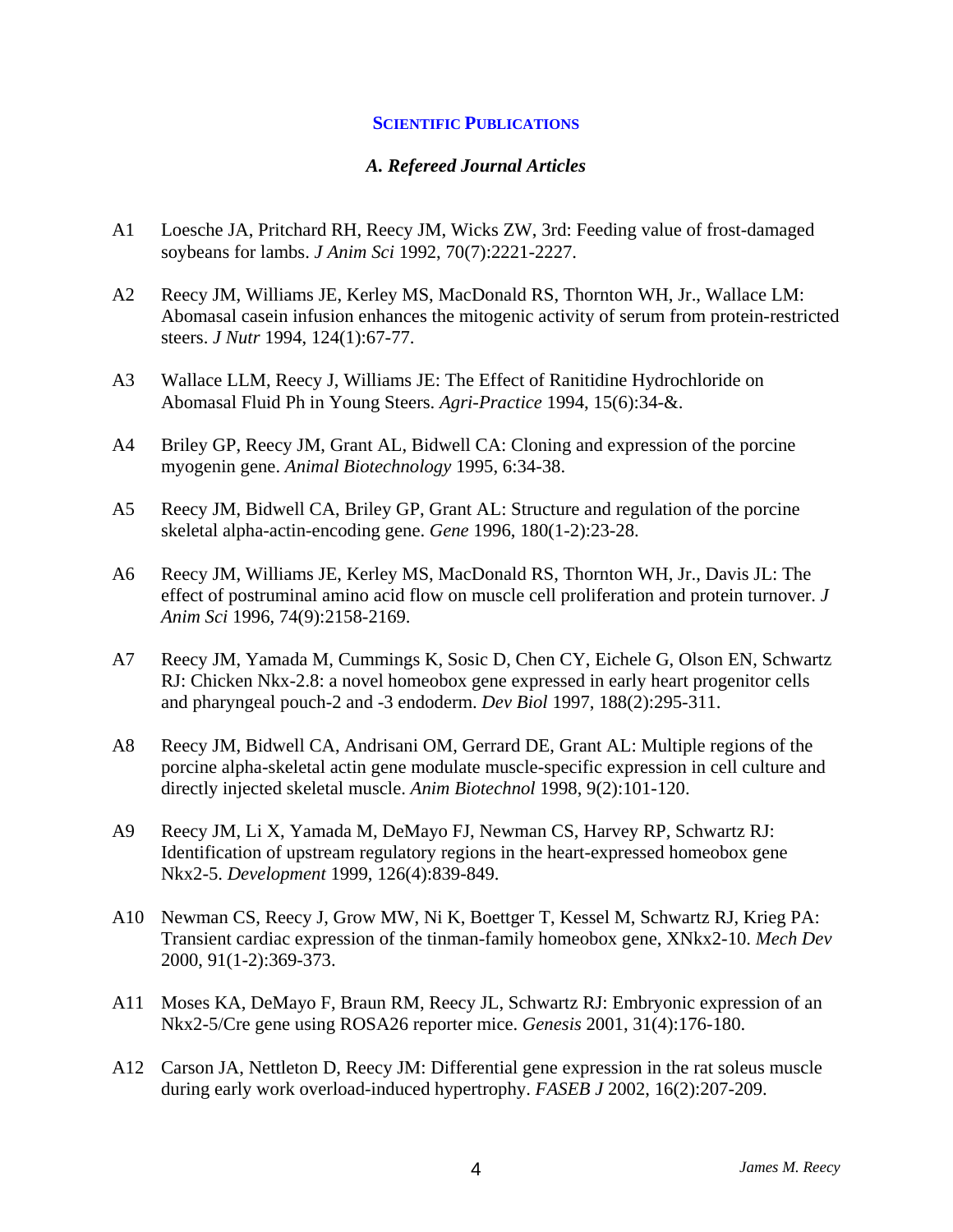- A13 Paxton C, Zhao H, Chin Y, Langner K, Reecy J: Murine Tbx2 contains domains that activate and repress gene transcription. *Gene* 2002, 283(1-2):117-124.
- A14 Reecy JM, Miller SA, Webster M: Recent advances that impact skeletal muscle growth and development research. *Journal of Animal Science* 2002, 81(E. Suppl. 1):E1-E8.
- A15 Mishra BP, Reecy JM: Mutations in the limbin gene previously associated with dwarfism in Japanese brown cattle are not responsible for dwarfism in the American Angus breed. *Anim Genet* 2003, 34(4):311-312.
- A16 Moody DE, Rosa AN, Reecy JM: Current status of livestock DNA microarrays. *AgBioTech* 2003, 5:1-8.
- A17 Potts JK, Echternkamp SE, Smith TP, Reecy JM: Characterization of gene expression in double-muscled and normal-muscled bovine embryos. *Anim Genet* 2003, 34(6):438-444.
- A18 Kim KS, Reecy JM, Hsu WH, Anderson LL, Rothschild MF: Functional and phylogenetic analyses of a melanocortin-4 receptor mutation in domestic pigs. *Domest Anim Endocrinol*  2004, 26(1):75-86.
- A19 Soller M, Reecy JM: QTL mapping and cloning in beef cattle. *AgBioTech* 2004, 4:1-8.
- A20 Washington TA, Reecy JM, Thompson RW, Lowe LL, McClung JM, Carson JA: Lactate dehydrogenase expression at the onset of altered loading in rat soleus muscle. *Journal of applied physiology* 2004, 97(4):1424-1430.
- A21 Hu ZL, Dracheva S, Jang W, Maglott D, Bastiaansen J, Rothschild MF, Reecy JM: A QTL resource and comparison tool for pigs: PigQTLDB. *Mamm Genome* 2005, 16(10):792-800.
- A22 Hu ZL, Glenn K, Ramos AM, Otieno CJ, Reecy JM, Rothschild MF: Expeditor: a pipeline for designing primers using human gene structure and livestock animal EST information. *J Hered* 2005, 96(1):80-82.
- A23 Bao J, Hu ZL, Caragea D, Reecy J, Honavar VG: A tool for collaborative construction of large biological ontologies. *Int Workshop Databas* 2006:191-195.
- A24 Reecy JM, Spurlock DM, Stahl CH: Gene expression profiling: insights into skeletal muscle growth and development. *J Anim Sci* 2006, 84 Suppl:E150-154.
- A25 Steelman CA, Recknor JC, Nettleton D, Reecy JM: Transcriptional profiling of myostatinknockout mice implicates Wnt signaling in postnatal skeletal muscle growth and hypertrophy. *FASEB J* 2006, 20(3):580-582.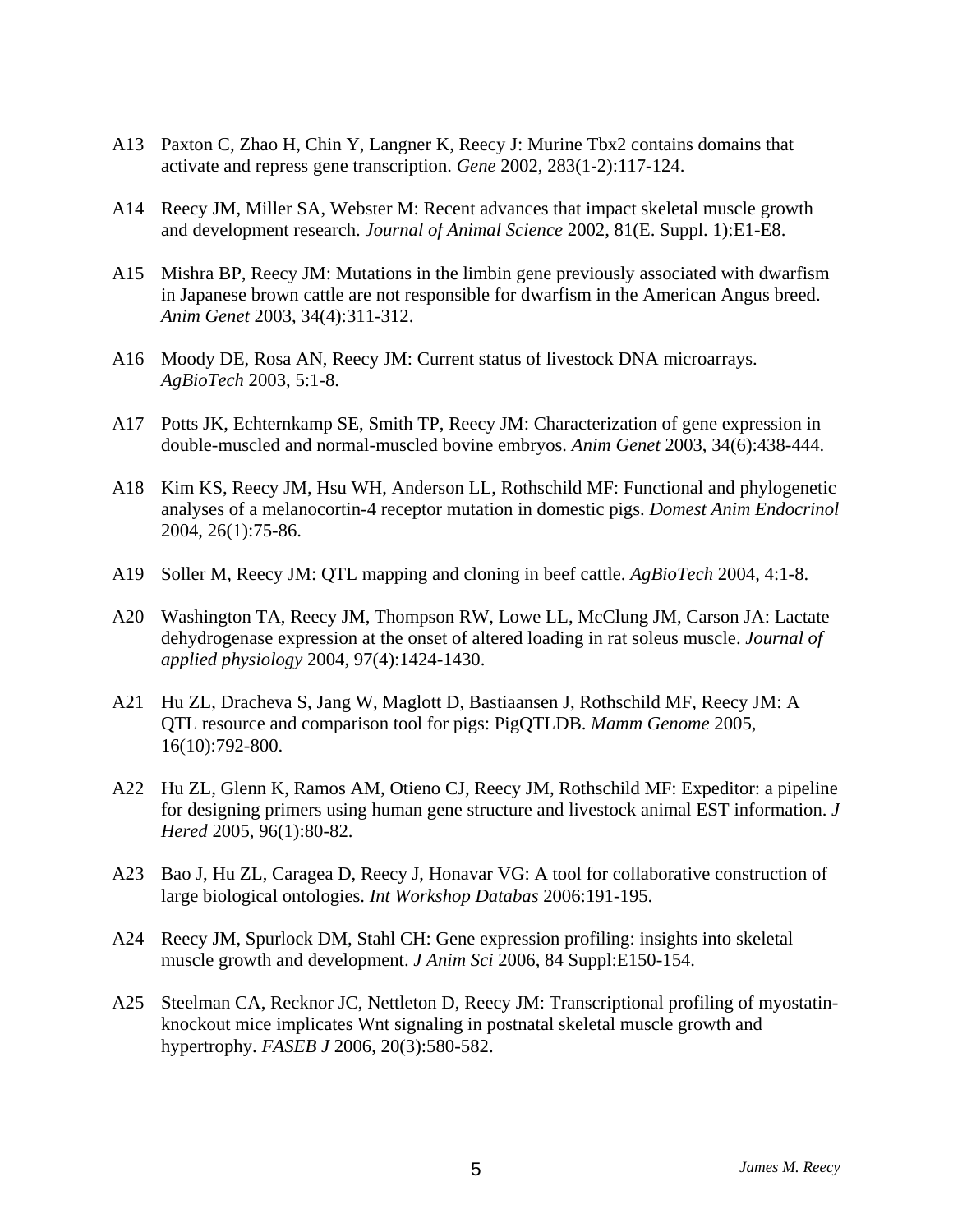- A26 Tantia MS, Vijh RK, Kumar ST, Mishra B, Reecy JM: Comparative analysis of GDF 8 (myostatin) in Bos indicus and Bos taurus. *DNA Seq* 2006, 17(4):311-313.
- A27 Tuggle CK, Dekkers JC, Reecy JM: Integration of structural and functional genomics. *Anim Genet* 2006, 37 Suppl 1:1-6.
- A28 Hu ZL, Fritz ER, Reecy JM: AnimalQTLdb: a livestock QTL database tool set for positional QTL information mining and beyond. *Nucleic Acids Res* 2007, 35(Database issue):D604-609.
- A29 Hu ZL, Reecy JM: Animal QTLdb: beyond a repository. A public platform for QTL comparisons and integration with diverse types of structural genomic information. *Mamm Genome* 2007, 18(1):1-4.
- A30 Karlskov-Mortensen P, Hu ZL, Gorodkin J, Reecy JM, Fredholm M: Identification of 10 882 porcine microsatellite sequences and virtual mapping of 4528 of these sequences. *Anim Genet* 2007, 38(4):401-405.
- A31 Zhan M, Jin B, Chen SE, Reecy JM, Li YP: TACE release of TNF-alpha mediates mechanotransduction-induced activation of p38 MAPK and myogenesis. *J Cell Sci* 2007, 120(Pt 4):692-701.
- A32 Hughes LM, Bao J, Hu ZL, Honavar V, Reecy JM: Animal trait ontology: The importance and usefulness of a unified trait vocabulary for animal species. *J Anim Sci* 2008, 86(6):1485-1491.
- A33 Karlskov-Mortensen P, Hu ZL, Reecy JM, Fredholm M: A data resource of 838 porcine microsatellite sequences with repeat motifs of three to six bases. *Anim Genet* 2008, 39(1):85-86.
- A34 Li XP, Hu ZL, Moon SJ, Do KT, Ha YK, Kim H, Byun MJ, Choi BH, Rothschild MF, Reecy JM *et al*: Development of an in silico coding gene SNP map in pigs. *Anim Genet*  2008, 39(4):446-450.
- A35 Nettleton D, Recknor J, Reecy JM: Identification of differentially expressed gene categories in microarray studies using nonparametric multivariate analysis. *Bioinformatics*  2008, 24(2):192-201.
- A36 Hu ZL, Bao J, Reecy JM: CateGOrizer: a web-based program to batch analyze ontology classification categories. *Jounral of Bioinformatics* 2008, 9(2):108-112.
- A37 Taylor CF, Field D, Sansone SA, Aerts J, Apweiler R, Ashburner M, Ball CA, Binz PA, Bogue M, Booth T *et al*: Promoting coherent minimum reporting guidelines for biological and biomedical investigations: the MIBBI project. *Nat Biotechnol* 2008, 26(8):889-896.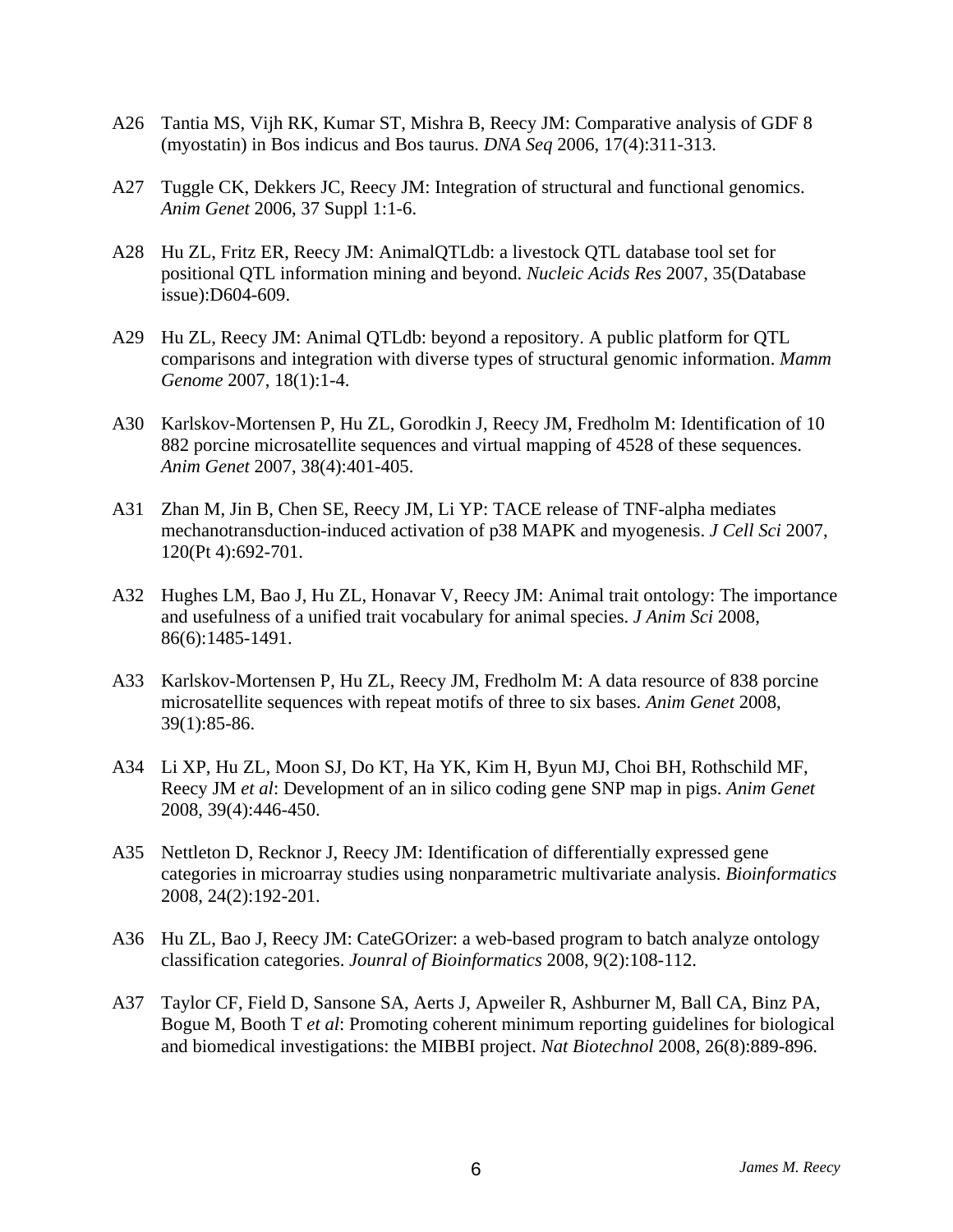- A38 Zhang S, Knight TJ, Reecy JM, Beitz DC: DNA polymorphisms in bovine fatty acid synthase are associated with beef fatty acid composition. *Anim Genet* 2008, 39(1):62-70.
- A39 Alexander LJ, Kuehn LA, Smith TP, Matukumalli LK, Mote B, Koltes JE, Reecy J, Geary TW, Rule DC, Macneil MD: A Limousin specific myostatin allele affects longissimus muscle area and fatty acid profiles in a Wagyu-Limousin F2 population. *J Anim Sci* 2009, 87(5):1576-1581.
- A40 Bovine Genome S, Analysis C, Elsik CG, Tellam RL, Worley KC, Gibbs RA, Muzny DM, Weinstock GM, Adelson DL, Eichler EE *et al*: The genome sequence of taurine cattle: a window to ruminant biology and evolution. *Science* 2009, 324(5926):522-528.
- A41 Chelh I, Meunier B, Picard B, Reecy MJ, Chevalier C, Hocquette JF, Cassar-Malek I: Molecular profiles of Quadriceps muscle in myostatin-null mice reveal PI3K and apoptotic pathways as myostatin targets. *BMC Genomics* 2009, 10:196.
- A42 Couture O, Callenberg K, Koul N, Pandit S, Younes R, Hu ZL, Dekkers J, Reecy J, Honavar V, Tuggle C: ANEXdb: an integrated animal ANnotation and microarray EXpression database. *Mamm Genome* 2009, 20(11-12):768-777.
- A43 Elsik CG, Tellam RL, Worley KC, Gibbs RA, Muzny DM, Weinstock GM, Adelson DL, Eichler EE, Elnitski L, Guigo R *et al*: The genome sequence of taurine cattle: a window to ruminant biology and evolution. *Science* 2009, 324(5926):522-528.
- A44 Koltes JE, Hu ZL, Fritz E, Reecy JM: BEAP: The BLAST Extension and Alignment Program- a tool for contig construction and analysis of preliminary genome sequence. *BMC Res Notes* 2009, 2:11.
- A45 Koltes JE, Mishra BP, Kumar D, Kataria RS, Totir LR, Fernando RL, Cobbold R, Steffen D, Coppieters W, Georges M *et al*: A nonsense mutation in cGMP-dependent type II protein kinase (PRKG2) causes dwarfism in American Angus cattle. *Proc Natl Acad Sci U S A* 2009, 106(46):19250-19255.
- A46 Piontkivska H, Yang MQ, Larkin DM, Lewin HA, Reecy J, Elnitski L: Cross-species mapping of bidirectional promoters enables prediction of unannotated 5' UTRs and identification of species-specific transcripts. *BMC Genomics* 2009, 10:189.
- A47 Schneider MJ, Tait RG, Jr., Busby WD, Reecy JM: An evaluation of bovine respiratory disease complex in feedlot cattle: Impact on performance and carcass traits using treatment records and lung lesion scores. *J Anim Sci* 2009, 87(5):1821-1827.
- A48 White JP, Reecy JM, Washington TA, Sato S, Le ME, Davis JM, Wilson LB, Carson JA: Overload-induced skeletal muscle extracellular matrix remodelling and myofibre growth in mice lacking IL-6. *Acta Physiol (Oxf)* 2009, 197(4):321-332.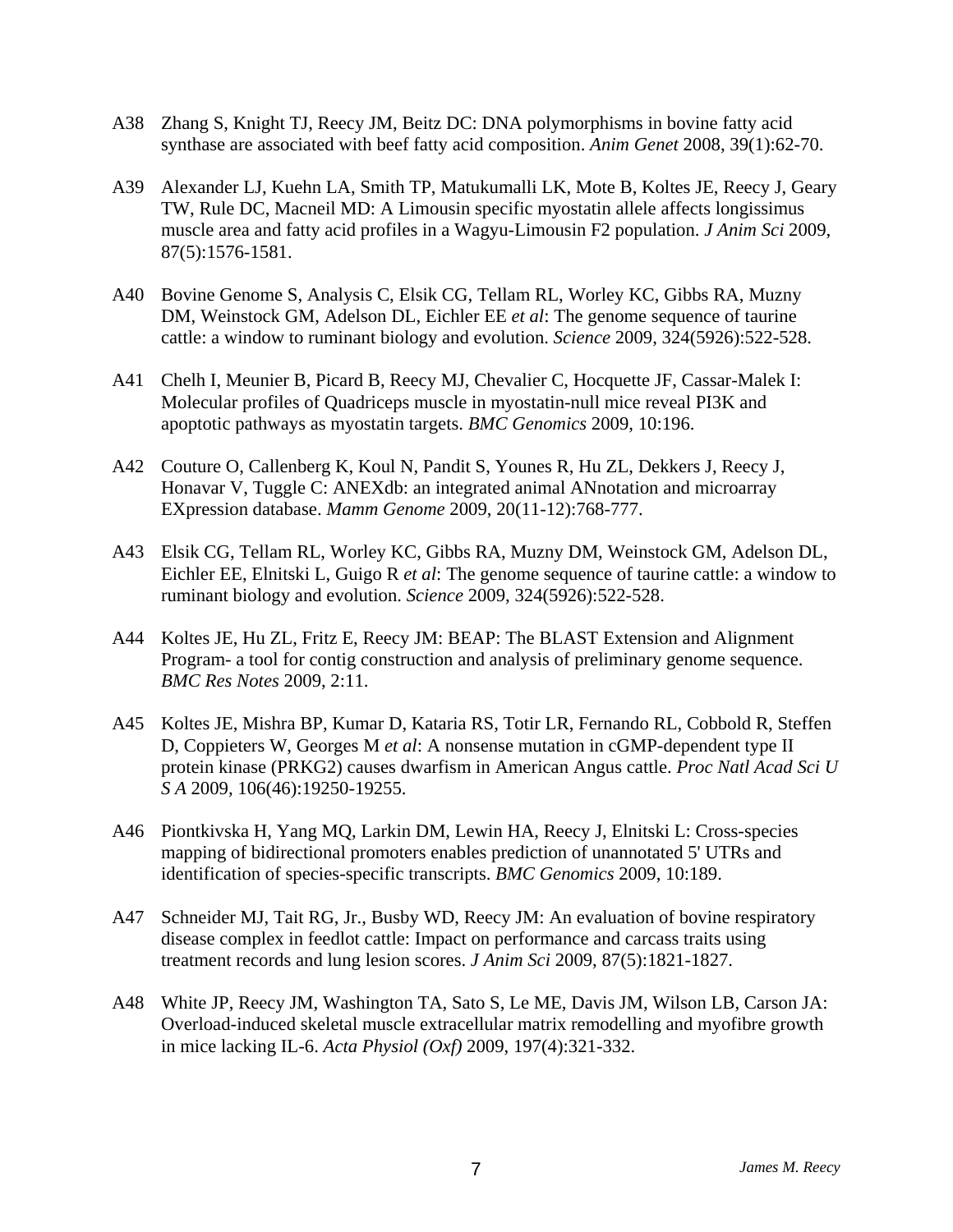- A49 Zhang S, Knight TJ, Reecy JM, Wheeler TL, Shackelford SD, Cundiff LV, Beitz DC: Associations of polymorphisms in the promoter I of bovine acetyl-CoA carboxylase-alpha gene with beef fatty acid composition. *Anim Genet* 2009.
- A50 Dodson MV, Guan LL, Fernyhough ME, Mir PS, Bucci L, McFarland DC, Novakofski J, Reecy JM, Ajuwon KM, Thompson DP *et al*: Perspectives on the formation of an interdisciplinary research team. *Biochem Biophys Res Commun* 2010, 391(2):1155-1157.
- A51 Dodson MV, Hausman GJ, Guan L, Du M, Rasmussen TP, Poulos SP, Mir P, Bergen WG, Fernyhough ME, McFarland DC *et al*: Lipid metabolism, adipocyte depot physiology and utilization of meat animals as experimental models for metabolic research. *Int J Biol Sci*  2010, 6(7):691-699.
- A52 Dodson MV, Hausman GJ, Guan L, Du M, Rasmussen TP, Poulos SP, Mir P, Bergen WG, Fernyhough ME, McFarland DC *et al*: Skeletal muscle stem cells from animals I. Basic cell biology. *Int J Biol Sci* 2010, 6(5):465-474.
- A53 Dodson MV, Jiang Z, Chen J, Hausman GJ, Guan le L, Novakofski J, Thompson DP, Lorenzen CL, Fernyhough ME, Mir PS *et al*: Allied industry approaches to alter intramuscular fat content and composition in beef animals. *J Food Sci* 2010, 75(1):R1-8.
- A54 Dodson MV, Jiang Z, Chen J, Hausman GJ, Guan LL, Novakofski J, Thompson DP, Lorenzen CL, Fernyhough ME, Mir PS *et al*: Allied Industry Approaches to Alter Intramuscular Fat Content and Composition in Beef Animals. *Journal of Food Science*  2010, 75(1):R1-R8.
- A55 Garbe JR, Elsik CG, Antoniou E, Reecy JM, Clark KJ, Venkatraman A, Kim JW, Schnabel RD, Michael Dickens C, Wolfinger RD *et al*: Development and application of bovine and porcine oligonucleotide arrays with protein-based annotation. *J Biomed Biotechnol* 2010, 2010:453638.
- A56 Gorbach DM, Makgahlela ML, Reecy JM, Kemp SJ, Baltenweck I, Ouma R, Mwai O, Marshall K, Murdoch B, Moore S *et al*: Use of SNP genotyping to determine pedigree and breed composition of dairy cattle in Kenya. *J Anim Breed Genet* 2010, 127(5):348-351.
- A57 Lunney JK, Fritz ER, Reecy JM, Kuhar D, Prucnal E, Molina R, Christopher-Hennings J, Zimmerman J, Rowland RR: Interleukin-8, interleukin-1beta, and interferon-gamma levels are linked to PRRS virus clearance. *Viral Immunol* 2010, 23(2):127-134.
- A58 Rachagani S, Cheng Y, Reecy JM: Myostatin genotype regulates muscle-specific miRNA expression in mouse pectoralis muscle. *BMC Res Notes* 2010, 3:297.
- A59 Schneider MJ, Tait RG, Jr., Ruble MV, Busby WD, Reecy JM: Evaluation of fixed sources of variation and estimation of genetic parameters for incidence of bovine respiratory disease in preweaned calves and feedlot cattle. *J Anim Sci* 2010, 88(4):1220- 1228.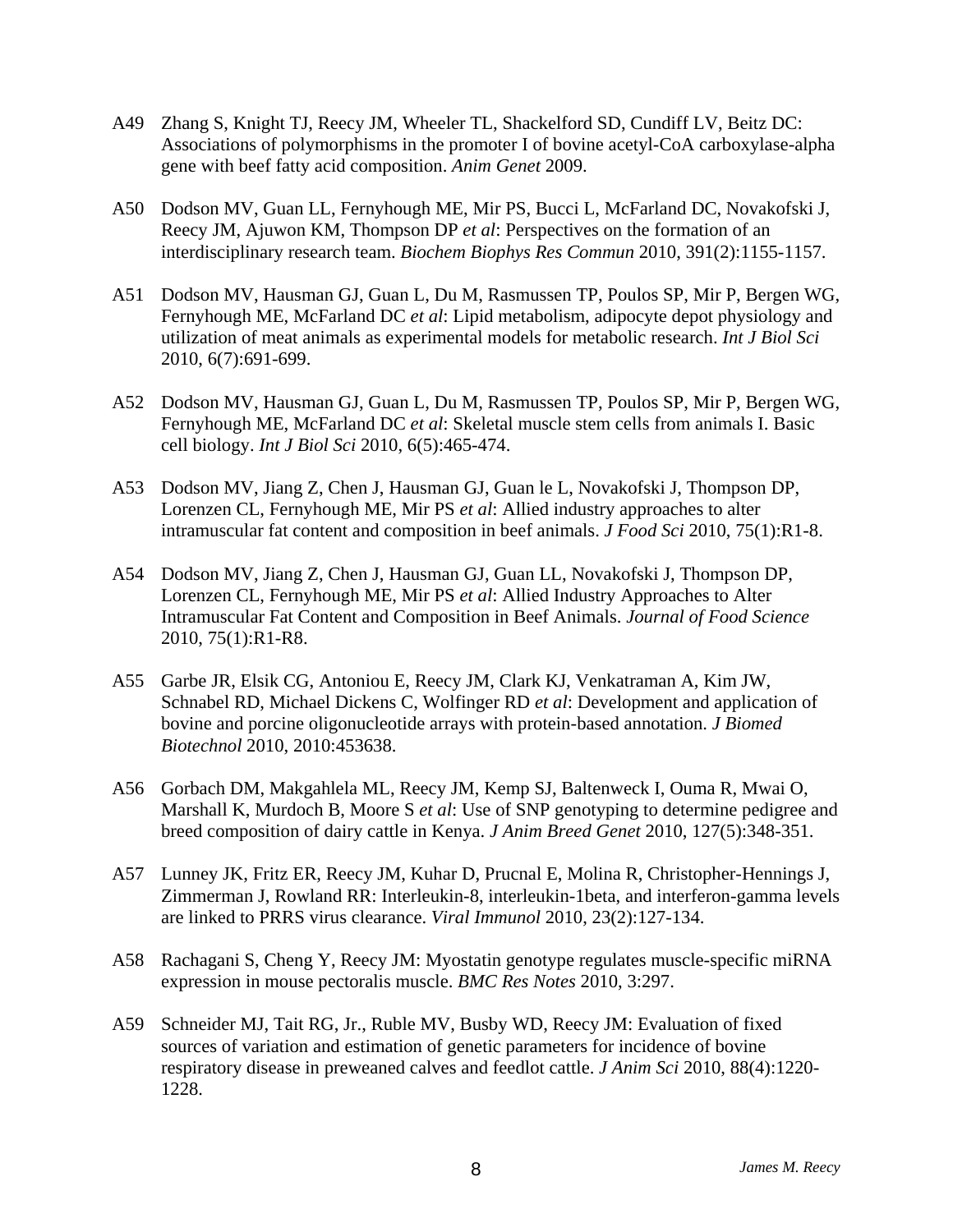- A60 Zhang S, Knight TJ, Reecy JM, Wheeler TL, Shackelford SD, Cundiff LV, Beitz DC: Associations of polymorphisms in the promoter I of bovine acetyl-CoA carboxylase-alpha gene with beef fatty acid composition. *Anim Genet* 2010, 41(4):417-420.
- A61 Cheng Y, Rachagani S, Dekkers JC, Mayes MS, Tait R, Reecy JM: Mapping genetic loci that interact with myostatin to affect growth traits. *Heredity (Edinb)* 2011, 107(6):565- 573.
- A62 Garmyn AJ, Hilton GG, Mateescu RG, Morgan JB, Reecy JM, Tait RG, Jr., Beitz DC, Duan Q, Schoonmaker JP, Mayes MS *et al*: Estimation of relationships between mineral concentration and fatty acid composition of longissimus muscle and beef palatability traits. *J Anim Sci* 2011, 89(9):2849-2858.
- A63 Hu ZL, Ramos AM, Humphray SJ, Rogers J, Reecy JM, Rothschild MF: Use of Genome Sequence Information for Meat Quality Trait QTL Mining for Causal Genes and Mutations on Pig Chromosome 17. *Frontiers in genetics* 2011, 2:43.
- A64 Kataria RS, Tait RG, Jr., Kumar D, Ortega MA, Rodiguez J, Reecy JM: Association of toll-like receptor four single nucleotide polymorphisms with incidence of infectious bovine keratoconjunctivitis (IBK) in cattle. *Immunogenetics* 2011, 63(2):115-119.
- A65 Kizilkaya K, Tait RG, Garrick DJ, Fernando RL, Reecy JM: Whole genome analysis of infectious bovine keratoconjunctivitis in Angus cattle using Bayesian threshold models. *BMC Proc* 2011, 5 Suppl 4:S22.
- A66 Lu J, Peatman E, Yang Q, Wang S, Hu Z, Reecy J, Kucuktas H, Liu Z: The catfish genome database cBARBEL: an informatic platform for genome biology of ictalurid catfish. *Nucleic Acids Res* 2011, 39(Database issue):D815-821.
- A67 Lunney JK, Steibel JP, Reecy JM, Fritz E, Rothschild MF, Kerrigan M, Trible B, Rowland RR: Probing genetic control of swine responses to PRRSV infection: current progress of the PRRS host genetics consortium. *BMC Proc* 2011, 5 Suppl 4:S30.
- A68 Wu XL, Gianola D, Hu ZL, Reecy JM: Meta-Analysis of Quantitative Trait Association and Mapping Studies using Parametric and Non-Parametric Models. *Journal of Biometrics and Biostatistics* 2011, S1:1-9.
- A69 Boddicker N, Waide EH, Rowland RR, Lunney JK, Garrick DJ, Reecy JM, Dekkers JC: Evidence for a major QTL associated with host response to porcine reproductive and respiratory syndrome virus challenge. *J Anim Sci* 2012, 90(6):1733-1746.
- A70 Duan Q, Tait RG, Jr., Mayes MS, Garrick DJ, Liu Q, Van Eenennaam AL, Mateescu RG, Van Overbeke DL, Garmyn AJ, Beitz DC *et al*: Genetic polymorphisms in bovine transferrin receptor 2 (TFR2) and solute carrier family 40 (iron-regulated transporter),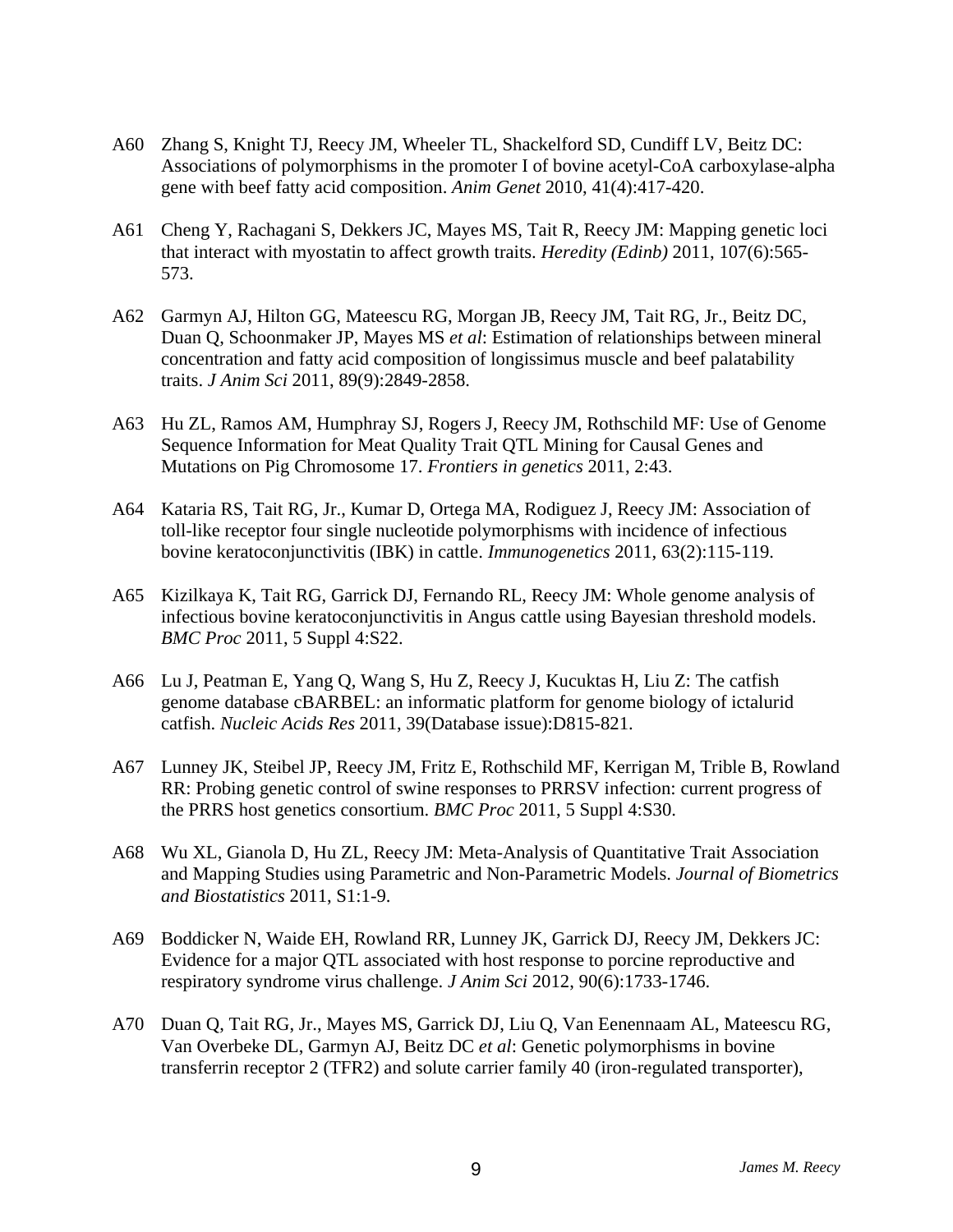member 1 (SLC40A1) genes and their association with beef iron content. *Anim Genet*  2012, 43(2):115-122.

- A71 Endale Ahanda ML, Fritz ER, Estelle J, Hu ZL, Madsen O, Groenen MA, Beraldi D, Kapetanovic R, Hume DA, Rowland RR *et al*: Prediction of altered 3'- UTR miRNAbinding sites from RNA-Seq data: the swine leukocyte antigen complex (SLA) as a model region. *PLoS One* 2012, 7(11):e48607.
- A72 Groenen MA, Archibald AL, Uenishi H, Tuggle CK, Takeuchi Y, Rothschild MF, Rogel-Gaillard C, Park C, Milan D, Megens HJ *et al*: Analyses of pig genomes provide insight into porcine demography and evolution. *Nature* 2012, 491(7424):393-398.
- A73 Hu ZL, Reecy JM, Wu XL: Design database for quantitative trait loci (QTL) data warehouse, data mining, and meta-analysis. *Methods Mol Biol* 2012, 871:121-144.
- A74 Mateescu RG, Garmyn AJ, O'Neil MA, Tait RG, Jr., Abuzaid A, Mayes MS, Garrick DJ, Van Eenennaam AL, VanOverbeke DL, Hilton GG *et al*: Genetic parameters for carnitine, creatine, creatinine, carnosine, and anserine concentration in longissimus muscle and their association with palatability traits in Angus cattle. *J Anim Sci* 2012, 90(12):4248-4255.
- A75 Peters SO, Kizilkaya K, Garrick DJ, Fernando RL, Reecy JM, Weaber RL, Silver GA, Thomas MG: Bayesian genome-wide association analysis of growth and yearling ultrasound measures of carcass traits in Brangus heifers. *J Anim Sci* 2012, 90(10):3398- 3409.
- A76 Badaoui B, Tuggle CK, Hu Z, Reecy JM, Ait-Ali T, Anselmo A, Botti S: Pig immune response to general stimulus and to porcine reproductive and respiratory syndrome virus infection: a meta-analysis approach. *BMC Genomics* 2013, 14:220.
- A77 Bauermann FV, Harmon A, Flores EF, Falkenberg SM, Reecy JM, Ridpath JF: In vitro neutralization of HoBi-like viruses by antibodies in serum of cattle immunized with inactivated or modified live vaccines of bovine viral diarrhea viruses 1 and 2. *Vet Microbiol* 2013, 166(1-2):242-245.
- A78 Cheng Y, Rachagani S, Canovas A, Mayes MS, Tait RG, Jr., Dekkers JC, Reecy JM: Body composition and gene expression QTL mapping in mice reveals imprinting and interaction effects. *BMC Genet* 2013, 14:103.
- A79 Dawson HD, Loveland JE, Pascal G, Gilbert JG, Uenishi H, Mann KM, Sang Y, Zhang J, Carvalho-Silva D, Hunt T *et al*: Structural and functional annotation of the porcine immunome. *BMC Genomics* 2013, 14:332.
- A80 Downey ED, Tait RG, Jr., Mayes MS, Park CA, Ridpath JF, Garrick DJ, Reecy JM: An evaluation of circulating bovine viral diarrhea virus type 2 maternal antibody level and response to vaccination in Angus calves. *J Anim Sci* 2013, 91(9):4440-4450.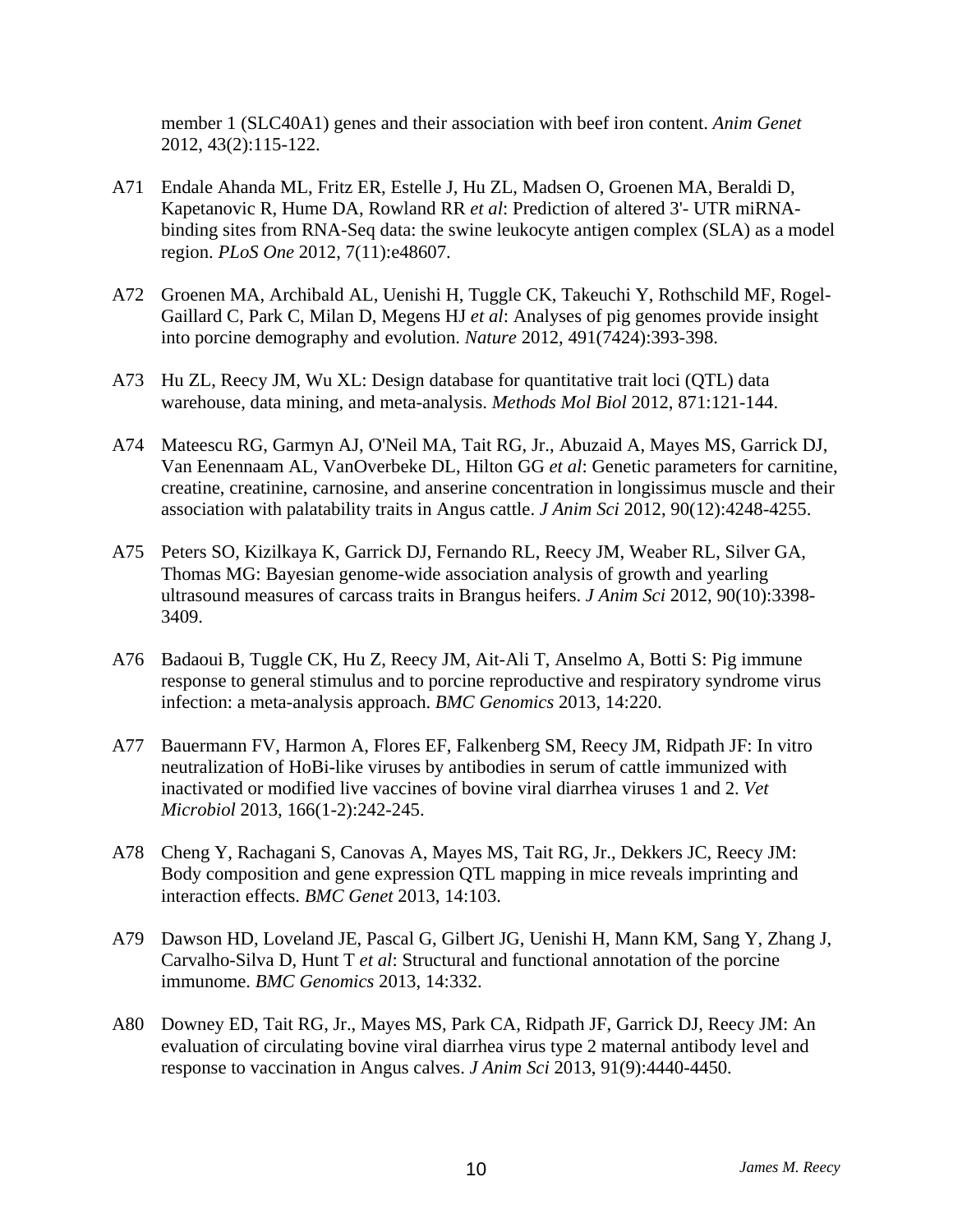- A81 Hu ZL, Park CA, Wu XL, Reecy JM: Animal QTLdb: an improved database tool for livestock animal QTL/association data dissemination in the post-genome era. *Nucleic Acids Res* 2013, 41(D1):D871-879.
- A82 Kizilkaya K, Tait RG, Garrick DJ, Fernando RL, Reecy JM: Genome-wide association study of infectious bovine keratoconjunctivitis in Angus cattle. *BMC Genet* 2013, 14(1):23.
- A83 Koesterke L, Milfeld K, Vaughn M, Stanzione D, Koltes JE, Weeks NT, Reecy JM: Optimizing the PCIT algorithm on stampede's Xeon Xeon Phi processors for faster discovery of biological networks. *XSEDE '13 Proceedings of the Conference on Extreme Science and Engineering Discovery Environment: Gateway to Discovery* 2013, ISBN: 978-1-4503-2170-9. doi>10.1145/2484762.2484794.
- A84 Mateescu RG, Garmyn AJ, Tait RG, Jr., Duan Q, Liu Q, Mayes MS, Garrick DJ, Van Eenennaam AL, Vanoverbeke DL, Hilton GG *et al*: Genetic parameters for concentrations of minerals in longissimus muscle and their associations with palatability traits in Angus cattle. *J Anim Sci* 2013, 91(3):1067-1075.
- A85 Mateescu RG, Garrick DJ, Tait RG, Jr., Garmyn AJ, Duan Q, Liu Q, Mayes MS, Van Eenennaam AL, VanOverbeke DL, Hilton GG *et al*: Genome-wide association study of concentrations of iron and other minerals in longissimus muscle of Angus cattle. *J Anim Sci* 2013, 91(8):3593-3600.
- A86 Nafikov RA, Schoonmaker JP, Korn KT, Noack K, Garrick DJ, Koehler KJ, Minick-Bormann J, Reecy JM, Spurlock DE, Beitz DC: Association of polymorphisms in solute carrier family 27, isoform A6 (SLC27A6) and fatty acid-binding protein-3 and fatty acidbinding protein-4 (FABP3 and FABP4) with fatty acid composition of bovine milk. *J Dairy Sci* 2013, 96(9):6007-6021.
- A87 Nafikov RA, Schoonmaker JP, Korn KT, Noack K, Garrick DJ, Koehler KJ, Minick-Bormann J, Reecy JM, Spurlock DE, Beitz DC: Sterol regulatory element binding transcription factor 1 (SREBF1) polymorphism and milk fatty acid composition. *J Dairy Sci* 2013, 96(4):2605-2616.
- A88 Park CA, Bello SM, Smith CL, Hu ZL, Munzenmaier DH, Nigam R, Smith JR, Shimoyama M, Eppig JT, Reecy JM: The Vertebrate Trait Ontology: a controlled vocabulary for the annotation of trait data across species. *Journal of biomedical semantics*  2013, 4(1):13.
- A89 Peters SO, Kizilkaya K, Garrick DJ, Fernando RL, Reecy JM, Weaber RL, Silver GA, Thomas MG: Heritability and Bayesian genome-wide association study of first service conception and pregnancy in Brangus heifers. *J Anim Sci* 2013, 91(2):605-612.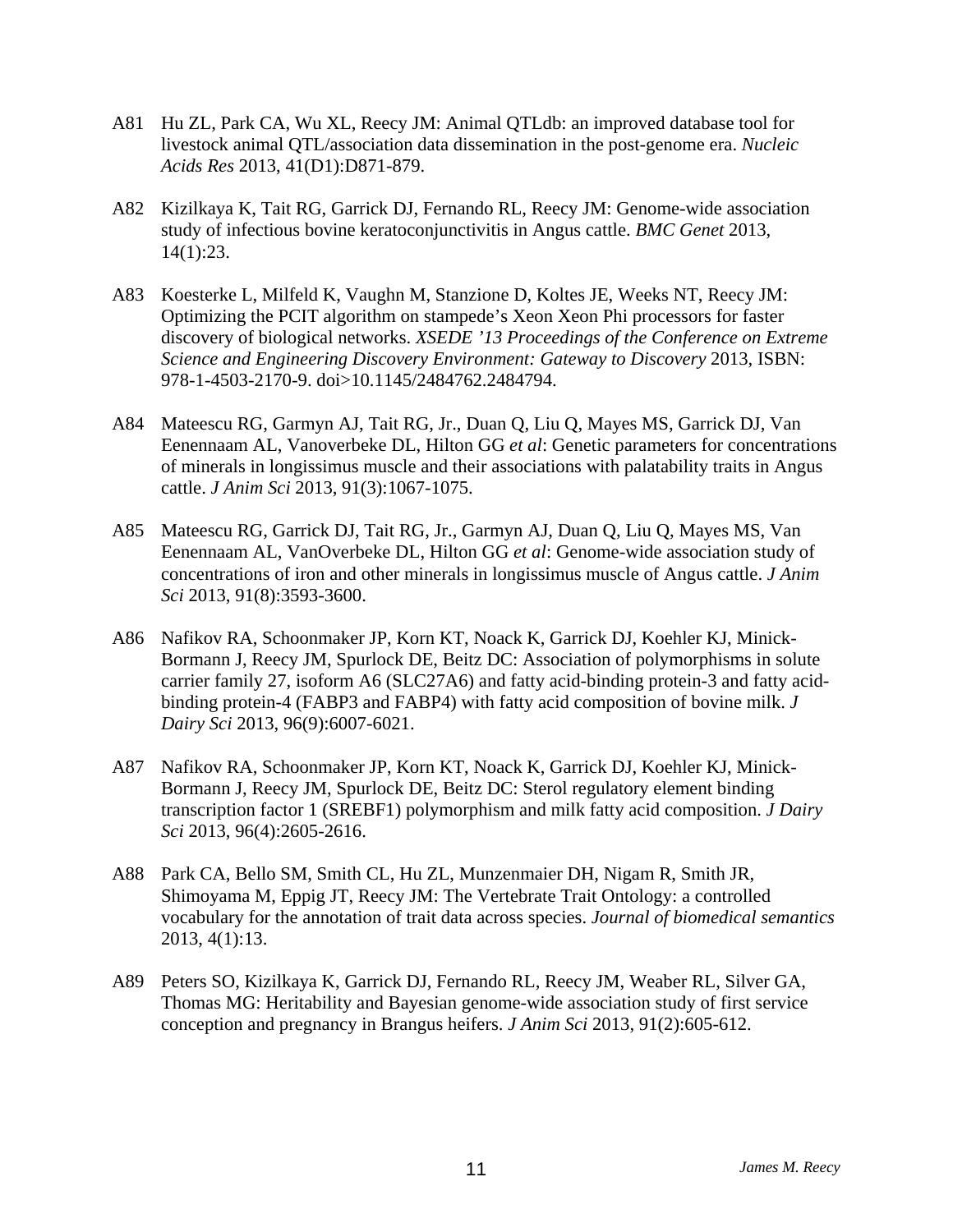- A90 Saatchi M, Garrick DJ, Tait RG, Jr., Mayes MS, Drewnoski M, Schoonmaker J, Diaz C, Beitz DC, Reecy JM: Genome-wide association and prediction of direct genomic breeding values for composition of fatty acids in Angus beef cattle. *BMC Genomics* 2013, 14:730.
- A91 Tait RG, Jr., Downey ED, Mayes MS, Park CA, Ridpath JF, Garrick DJ, Reecy JM: Evaluation of response to bovine viral diarrhea virus type 2 vaccination and timing of weaning on yearling ultrasound body composition, performance, and carcass quality traits in Angus calves. *J Anim Sci* 2013, 91(11):5466-5476.
- A92 Baes CF, Dolezal MA, Koltes JE, Bapst B, Fritz-Waters E, Jansen S, Flury C, Signer-Hasler H, Stricker C, Fernando R *et al*: Evaluation of variant identification methods for whole genome sequencing data in dairy cattle. *BMC Genomics* 2014, 15:948.
- A93 Boddicker NJ, Bjorkquist A, Rowland RR, Lunney JK, Reecy JM, Dekkers JC: Genomewide association and genomic prediction for host response to porcine reproductive and respiratory syndrome virus infection. *Genet Sel Evol* 2014, 46:18.
- A94 Boddicker NJ, Garrick DJ, Rowland RR, Lunney JK, Reecy JM, Dekkers JC: Validation and further characterization of a major quantitative trait locus associated with host response to experimental infection with porcine reproductive and respiratory syndrome virus. *Anim Genet* 2014, 45(1):48-58.
- A95 Casas E, Duan Q, Schneider MJ, Shackelford SD, Wheeler TL, Cundiff LV, Reecy JM: Polymorphisms in calpastatin and mu-calpain genes are associated with beef iron content. *Anim Genet* 2014, 45(2):283-284.
- A96 Cesar AS, Regitano LC, Mourao GB, Tullio RR, Lanna DP, Nassu RT, Mudado MA, Oliveira PS, do Nascimento ML, Chaves AS *et al*: Genome-wide association study for intramuscular fat deposition and composition in Nellore cattle. *BMC Genet* 2014, 15:39.
- A97 Choi I, Bao H, Kommadath A, Hosseini A, Sun X, Meng Y, Stothard P, Plastow GS, Tuggle CK, Reecy JM *et al*: Increasing gene discovery and coverage using RNA-seq of globin RNA reduced porcine blood samples. *BMC Genomics* 2014, 15:954.
- A98 de Oliveira PS, Cesar AS, do Nascimento ML, Chaves AS, Tizioto PC, Tullio RR, Lanna DP, Rosa AN, Sonstegard TS, Mourao GB *et al*: Identification of genomic regions associated with feed efficiency in Nelore cattle. *BMC Genet* 2014, 15:100.
- A99 Decker JE, McKay SD, Rolf MM, Kim J, Molina Alcala A, Sonstegard TS, Hanotte O, Gotherstrom A, Seabury CM, Praharani L *et al*: Worldwide patterns of ancestry, divergence, and admixture in domesticated cattle. *PLoS Genet* 2014, 10(3):e1004254.
- A100 Funk LD, Reecy JM, Wang C, Tait RG, Jr., O'Connor AM: Associations between infectious bovine keratoconjunctivitis at weaning and ultrasongraphically measured body composition traits in yearling cattle. *J Am Vet Med Assoc* 2014, 244(1):100-106.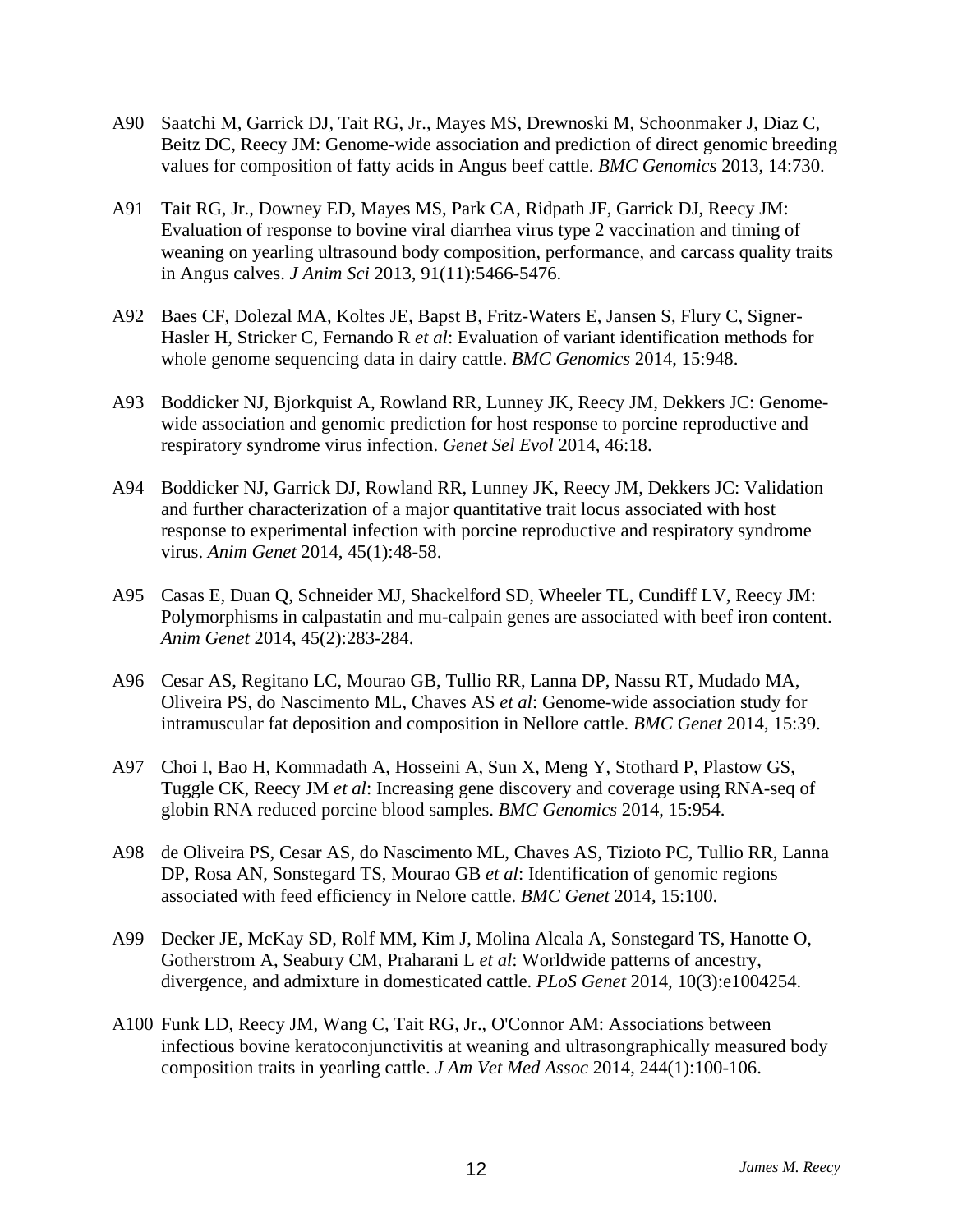- A101 Koesterke L, Koltes JE, Weeks NT, Milfeld K, Vaughn MW, Reecy JM, Stanzione D: Discovery of biological networks using an optimized partial correlation coefficient with information theory algorithm on Stampede's Xeon and Xeon Phi processors. *Concurr Comp-Pract E* 2014, 26(13):2178-2190.
- A102 Nafikov RA, Schoonmaker JP, Korn KT, Noack K, Garrick DJ, Koehler KJ, Minick-Bormann J, Reecy JM, Spurlock DE, Beitz DC: Polymorphisms in lipogenic genes and milk fatty acid composition in Holstein dairy cattle. *Genomics* 2014, 104(6 Pt B):572-581.
- A103 Mateescu RG, Garrick DJ, Garmyn AJ, VanOverbeke DL, Mafi GG, Reecy JM: Genetic parameters for sensory traits in longissimus muscle and their associations with tenderness, marbling score, and intramuscular fat in Angus cattle. *J Anim Sci* 2015, 93(1):21-27.
- A104 Yang XR, Yu B, Mao XB, Zheng P, He J, Yu J, He Y, Reecy JM, Chen DW: Lean and obese pig breeds exhibit differences in prenatal gene expression profiles of muscle development. *Animal : an international journal of animal bioscience* 2015, 9(1):28-34.
- A105 Bickhard DM, Hutchinson JL, Schnabel RD, Taylor JF, Reecy JM, Schroeder S, Van Tassel CP, Sonsstegard TS, Liu GE: RAPTR-SV: a hybrid method for the detection of structural variants. *Bioinformatics* 2015, Feb. 16 [Epub ahead of Print]
- A106 Yang X, Koltes JE, Park CA, Chen D, Reecy JM: Gene co-expression network analysis provides novel insight into myostatin regulation at three different mouse developmental timepoints. *PLoS One* 2015, 10(2):e0117607.
- A107 Duan Q, Tait RG, Jr., Schneider MJ, Beitz DC, Wheeler TL, Shackelford SD, Cundiff LV, Reecy JM: Sire breed effect on beef longissimus mineral concentrations and their relationships with carcass and palatability traits. *Meat Sci* 2015, 106:25-30.
- A108 Andersson L, Archibald AL, Bottema CD, Brauning R, Burgess SC, Burt DW, Casas E, Cheng HH, Clarke L, Couldrey C *et al*: Coordinated international action to accelerate genome-to-phenome with FAANG, the Functional Annotation of Animal Genomes project. *Genome Biol* 2015, 16(1):57.
- A109 Smedley D, Haider S, Durinck S, Pandini L, Provero P, Allen J, Arnaiz O, Awedh MH, Baldock R, Barbiera G *et al*: The BioMart community portal: an innovative alternative to large, centralized data repositories. *Nucleic Acids Res* 2015.
- A110 Tizioto PC, Taylor JF, Decker JE, Gromboni CF, Mudadu MA, Schnabel RD, Coutinho LL, Mourao GB, Oliveira PS, Souza MM *et al*: Detection of quantitative trait loci for mineral content of Nelore longissimus dorsi muscle. *Genet Sel Evol* 2015, 47(1):15.
- A111 Koltes JE, Kumar D, Kataria RS, Cooper V, Reecy JM: Transcriptional profiling of PRKG2-null growth plate identifies putative down-stream targets of PRKG2. *BMC Res Notes* 2015, 8(1):177.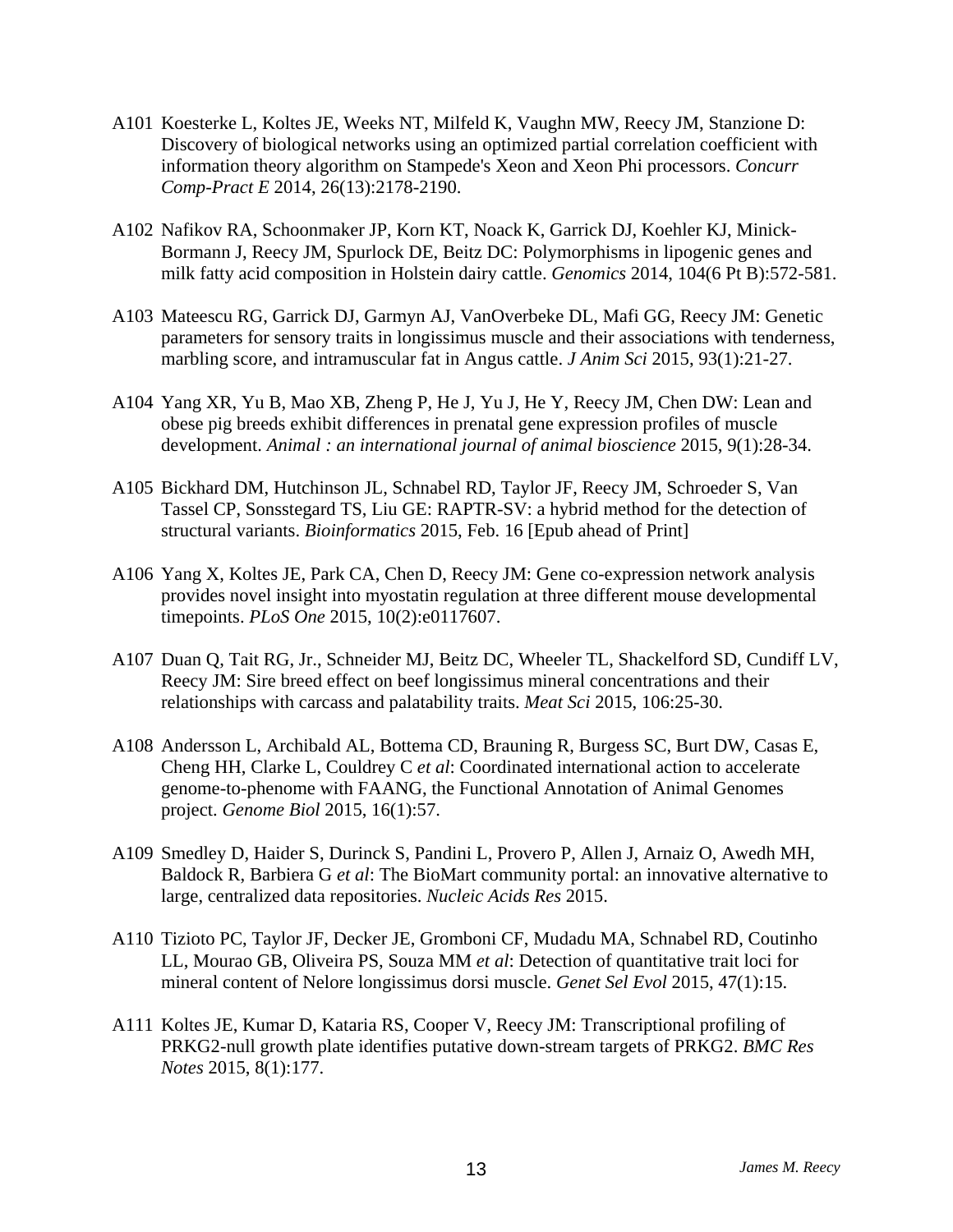#### *B. Books and Book Chapters and Published Symposium Manuscripts (Peer Reviewed)*

- B1. Reecy, J.M., N. Belaguli, R.J. Schwartz. 1998. SRF/homeobox protein interactions. In "Heart Development" (R. Harvey and N. Rosenthal, Eds.), Academic Press, San Diego.
- B2. Kwan-Suk K., L.L. Anderson, J.M. Reecy, N.T. Nguyen, G.S. Plastow, M.F. Rothschild. 2003. Molecular genetic studies of porcine genes for obesity. In "Progress in Obesity Research: 9". (Geraldo Medeiros-Neto, Alfredo Halpern and Claude Bouchard, Eds.), John Libbey Eurotext Ltd, pp. 269–271.
- B3. A.M. Ramos, Z.-L. Hu, S. Humphray, J. Rogers, J.M. Reecy, M.F. Rothschild. 2006. Using large scale porcine genome sequence information to find the underlying mutations associated with chromosome 17 QTL for meat quality. 8th World Congress on Genetics Applied to Livestock Production, August 13-18, 2006, Belo Horizonte, MG, Brazil.
- B4. K.D. Bullock, D.R. Strohbehn, R.L. Weaber, E.J. Pollak, D.J. Garrick, J.K. Bertrand, D.W. Moser, J.M. Reecy. 2006. From research to application: A model for educating beef producers in animal breeding technologies. 8th World Congress on Genetics Applied to Livestock Production, August 13-18, 2006, Belo Horizonte, MG, Brazil.
- B5. MacNeil, M.D., J.M. Reecy, D.J. Garrick. 2007. Genome Mapping and Molecular Breeding of Cattle. Vol. VII: Food & Fiber Animals. Editors: Chitta Kole and Noelle Cockett. Springer-Verlag, Berlin, Heidelberg, New York 6. No. of pages: In Press.
- B6. Hu, Z.-L., C. Park, J.M. Reecy. 2010. Standard Genetic Nomenclature of the Pig. Genetics of the Pig. Editors: M.F. Rothschild and Anatoly Ruvinsky.
- B7. Hu, Z.-L., C. Park, J.M. Reecy. 2012. Standard Genetic Nomenclature of the Dog. Genetics of the Dog. Editors: Elaine Ostrander and Anatoly Ruvinsky.
- B8. Hu, Z.-L., J.M. Reecy, F. McCarthy, C.A. Park. 2014. Standard Genetic Nomenclature. Genetics of Cattle. Editors: Dorian Garrick and Anatoly Ruvinsky.

#### *C. Published Abstracts for Scientific Meetings*

- C1. Reecy, J.M., J.A. Loesche, R.H. Pritchard. 1990. Effects of frost-damaged, immature soybeans in corn silage diets. Journal of Animal Science 68 (Suppl.1):45.
- C2. Libal, G.W., C.R. Hamilton, J.M. Reecy, E.M. Weaver, M.K. Hoppe. 1990. Effects of lysine to calorie ratio of diets formulated with or without soybean oil or dried skim milk on weaned pig performance. Journal of Animal Science 68 (Suppl.1):354.
- C3. Reecy, J.M., J.E. Williams, W.H. Thornton, Jr. 1993. The influence of abomasal casein, cornstarch and glutamine infusions on mitogenic activity of serum from steers. Journal of Animal Science 71 (Suppl.1):54.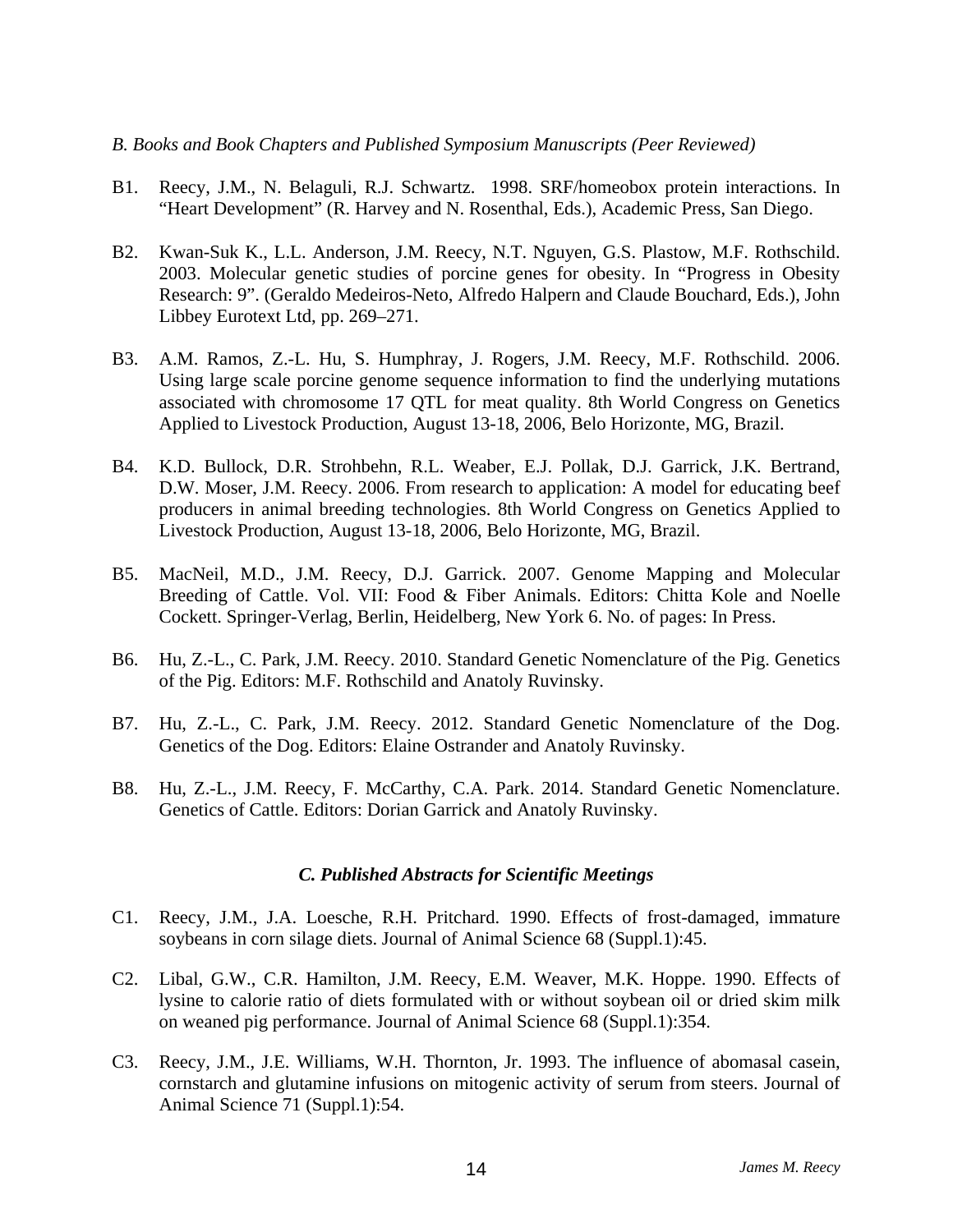- C4. Reecy, J.M., J.E. Williams. 1992. The influence of amino acid flow to the small intestine on the mitogenic activity of serum from steers. Journal of Animal Science 70 (Suppl.1):55.
- C5. Briley, G.P., J.M. Reecy, A.L. Grant, C.A. Bidwell. 1994. Cloning and expression of the porcine myogenin gene. Journal of Animal Science. 72 (Suppl.1):248.
- C6. Reecy, J.M., C.A. Bidwell, A.L. Grant. 1995. Regulation of porcine skeletal alpha-actin gene expression. Proceedings of 2nd Dummerstorf Muscle-Workshop, Muscle Growth and Meat Quality. p. 52.
- C7. Reecy, J.M., C.A. Bidwell, A.L. Grant. 1995. Marker gene expression by the cloned porcine skeletal  $\alpha$ -actin promoter in vitro and in vivo. FASEB Journal 9:A827.
- C8. Reecy, J.M., C.A. Bidwell, A.L. Grant. 1995. Identification of enhancer-like regions in the porcine skeletal  $\alpha$ -actin gene. Journal of Animal Science. 73 (Suppl. 1):144.
- C9. Reecy, J.M., C.A. Bidwell, A.L. Grant. 1996. Different DNA elements control porcine alpha-skeletal actin transcription in cultured myotubes and skeletal muscle. Journal of Animal Science. 74 (Suppl. 1):139.
- C10. Reecy, J.M., X. Li, F. DeMayo, R.J. Schwartz. 1997. Cell-type specific gene expression of murine Nkx-2.5 is under the control of two promoters. Circulation 96:I-674.
- C11. Reecy, J.M., M. Yamato, K. Cummings, D. Sosic, E.N. Olson, G. Eichele, R.J. Schwartz. 1997. Chicken NKx2.8: a novel homeobox gene expressed in early heart progenitor cells and in the pharyngeal pouch-2 and -3 endoderm. (Proceedings of Keystone Symposium, Snowmass, CO).
- C12. Reecy, J.M., X. Li, M. Yamada, F. DeMayo, R.J. Schwartz. 1998. Positive and negative elements are required in combination with the Nkx2-5 promoter to recapitulate the Nkx2-5 expression pattern in the developing mouse. (Proceedings of Weinstein Cardiovascular Meeting, Nashville, TN).
- C13. Reecy, J.M., X. Li, M. Yamada, F. DeMayo, R.J. Schwartz. 1998. Identification of a right ventricular specific enhancer element controlling Nkx2-5 gene expression. (Proceedings of Keystone Symposium, Steamboat, CO).
- C14. Reecy, J.M., M. Yamada, X. Li, F.J. DeMayo, R.J. Schwartz. 1998. Four cis-acting elements control some of the complex expression pattern of Nkx2-5. Circulation 98: I-765.
- C15. Reecy, J.M., M. Yamada, F. DeMayo, R.J. Schwartz. 1998. Identification of upstream regulatory domains in the heart-expressed homeobox gene *Nkx2-5.* (Proceedings of etiology and morphogenesis of congenital heart disease, Tokyo, Japan).
- C16. Abbott, M., K. Krieger, L. Bendickson, M. Nilsen-Hamilton, J. Reecy, C. Tuggle. 2000. Developing inducible Hoxa5 gene expression in transgenic mice. (Proceedings of 20th Annual Great Lakes Mammalian Development Meeting).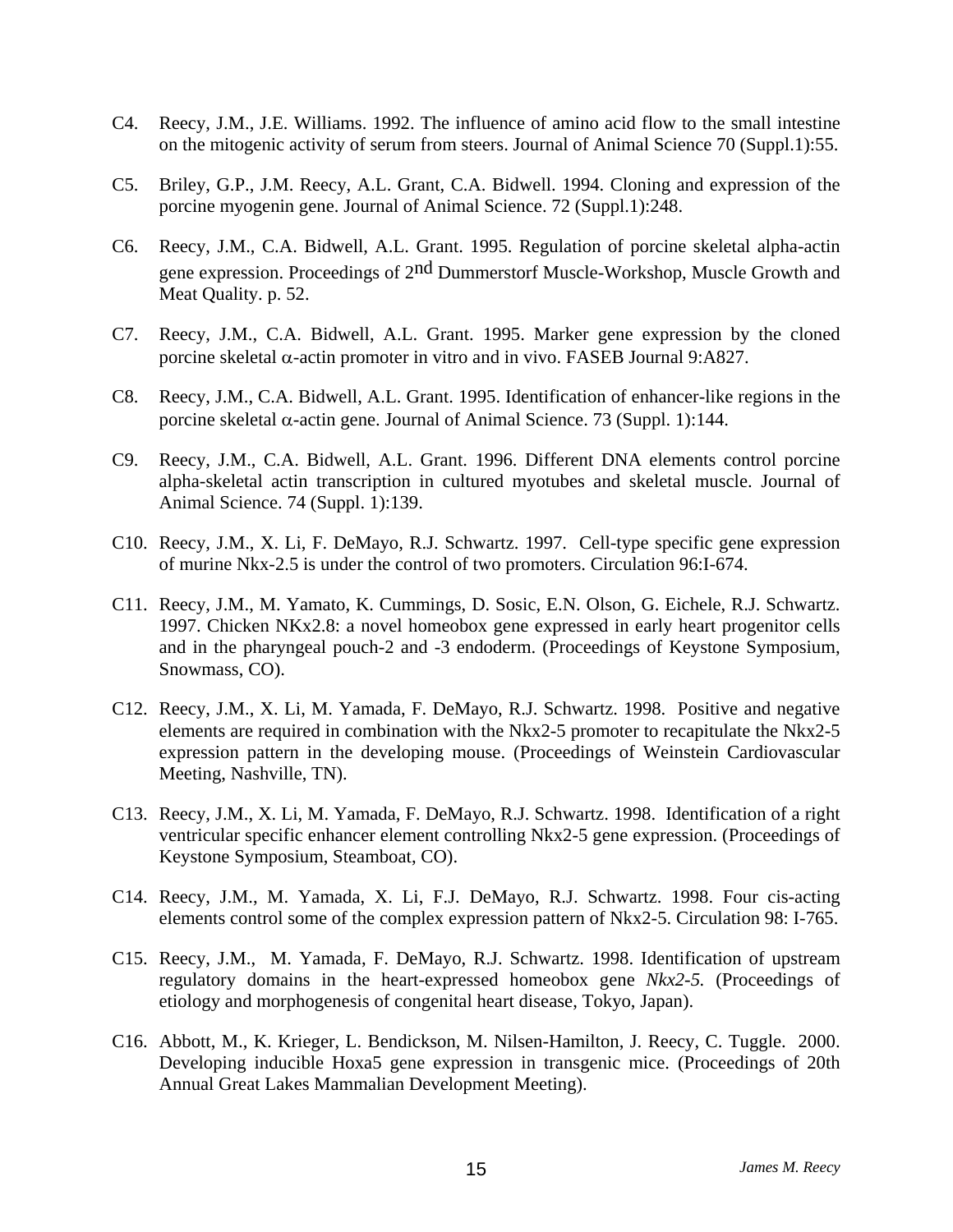- C17. Webster, M., J.M. Reecy. 2001. Cyclic Stretch influences  $p21^{WAF1}$  promoter activity in myoblasts and myotubes. Journal of Animal Science 79 (Suppl. 1):28.
- C18. Webster, M., J.M. Reecy. 2001. Cyclic Stretch increases  $p21^{WAF1}$  promoter activity independent of terminal differentiation in C2C12 myotubes. Proceedings of FASEB Summer Research Conference: Muscle Satellite and Stem Cells, July 2001.
- C19. Kim, K.-S., J.M. Reecy, L.L. Anderson, M.F. Rothschild. 2001. Functional characterization of the mis-sense variation in the porcine Melanocortin-4 receptor gene associated with obesity-related traits in the pig. Plant and Animal Genome meeting IX proceedings P596. http://www.intl-pag.org/
- C20. Reecy, J.M., Kevin Knudston, James Carson. 2001. High throughput analysis of gene expression during skeletal muscle hypertrophy. Plant and Animal Genome meeting IX proceedings P206. http://www.intl-pag.org/
- C21. Potts J.K., T.P.L. Smith, and J.M. Reecy. 2001. Identification of genes downstream of myostatin in the developing bovine embryo. Journal of Animal Science 79:51.
- C22. Reecy, J.M., J. Potts, T.P.L. Smith. 2002. Beyond myostatin: The search for interacting alleles. Plant and Animal Genome meeting X proceedings W61. (Invited presentation). http://www.intl-pag.org/
- C23. Reecy, J.M., D. Nettleton. 2002. Statistical analysis of gene expression data from hypertrophying and normal muscle tissue. International Society of Animal Genetics.
- C24. Paxton, C.N., J.M. Reecy. 2002. Identification of functional domains in murine Tbx2.  $67<sup>th</sup>$ Cold Spring Harbor Symposium on Quantitative Biology. p. 95.
- C25. Miller, S.A., J.M. Reecy. 2002. The role of JAK2 in terminal differentiation in C2C12 myoblasts. Journal of Animal Science 80:153.
- C26. Kim, K.S., L.L. Anderson, J.M. Reecy, N.-T. Nguyen, G.S. Plastow, M.F. Rothschild. Molecular genetic studies of porcine genes for obesity. 9th International Congress of Obesity, 2002. Sao Paulo, Brazil (Invited presentation for the symposium "Non-Mouse Model Organisms in the Genetics of Obesity")
- C27. Kim, K.S., D.C. Ciobanu, L.L. Anderson, J.M. Reecy, W.H. Hsu, G.S. Plastow, and M.F. Rothschild. 2002. Molecular genetic studies of porcine genes for obesity and diabetes. Endocrinology.
- C28. Rosa, A.J.M., G. Ren, J.M. Reecy. 2003. Bioinformatic analysis of bovine ESTs for tissue directed cDNA bovine microarray production. Plant and Animal Genome meeting X proceedings P750. http://www.intl-pag.org/
- C29. Knight, T.J., J.A. Minick, R.G. Tait, Jr., G.H. Rouse, D.E. Wilson, D.R. Strohbehn, J.M. Reecy, A.E. Wertz. 2003. Redesigning beef cattle to have a more healthful fatty acid composition. Journal of Animal Science 86 (Suppl. 1):87.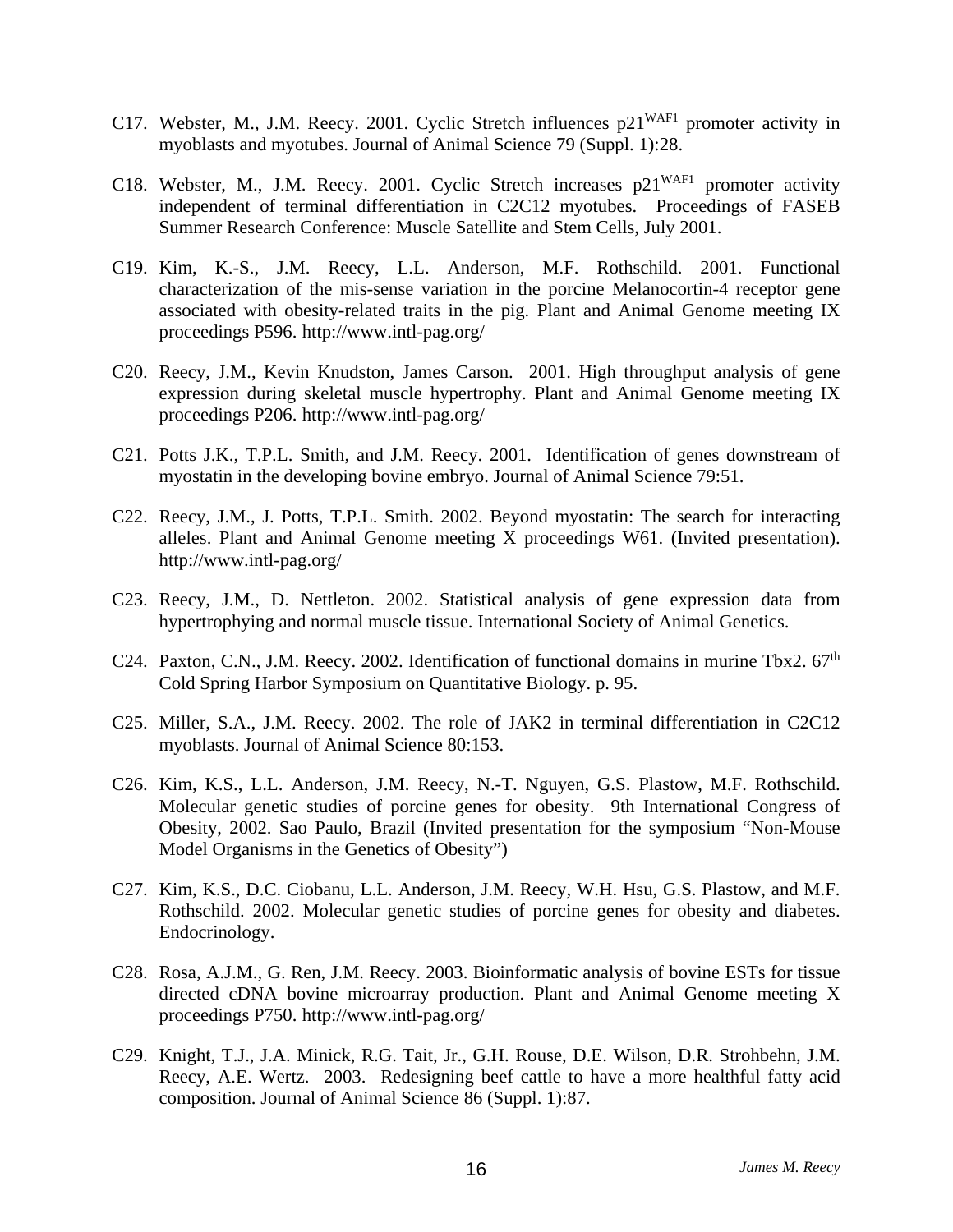- C30. Rosa, A.J.M., G. Ren, J.M. Reecy. 2003. Development of a 10,000 gene cDNA microarray. John M. Airy Beef Cattle Symposium. p.137.
- C31. Mishra, B.P., J.M. Reecy. 2003. Bovine chondrodysplastic dwarfism (*limbin*) gene mutations in Japanese Brown cattle are not responsible for dwarfism in American Angus breed. John M. Airy Beef Cattle Symposium. p.134.
- C32. Knight, T.J., J.A. Minick, R.G. Tait, Jr., A. Trenkle, D.E. Wilson, G.H. Rouse, J.M. Reecy, D.C. Beitz. 2004. Designing beef to be a more heart-healthy food. FASEB Journal 18:A143-A144.
- C33. Mishra, B.P., J.M. Reecy. 2004. Generation of bovine genetic markers by representational difference analysis. Plant and Animal Genome meeting XII proceedings. P226. http://www.intl-pag.org/
- C34. Mishra, B.P., J. Cavanagh, J.M. Reecy. 2004. Known mutations for bovine dwarfism are not associated with dwarfism in American Angus cattle. Plant and Animal Genome meeting XII proceedings. P640. http://www.intl-pag.org/
- C35. Mishra, B.P., J. Koltes, L. Totir, R. Fernando, J. Cavanagh, M. Georges, W. Coppieters, R. Cobbold, T. Aboellail, D. Steffen, J.M. Reecy. 2004. Mapping of the gene causing disproportionate dwarfism in Angus cattle. International Society of Animal Genetics proceedings. W003.
- C36. Hu Z.-l., S. Dracheva , W. Jang, D. Maglott, J. Bastiaansen, J.M. Reecy, M.F. Rothschild. 2005. PigQTLDB - A pig QTL database. Plant and Animal Genome meeting XIII proceedings. P839. http://www.intl-pag.org/
- C37. Reecy, J.M., C. Stahl, D. Moody. 2005. Gene expression profiling: Insights into skeletal muscle growth and development. American Society of Animal Science National Meeting. Cincinnati, OH, July 2005.
- C38. Koltes, J., J.M. Reecy. 2005. Localized Development of a high resolution sequence comparative map of bovine chromosome 6. Plant and Animal Genome meeting XIII proceedings. P523. http://www.intl-pag.org/
- C39. Koltes, J., R. Totir, R. Fernando, J.M. Reecy. 2005. Fine-mapping of a 2.8cM region associated with dwarfism in American Angus cattle. Proc. of the 3rd Symposium of Genetics of Animal Health. Plant and Animal Genome IX, San Diego, CA, Jan. 14-18. http://www.ans.iastate.edu/events/gah/
- C40. Koltes, J.E., L.R. Totir, R.L. Fernando, J.M. Reecy. 2006. Identification of a putative causal mutation for dwarfism in PRKG2. Plant and Animal Genome meeting XIII proceedings. http://www.intl-pag.org/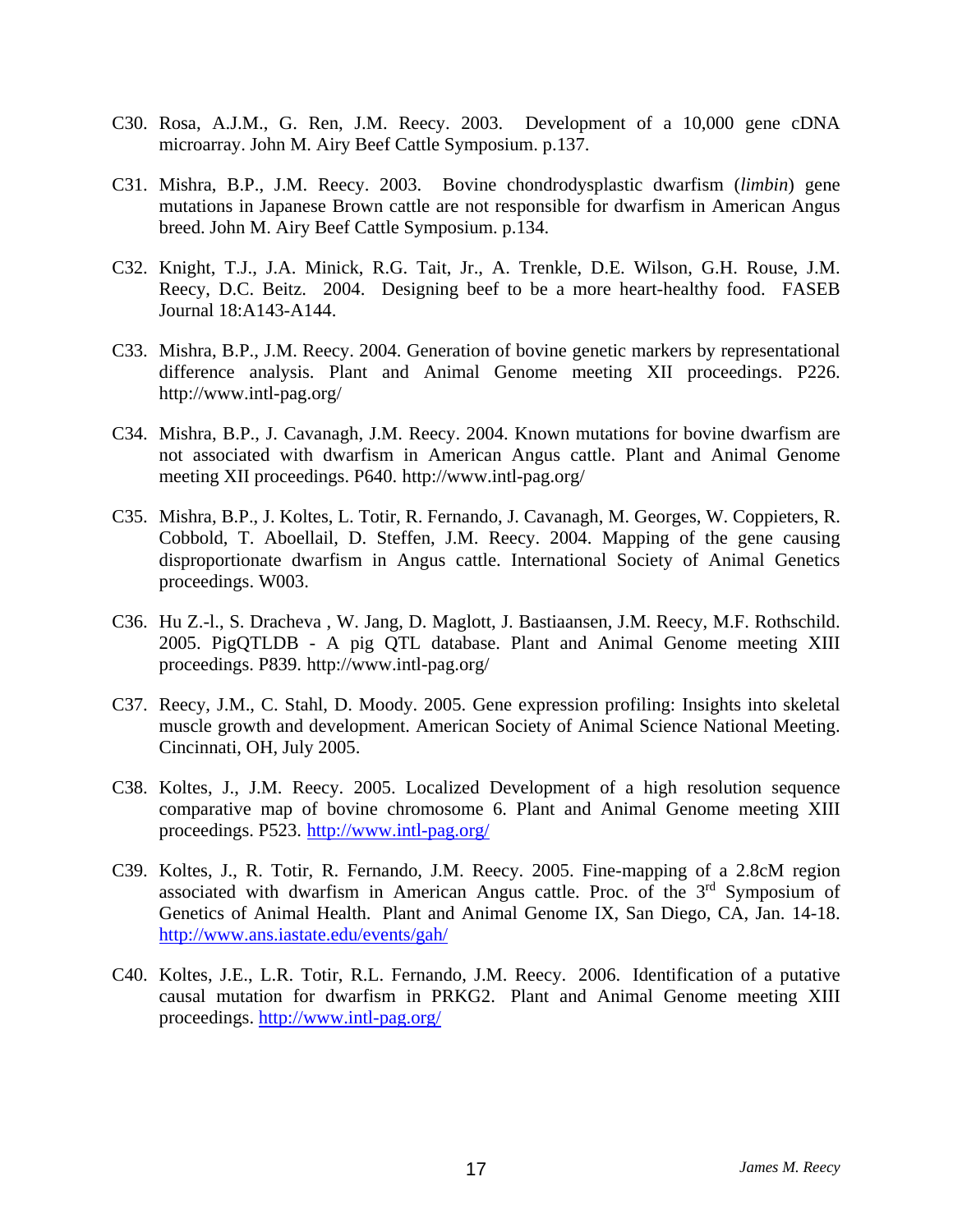- C41. Zhi-liang Hu, Jie Bao, Max F. Rothschild, Vasant Honavar, J.M. Reecy. 2006. Developing frameworks and tools for animal trait ontology (ATO). Plant and Animal Genome IX, San Diego, CA, Jan. 14-18.
- C42. Zhi-liang Hu, J.M. Reecy, Wentian Li. 2006. A database for genetic analysis software. Plant and Animal Genome IX, San Diego, CA, Jan. 14-18.
- C43. Zhi-liang Hu, Sean Humphray, Carol Scott, Stacey N. Meyers, Jane Rogers, Max F. Rothschild, J.M. Reecy. 2006. Extension of PigQTLdb: Genome-wide alignment of BAC FPC maps and RH maps for QTL positional gene mining. Plant and Animal Genome IX, San Diego, CA, Jan. 14-18.
- C44. Zhi-liang Hu, Max F. Rothschild, J.M. Reecy. 2006. PigQTLdb extensions: Towards integrated genomics resources tools. Plant and Animal Genome IX proceedings, San Diego, CA, Jan. 14-18.
- C45. Ramos, A. M., Z.-L. Hu, S. Humphray, J. Rogers, J.M. Reecy, M. F. Rothschild. 2006. From genome scan to fine mapping to sequence information: steps towards the clarification of the mechanisms controlling porcine chromosome 17 QTL for meat quality. Plant and Animal Genome IX proceedings, San Diego, CA, Jan. 14-18.
- C46. Ramos, A. M., Z.-L. Hu, S. Humphray, J. Rogers, J.M. Reecy, M.F. Rothschild. 2006. Deciphering porcine SSC17 QTL for meat quality: From genome scan to fine mapping to sequence information. PigNet, Lodi, Italy, Feb. 20-21.
- C47. Hu, Z.-L., J.M. Reecy. 2006. NRSP-8 bioinformatics: Databases and resources. PigNet, Lodi, Italy, Feb. 20-21.
- C48. Hu, Z.-L., J.M. Reecy. 2006. NRSP-8 bioinformatics: Databases and resources. 30th International Society of Animal Genetics proceedings.
- C49. Koltes, J.E., J.M. Reecy. 2006. Functional analysis of a PRKG2 nonsense mutation in American Angus dwarf cattle. 30th International Society of Animal Genetics proceedings.
- C50. Taylor J.F., C.G. Elsik, E. Antoniou, S.C. Fahrenkrug, J.M. Reecy, R.D. Wolfinger. 2007. Development of a bovine whole genome long oligonucleotide expression array. Plant and Animal Genome XV proceedings, San Diego, CA, Jan. 13-17.
- C51. R. Tait, Jr., S. Zhang, T.J. Knight, J. Minick Bormann, D.C. Beitz, J.M Reecy. 2007. Heritability estimates for fatty acid quantity in Angus beef. Midwest Region American Society of Animal Science. Des Moines, IA, March 19-21.
- C52. M. Schneider, R.G. Tait, J.M. Reecy. 2007. Estimate the effects of bovine respiratory disease treatments through the feedlot phase and the differences among sires of Angus cattle. Midwest Region American Society of Animal Science. Des Moines, IA, March 19- 21.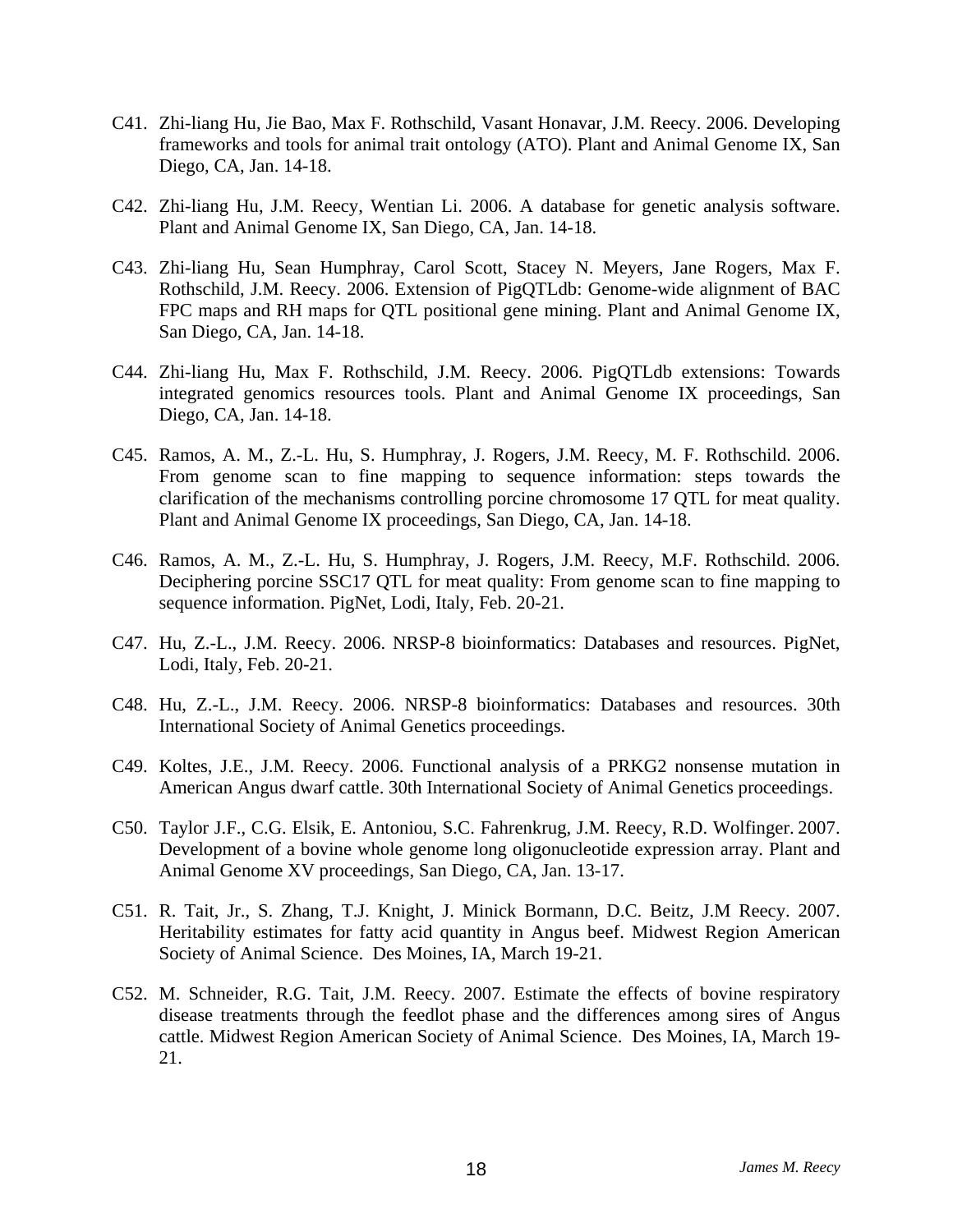- C53. Zhang, S., T.J. Knight, J.M. Reecy, D.C. Beitz. 2007. DNA polymorphisms in the thioesterase domain of fatty acid synthase are associated with fatty acid composition of longissimus dorsi muscle of Angus cattle. Experimental Biology. FASEB Journal 21:A1120.
- C54. Zhang, S., T.J. Knight, J.M. Reecy, D.C. Beitz. 2007. DNA polymorphisms in the thioesterase domain of fatty acid synthase are associated with fatty acid composition of longissimus dorsi muscle of Angus cattle. Midwest Region American Society of Animal Science. Des Moines, IA, March 19-21.
- C55. Nettleton, D., J. Recknor, J.M. Reecy. 2007. Identification of differentially expressed gene categories in microarray studies using multivariate nonparametric analysis. Eastern North American Region. International Biometric Society. Atlanta, GA, March 11-14.
- C56. Chelh I., B. Meunier, B. Picard, J.M. Reecy, J.F. Hocquette, and I. Cassar-Malek. 2007. Muscle molecular profiles in myostatin-null mice. COST action 925. Viborg, Denmark, September 6-7.
- C57. Hu, Z.-L. , J.M. Reecy. 2008. Database resources development and sharing: A community approach. Plant and Animal Genome XVI proceedings, San Diego, CA, Jan. 13-17.
- C58. Hu, Z.-L., J.M. Reecy. 2008. Extension of animal QTLdb (II): Alignment of new microsatellite markers, SNPs and microarray elements to cattle, chicken and pig QTL maps and comparative mapping tools for positional genome information mining. Plant and Animal Genome XVI proceedings, San Diego, CA, Jan. 13-17.
- C59. Kim, J.W., B. Juneja, J. Garbe, S.C. Fahrenkrug, C.G. Elsik, R.D. Schnabel, E. Antoniou, J.M. Reecy, R.D. Wolfinger, D.H. Keisler, J.F. Taylor. 2008. Differential gene expression for feed efficiency detected among 6 different Angus tissues using a 24K bovine oligonucleotide microarray. Plant and Animal Genome XVI proceedings, San Diego, CA, Jan. 13-17.
- C60. Aerts, J., W. Carre, D.-J. De Koning, Z. Hu, D. Burt, A.Law, J.M. Reecy. 2008. MIQAS Minimal Information for QTL and Association Studies. Plant and Animal Genome XVI proceedings, San Diego, CA, Jan. 13-17.
- C61. R.A. Nafikov, J.P. Schoonmaker, J.M. Reecy, D. Moody-Spurlock, J. Minick-Bormann, T.J. Knight, K.J. Koehler, and D.C. Beitz. 2008. Genetic regulation of milk fatty acid composition – developing tools for use in selection. Abst. No. LB695. Annual meeting of Experimental Biology, 2008, San Diego, CA.
- C62. Cheng, Y., S. Rachigani, R. Tait, M.S. Mayes, E. Huff-Lonergan, J. Dekkers, J.M. Reecy. 2008. Molecular characterization of epistatic interactions in a M16i X myostatin mouse cross. International Society of Animal Genetics. Amsterdam, Netherlands.
- C63. J.M. Reecy. 2008. AnimalQTLdb: An integrated database tool for positional QTL data mining. International Society of Animal Genetics. Amsterdam, Netherlands.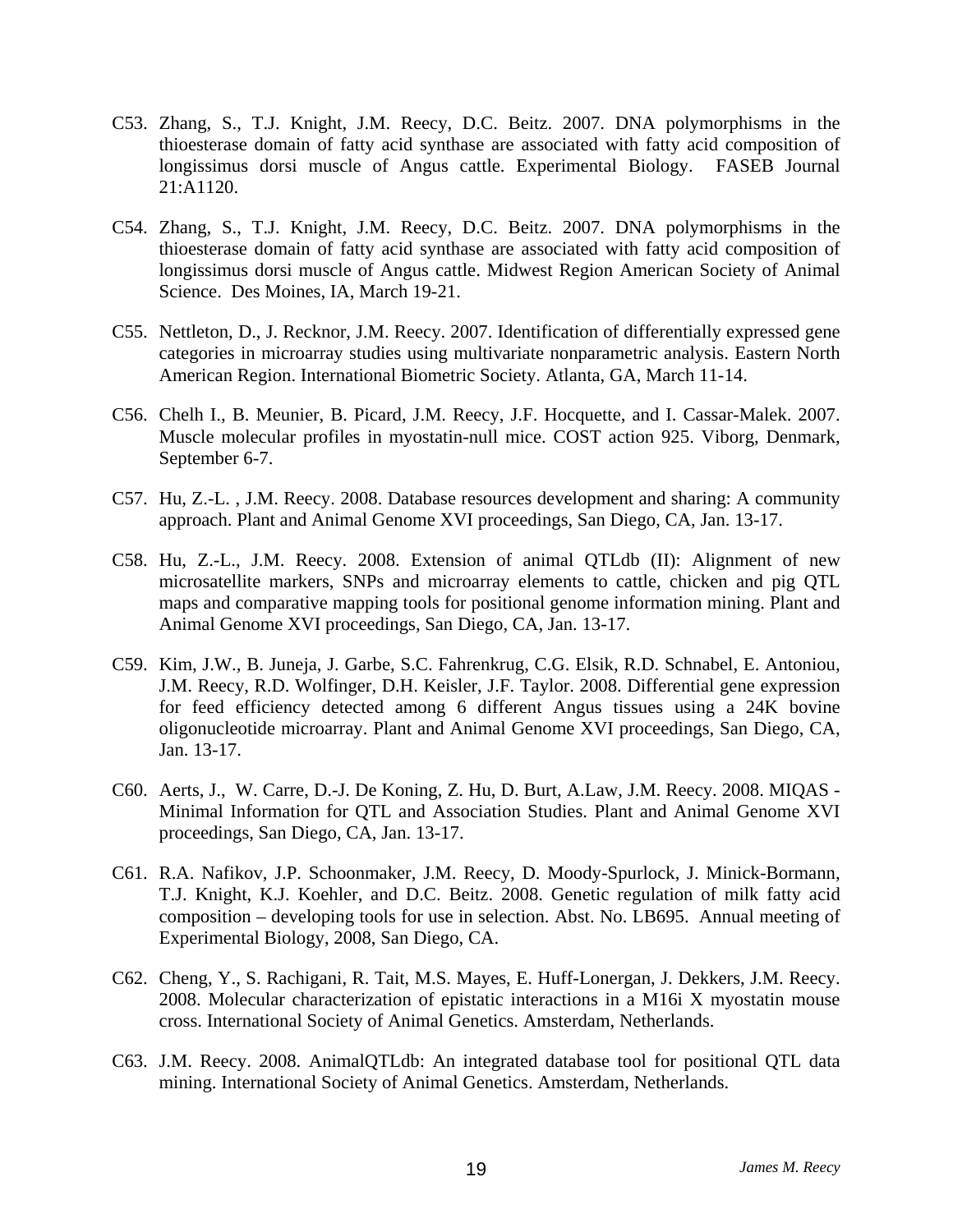- C64. Kwitek, A.E., S. Davis, M. Shimoyama, Z.-L. Hu, D. Munzenmaier, M.R. Dwinell, and J.M. Reecy. 2008. VCMap V2: a cross-species, integrated annotation platform. Rat Genome Meeting, Hinxton, UK.
- C65. Kim, J., J. Garbe, S.C. Fahrenkrug, C.G. Elsik, R.D. Schnabel, E. Antoniou, J.M. Reecy, R.D. Wolfinger, D.H. Keisler, and J.F. Taylor. 2009. Differential gene expression for feed efficiency detected from 6 RFI Angus steers: A comparison between a 24K bovine oligonucleotide microarray and expressed sequence tag analysis. Plant and Animal Genome XVII proceedings, San Diego, CA.
- C66. Hu, Z.-L., C. Park, E. Fritz, M. Dwindell, M. Shimoyama, J.M. Reecy. 2009. VCMap V2: a cross-species, integrated annotation platform. Bovine Genome Consortium meeting. Cold Spring Harbor, NY.
- C67. Nafikov, R.A., J.P. Schoonmaker, J.M. Reecy, D. Moody-Spurlock, J. Minick-Bormann, K.J. Koehler, and D.C. Beitz. 2009. Genetic regulation of milk fatty acid composition: developing tools for use in selection. Midwest American Society of Animal Science.
- C68. Nafikov, R.A., J.P. Schoonmaker, J.M. Reecy, D. Moody-Spurlock, J. Minick-Bormann, K.J. Koehler, and D.C. Beitz. 2009. Polymorphisms in lipogenic genes and variation in milk fatty acid composition in Holstein dairy cows. Journal of Animal Science 87:E-suppl. 2/Journal of Dairy Science 92:E-Suppl.1:45.
- C69. Cheng, Y., S. Rachigani, R. Tait, M.S. Mayes, E. Huff-Lonergan, J.C.M. Dekkers, and J.M. Reecy. 2009. Genome wide detection of growth QTL that interact with myostatin in an M16i X myostatin-null mouse cross. Gordon Conference on Quantitative Genetics, Galveston, TX.
- C70. Nafikov, R., J. Schoonmaker, J.M. Reecy, D. Moody-Spurlock, J. Minick-Bormann, K. Koehler, D. Beitz. 2009. Polymorphisms in SREBP pathway and variations in milk fatty acid composition in Holstein dairy cows. Experimental Biology. New Orleans.
- C71. Duan, Q., J.M. Reecy, R. Tait, J. Schoonmaker, D. Beitz, D. 2009. Phenotypic variation in mineral nutrients in beef. Experimental Biology. New Orleans.
- C72. Schneider, M.J., R. G. Tait, Jr., J.F. Ridpath, J.M. Reecy. 2009. Environmental factors impacting response to bovine viral diarrhea vaccines in Angus calves. Midwest American Society of Animal Science.
- C73. Reecy, J.M., Cari Park, Zhiliang Hu, Ina Hulsegge, Hein van der Steen, Jean-François Hocquette. 2009. Global perspectives on animal trait ontology. European Association for Animal Production. Barcelona, Spain.
- C74. Lunney, J.K., J.P. Steibel, J.M. Reecy, M. Rothschild, M. Kerrigan, B. Trible, R.R.R. Rowland. 2009. PRRS Host Genetics Consortium: Current Progress. 2009 PRRS Symposium. Chicago, IL.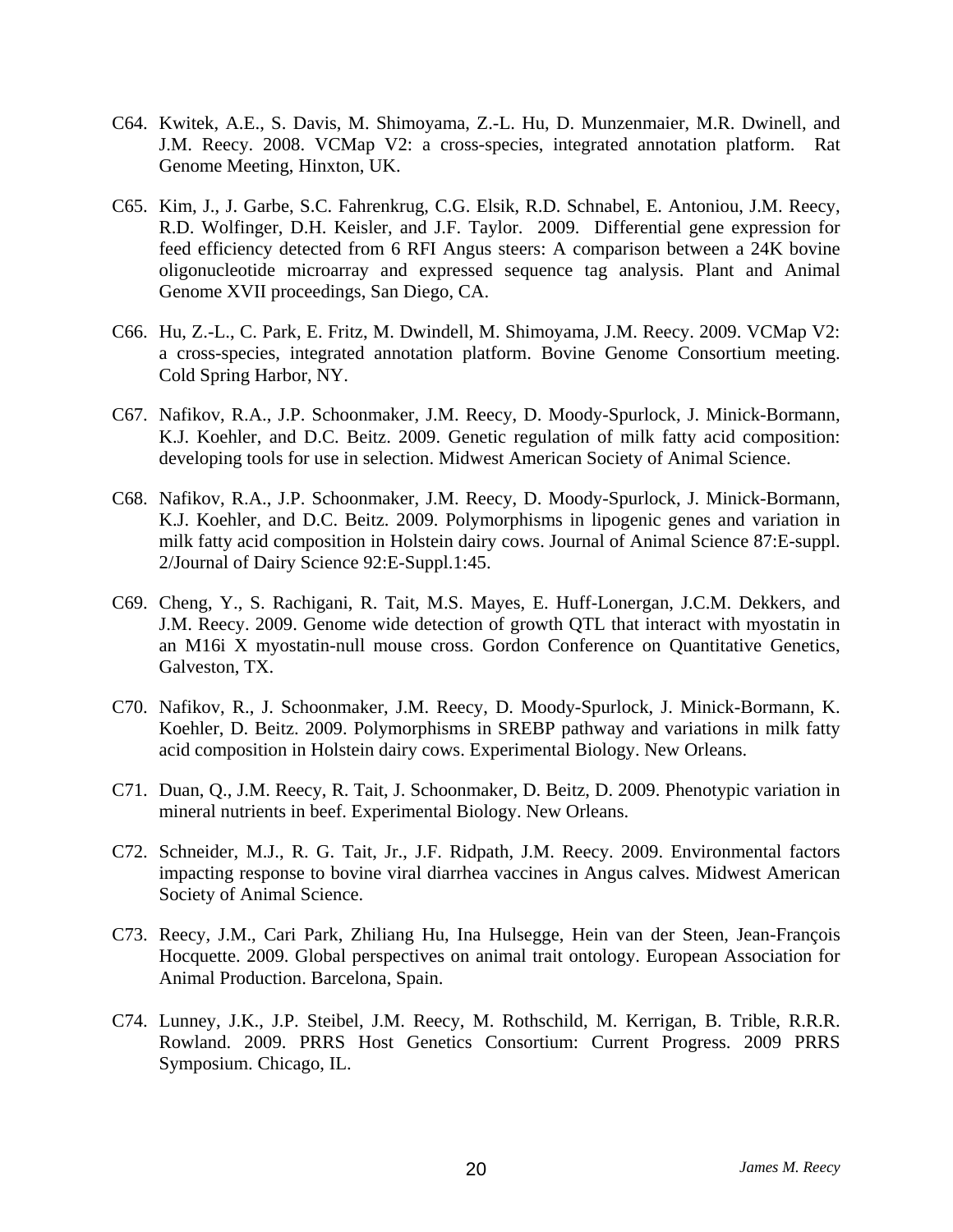- C75. Couture, O., K. Callenberg, N. Koul, S. Pandit, R. Younes, Z. Hu, J. Dekkers, J.M. Reecy, V. Honavar, C.K. Tuggle. 2009. ANEXdb: An Integrated Animal ANnotation and Microarray EXpression Database. Swine Genome Meeting. Hinxton, UK.
- C76. Hu, Z.-L., X.-l. Wu, D. Gianola, J.M. Reecy. 2009. Melting into thin air: A preliminary analysis of pig genome DNA marker distribution on chromosome 4. Swine Genome Meeting. Hinxton, UK.
- C77. Gardan-Salmon, D., E.R. Fritz, D. Nettleton, J.M. Reecy, J.T. Selsby. 2010. Differentially expressed microRNAs in dystrophin-deficient muscle. Experimental Biology.
- C78. Duan, Q., J.M. Reecy, R. Tait, Q. Liu, A. van Eenennam, R. Mateescu, A. Garmyn, D. Beitz. 2010. Genetic polymorphisms in bovine *ferroportin* are associated with longissimus dorsi muscle iron content. Experimental Biology. FASEB Journal 24:229.2
- C79. Abuzaid, A.A, J.M. Reecy, R. Tait, D. C. Beitz. 2010. Variation of carnitine concentrations in beef. FASEB Journal 24:744.16.
- C80. Kwitek, AE., S. Davis, M. Shimoyama, Z.-L. Hu, C. Park, D. Munzenmaier, M.R. Dwinell, J.M. Reecy. 2010. Development of resources to facilitate cross-species comparisons. Plant and Animal Genome meeting, San Diego, CA.
- C81. Hu, Z.-L., R. Fernando, D. Garrick, J.M. Reecy. 2010. SNPlotz: A genome plot tool for SNP association studies. Plant and Animal Genome meeting, San Diego, CA.
- C82. Lunney, J.K., J.P. Steibel, J.M. Reecy, M. Rothschild, M. Kerrigan, B. Trible, R.R.R. Rowland. 2010. PRRS Host Genetics Consortium: Current Progress. Plant and Animal Genome meeting, San Diego, CA.
- C83. Peters, S.O., K. Kizilkaya, D.J. Garrick, R.L. Fernando, J.M. Reecy, Z-L. Hu,R.L. Weaber, G.A. Silver, and M.G. Thomas. 2010. Bayesian QTL inference and gene identification for first service conception rate in Brangus heifers. American Society of Animal Science National Meeting, Denver, CO.
- C84. Downey, E.D., E.C. Conrad, R.G. Tait, Jr., D.J. Garrick, J.M. Reecy. 2010. Whole genome analysis of response to BVDV2 vaccinations in Angus calves using Bayesian models. Animal Genomics for Animal Health International Symposium. Paris, France.
- C85. Kizilkaya, K., R.G. Tait, D.J. Garrick, R.L. Fernando, and J.M. Reecy. 2010. Whole Genome Analysis of Infectious Bovine Keratoconjunctivitis in Angus Cattle Using Bayesian Threshold Models. Animal Genomics for Animal Health International Symposium. Paris, France.
- C86. Downey, E.D., E.C. Conrad, J.F. Ridpath, R.G. Tait, Jr., J.M. Reecy. 2010. Evaluating timing of weaning stress on response to BVDV2 vaccinations in Angus calves. American Society of Animal Science National Meeting, Denver, CO.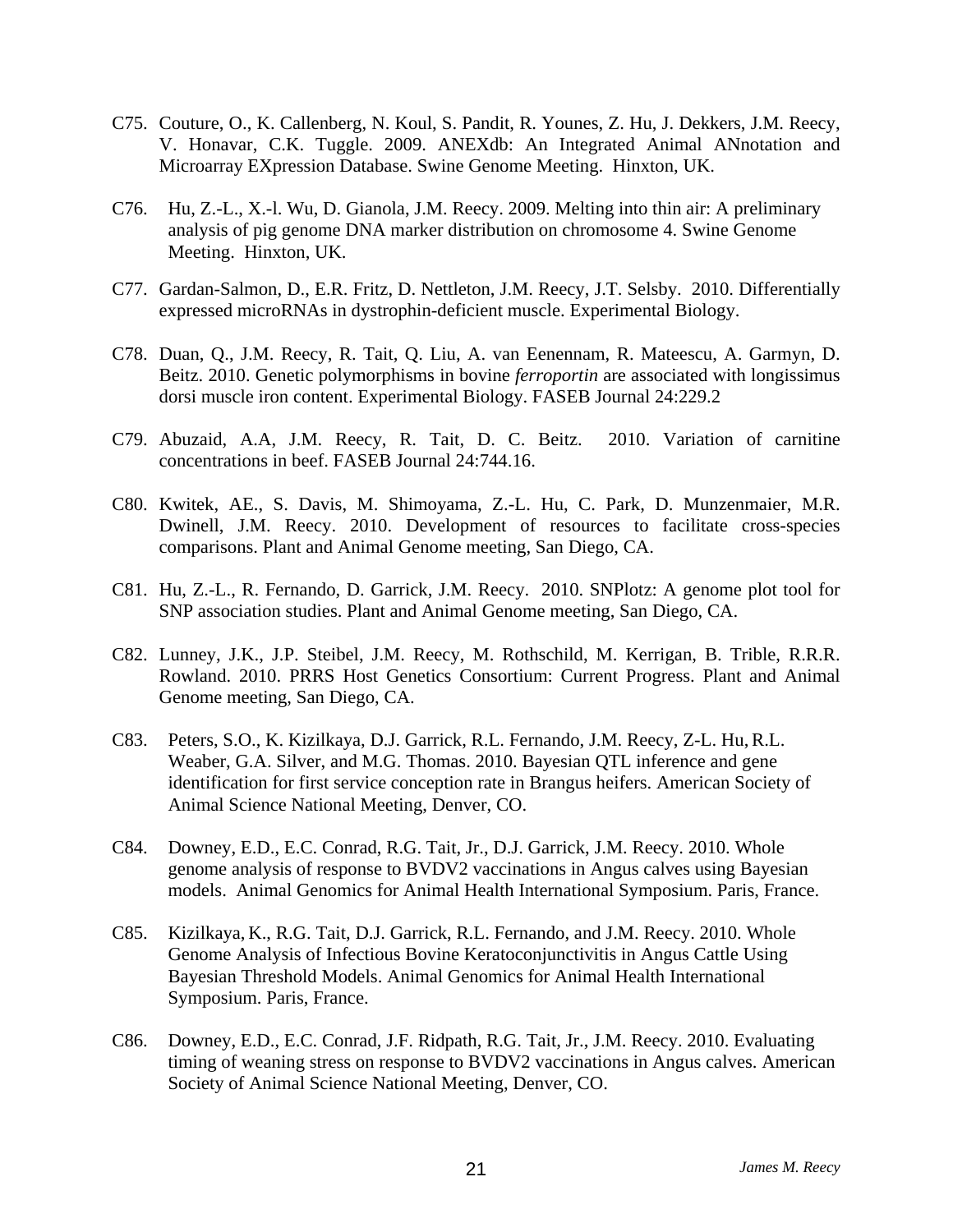- C87. Reecy, J.M., A.L. Archibald, D. Burt, C. Elsik, R.L. Tellam, N. Cockett, C.E. Swiderski, S. Burgess, F. McCarthy, C. Schmidt, E.A. Bruford. 2010. We Need a Livestock Gene Nomenclature Committee. International Society of Animal Genetics. Edinburgh, Scotland.
- C88. Kataria, R.S., M. Mukesh, K. Tripathy, J. Agarwal, B.K. Joshi, A.K. Mohanty, J.M. Reecy, and B.P. Mishra. 2010.Identifying differentially expressed genes in lactating and non-lactating mammary gland of water buffalo (*Bubalus bubalis*) by PCR-based suppression subtractive hybridization technique. International Society of Animal Genetics. Edinburgh, Scotland.
- C89. Reecy, J.M. 2010. Spanning Research from QTL to Functional Unit of a Gene. American Society of Animal Science National Meeting, Denver, CO.
- C90. Kataria, R.S., R.G. Tait Jr., D. Kumar, M.A. Ortega and J.M. Reecy. 2010. Association of Toll-like receptor 4 single nucleotide polymorphisms with incidence of infectious bovine keratoconjunctivitis (IBK) in cattle. International Society of Animal Genetics. Edinburgh, Scotland.
- C91. Mukesh, M., R.S. Kataria, P. Yadav, J. Agarwal, B.K. Joshi, A.K. Mohanty, A.K. Dang, J. Kaushik, J.M. Reecy, and B.P. Mishra. 2010. Genome-wide expression analysis of mammary epithelial cells (MEC) during early lactation in buffalo (*Bubalus bubalis*) and zebu cattle (*Bos indicus*). International Society of Animal Genetics. Edinburgh, Scotland.
- C92. Mishra, B.P., M.S. Tantia, S.C. Mehta, R.G. TaitJr, J.E. Koltes, and J.M. Reecy. 2010. Single nucleotide polymorphism(SNP) in *MAF1* and *GPAA1* genes and association analysis with carcass and meat quality traits in Angus cattle. International Society of Animal Genetics. Edinburgh, Scotland.
- C93. Rogel-Gaillard, C., C.K. Tuggle, J. Loveland, J. Harrow, E. Giuffra, J. Lunney, D. Hume, A. Archibald, H. Dawson, J.M. Reecy, H. Uenishi, T. Morozumi, H. Shinkai, D. Prickett, S. Zhao, Y. Sang, F. Blecha, G. Zhang, B. Bed'hom, R. Cheng, Y. Rodriguez, A. Anselmo, B. Badaoui, C. Chen, H. Chen, S. Abrams, D. Beraldi, R. Kapetanovic, Z.-L. Hu, and the Swine Genome Sequencing Consortium. 2010. Annotation of the immunityrelated genes in the pig genome. International Society of Animal Genetics. Edinburgh, Scotland.
- C94. Tantia, M.S., R.K. Vijh, B.P. Mishra, R.S. Kataria, P.K. Vij, V. Bhasin, P. Sikka, A.K. Pandey, S.P. Yadav, R.K. Sethi, B.K. Joshi and J.M. Reecy. 2010. Buffalo (*Bubalus bubalis*) Whole genome sequence initiative. International Society of Animal Genetics. Edinburgh, Scotland.
- C95. Cánovas, A., R.N. Pena, D. Gallardo, J.M. Reecy, M. Amills, R. Quintanilla. 2010. Expression quantitative trait loci for meat quality traits in the *gluteus medius* muscle of commercial Duroc pigs.International Society of Animal Genetics. Edinburgh, Scotland.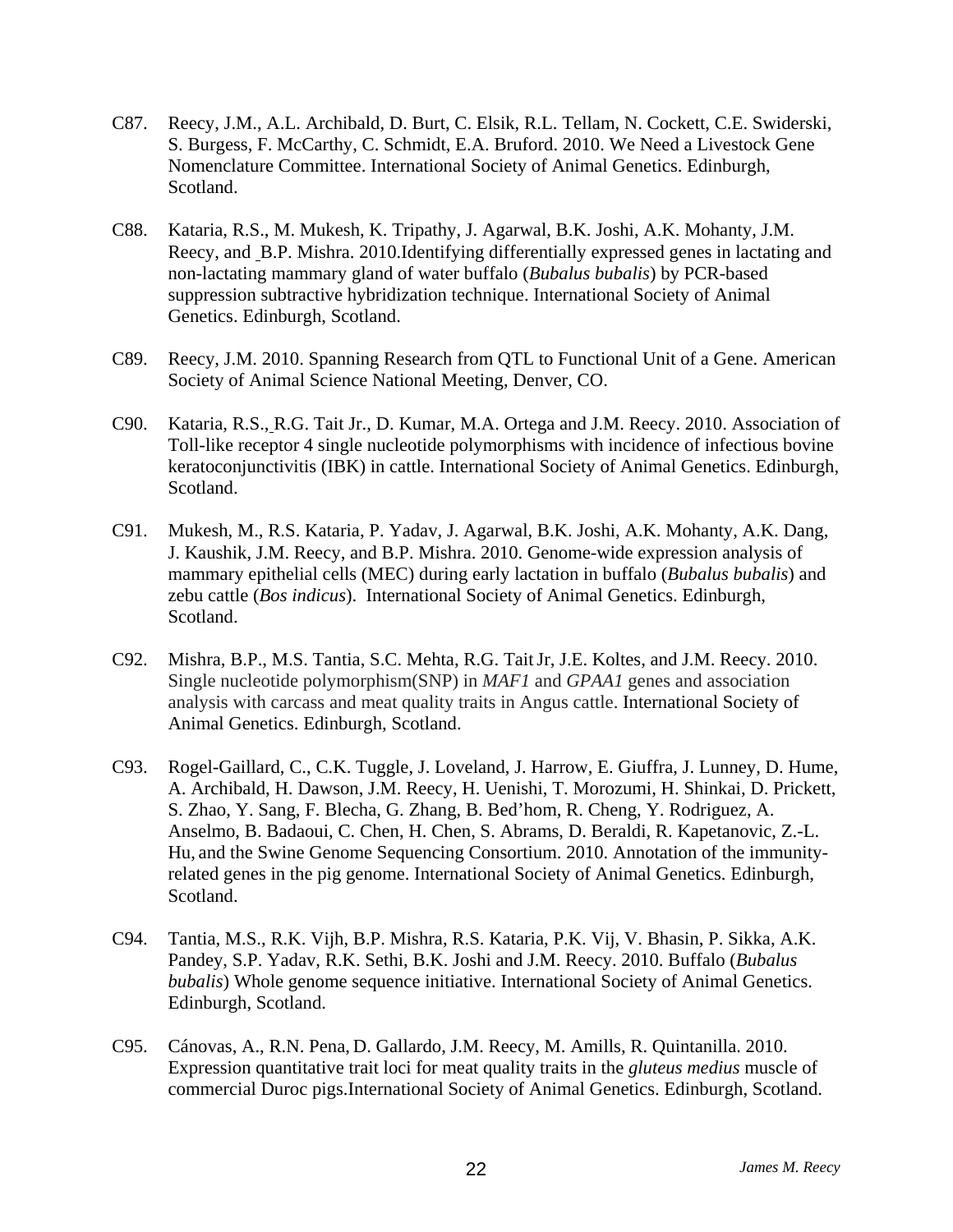- C96. Boddicker, D.J. Garrick, J.M Reecy, B. Rowland, M.F. Rothschild, J.P. Steibel, J.K. Lunney, J.C.M. Dekkers. 2010. Genetic parameters and markers associated with viremia and growth in pigs infected with Porcine Reproductive and Respiratory Syndrome Virus. 2010 PRRS Symposium. Chicago, IL.
- C97. Wu, X.-L., D. Gianola, Z.-L. Hu, J.M. Reecy. 2011. Meta-Analysis of QTL Mapping Experiments Using a Non-Parametric Model with Dirichlet Process Prior. Plant and Animal Genome meeting, San Diego, CA.
- C98. Hu, Z.-L. , X.-L. Wu, C. Park, and J.M. Reecy. 2011. Extension of Animal QTLdb (IV): QTL meta-analysis on the fly. Plant and Animal Genome meeting, San Diego, CA
- C99. Boddicker, N., D.J. Garrick, J.M. Reecy, B. Rowland, M.F. Rothschild, J.P. Steibel, J.K. Lunney, J.C.M. Dekkers. 2011. Genetic parameters and markers associated with viremia and growth in pigs infected with Porcine Reproductive and Respiratory Virus. Plant and Animal Genome meeting, San Diego, CA.
- C100. Boddicker, N., D.J. Garrick, J.M. Reecy, B. Rowland, M.F. Rothschild, J.P. Steibel, J.K. Lunney, J.C.M. Dekkers. 2011. Genetic parameters and markers associated with viremia and growth in pigs infected with Porcine Reproductive and Respiratory Virus. Midwest American Society of Animal Science, Des Moines, IA.
- C101. Downey, E.D., E.C. Conrad, K.K. Lintz, J.F. Ridpath, R.G. Tait, Jr., D.J. Garrick, J.M. Reecy. 2011. Environmental effects and Bayesian whole genome analysis of BVDV2 titers during vaccination of Angus. Plant and Animal Genome meeting, San Diego, CA.
- C102. Downey, E.D., E.C. Conrad, K.K. Lintz, J.F. Ridpath, R.G. Tait, Jr., D.J. Garrick, J.M. Reecy. 2011. Relationship of BVDV2 antibody titer levels with growth and body composition traits in Angus calves. Midwest American Society of Animal Science, Des Moines, IA.
- C103. Koltes J.E., Davis S.G., Hu Z.-L., Shimomoya M., Dwinell M., Kwitek A.E., J.M. Reecy. 2011. Virtual Comparative Mapping Tool (VCMap): A Comparative Genomics Viewer and Database Designed to Facilitate Genomic Discovery. Plant and Animal Genome meeting, San Diego, CA.
- C104. Abdel Ghaffar, M.A., A.M. Abdel-Samee, M.M.A. Shetaewi, M.R.M. Mousa, L. Ma, Y. Da, R. G. Tait, Jr, J.M. Reecy. 2011. Genome-Wide Analysis of Single-Locus and Epistatic SNP Effects on Carcass Traits in Angus Beef Cattle. Plant and Animal Genome meeting, San Diego, CA.
- C105. The International Buffalo Consortium. 2011. A community effort to analyse the buffalo genome. Plant and Animal Genome meeting, San Diego, CA.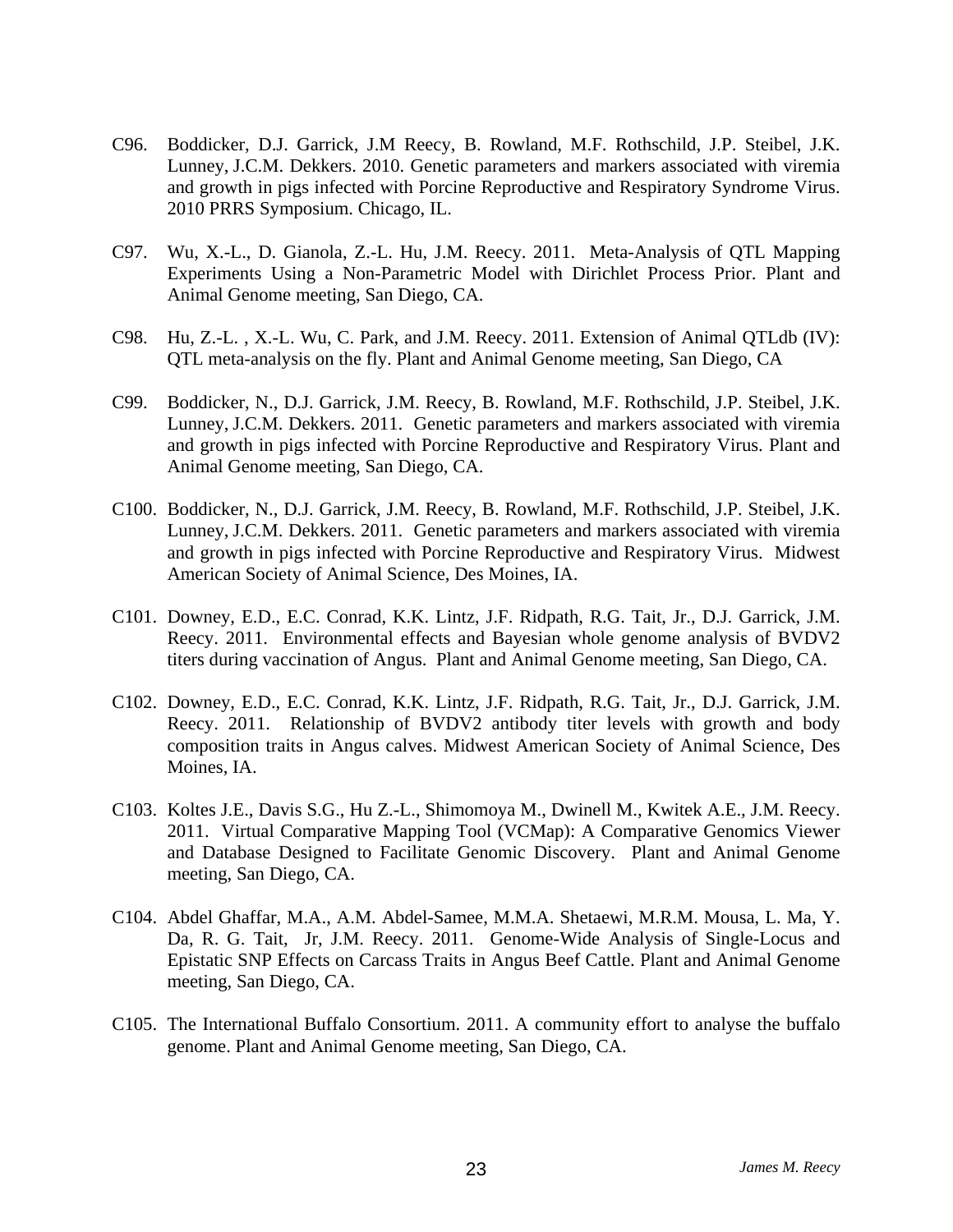- C106. Lunney, J.K., N. Boddicker, J.C.M. Dekkers, D.J. Garrick, S. Abrams, J.P. Steibel, J.M. Reecy, E. Fritz, M. Rothschild, M. Kerrigan, B. Trible, R.R.R. Rowland. 2011. PRRS Host Genetics Consortium: Background and current progress. Midwest American Society of Animal Science, Des Moines, IA.
- C107. Boddicker, N., D.J. Garrick, J.M. Reecy, R. Rowland, M.F. Rothschild, J.P. Steibel, J.K. Lunney, J.C.M. Dekkers. 2011. A major QTL for response to Porcine Reproductive and Respiratory Syndrome Virus in pigs. American Society of Animal Science National Meeting, New Orleans, LA.
- C108. Endale, M.-L., Z.-L. Hu, J. Estelle, E.R. Fritz, C. Rogel-Gaillard, J.M. Reecy, E. Giuffra. 2011. microRNA target prediction and 3'URT polymorphism in swine. RNAi & miRNA World Congress, Boston, MA.
- C109. Cheng, Y., S. Rachigani, J.M. Reecy. 2011. QTL mapping study on muscle and adipose related traits in mice reveals significant imprinting and interaction effects. 4<sup>th</sup> International Symposium on Animal Functional Genomics. Dublin, Ireland.
- C110. Tuggle, C.K., C. Rogel-Gaillard, J. Loveland, H. Uenishi, H. Dawson, J. Lunney, Y. Sang, S. Zhao, E. Giuffra, S. Botti, J.M. Reecy, J. Harrow, T. Freeman, A.L. Archibald, M. Murtaugh, D. Hume, T. Morozumi, H. Shinkai, B. Bed'hom, F. Blecha, G. Zhang, K. Mann, J. Zhang, C. Chen, Z.-L. Hu, R. Cheng, T. Huang, Y. Rodriguez, A. Anselmo, B. Badaoui, J. Schwartz, R. Kapetanovic, D. Beraldi, and the Swine Genome Sequencing Consortium. 2011. Community annotation of immunity-related genes in the pig genome. 4th International Symposium on Animal Functional Genomics. Dublin, Ireland.
- C111. Endale, M.-L., Z.-L. Hu, J. Estellé, E.R. Fritz, C. Rogel-Gaillard, J.M. Reecy and E. Giuffra. 2011. *In silico* prediction of microRNAs targeting alleles of the Swine Leukocyte Antigen complex. 4<sup>th</sup> International Symposium on Animal Functional Genomics. Dublin, Ireland.
- C112. Koltes, J.E.. R.G. Tait Jr, E.R. Fritz, B.P. Mishra, A.L. Van Eenennaam, R.G. Mateescu, D.L. Van Overbeke, A.J. Garmyn, D. Beitz, D.J. Garrick and J.M. Reecy. 2011. Investigating the genetic control of bovine skeletal muscle iron content. 4<sup>th</sup> International Symposium on Animal Functional Genomics. Dublin, Ireland.
- C113. Fritz, E.R., J.K. Lunney, R. Rowland and J.M. Reecy. 2011.PRRS Host Genome Consortium Database: Development of a System of Data Storage and Sharing for a Multi-Organizational Group. PRSS Symposium, Chicago, IL.
- C114. Fritz, E.R., J.E. Koltes, R.G. Tait Jr, D.J. Garrick, and JM Reecy. 2012. Pipseq: a DNA sequencing alignment, variant detection, annotation and effect prediction pipeline. Plant and Animal Genome meeting, San Diego, CA.
- C115. Abdel Ghaffar, M.A., A.M. Abdel-Samee, M.M.A. Shetaewi, M.R.M. Mousa, A.H.M Ibrahim, M.S. Mayes, R.G. Tait, Jr. and J.M. Reecy. 2012. Identification of single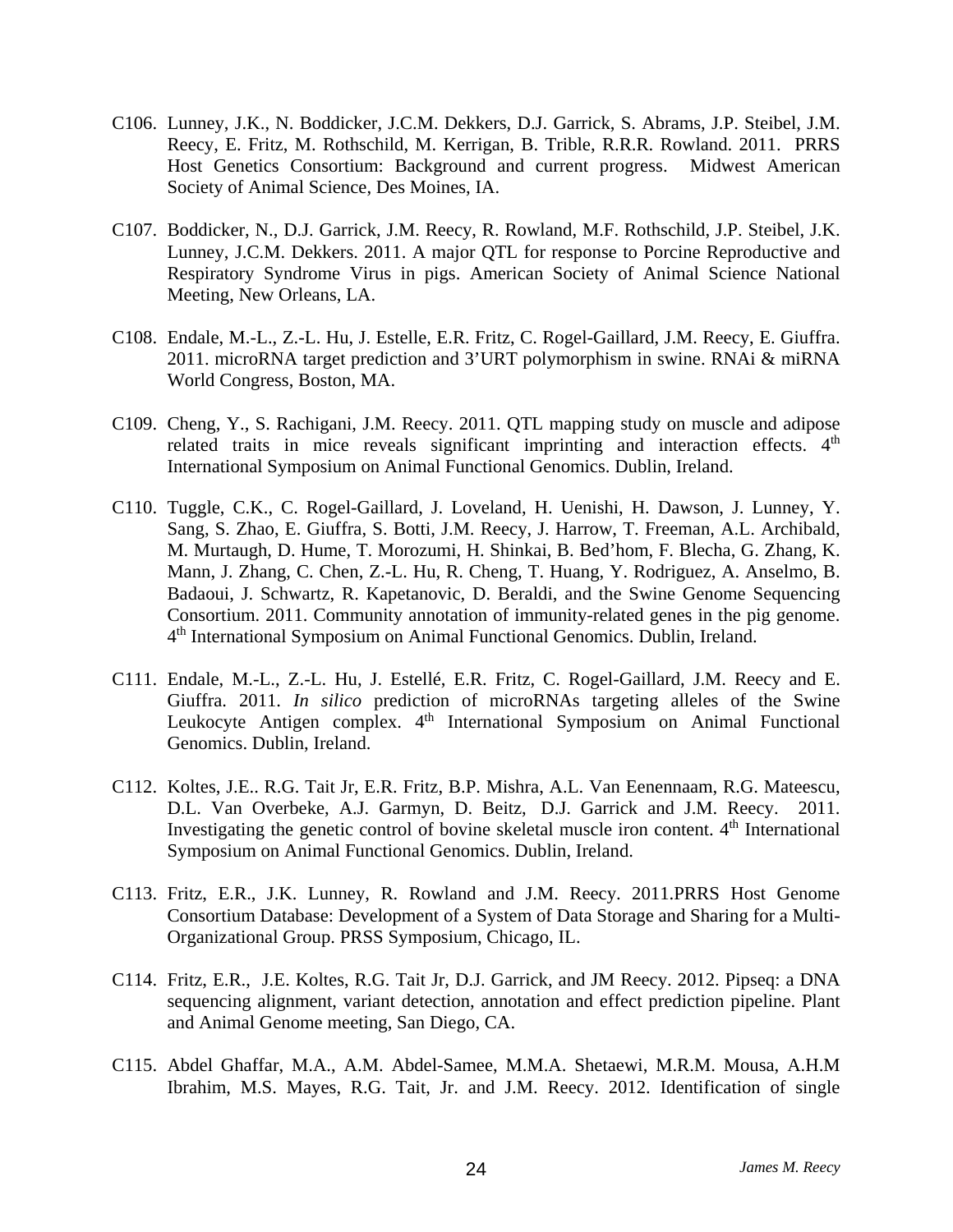nucleotide polymorphisms from RNA-seq data and their associations with fatty acid composition in Angus beef cattle. Plant and Animal Genome meeting, San Diego, CA.

- C116. Immune Response Annotation Group (IRAG). 2012. Structural and functional annotation of immunity-related genes in the pig genome. Plant and Animal Genome meeting, San Diego, CA.
- C117. Koltes J.E , S.G. Davis, Z.-L. Hu, M. Shimoyama, M. Dwinell, A.E. Kwitek, and J.M. Reecy. 2012. VCMap3.0: a comparative genetics viewer designed to transfer annotation, QTL and biological information across species. Plant and Animal Genome meeting, San Diego, CA.
- C118. Hu, Z.-L., O. Couture, E. Fritz, C. Park, C.K. Tuggle and J.M. Reecy. 2012. Pig Genome Database: a central pig genome information hub to support the community activities. Plant and Animal Genome meeting, San Diego, CA.
- C119. The 1000 bull genomes project consortium. The 1000 bull genomes project. 2012. Plant and Animal Genome meeting, San Diego, CA.
- C120. Park, C.A., S.M. Bello, C.Smith, Z.-L. Hu, D. Munzenmaier, M. Shimoyama, J. Eppig, and J.M. Reecy. 2012. The Vertebrate Trait Ontology: A controlled vocabulary to facilitate cross-species comparison of trait data. Plant and Animal Genome meeting, San Diego, CA.
- C121. Hu, Z.-L., C.A. Park, and J.M. Reecy. 2013. Animal QTLdb Extension (V): Addition of new data types and functions. Plant and Animal Genome meeting, San Diego, CA.
- C122. Boddicker, R.L., J.E. Koltes, E.R. Fritz, V. Mani, J.M. Reecy, N.K. Gabler, J.W. Ross. 2013. Prenatal and Postnatal Dietary n-3 Fatty Acid Supplementation Alters Buffy Coat DNA Methylation Profile in Pigs. Plant and Animal Genome meeting, San Diego, CA.
- C123. Koltes, JE, E.R. Fritz, M.W. Vaughn and J.M. Reecy. 2013. Accelerating livestock genomics with iAnimal. Plant and Animal Genome meeting, San Diego, CA.
- C124. Reecy, J.M., J.E. Koltes, E.R. Fritz, T.S. Sonstegard, C.P. Van Tassel, The International Buffalo Consortium. 2013. Identification of SNPs in water buffalo using next generation sequencing data. Plant and Animal Genome meeting, San Diego, CA.
- C125. Decker, J., H. Noyes, J.-W. Kim, M. Babar, J.M. Reecy, M. Saif-Ur-Rehman, A. Gotherstrom, L. Praharani, T.S. Sonstegard, O. Hanotte, A. Molina, C.M. Seabury, M. Ali Yildiz, M.P. Heaton, W. Liu, R. Schnabel, J. Taylor. 2013. World-wide patterns of divergence, migration and admixture in domesticated cattle. Plant and Animal Genome meeting, San Diego, CA.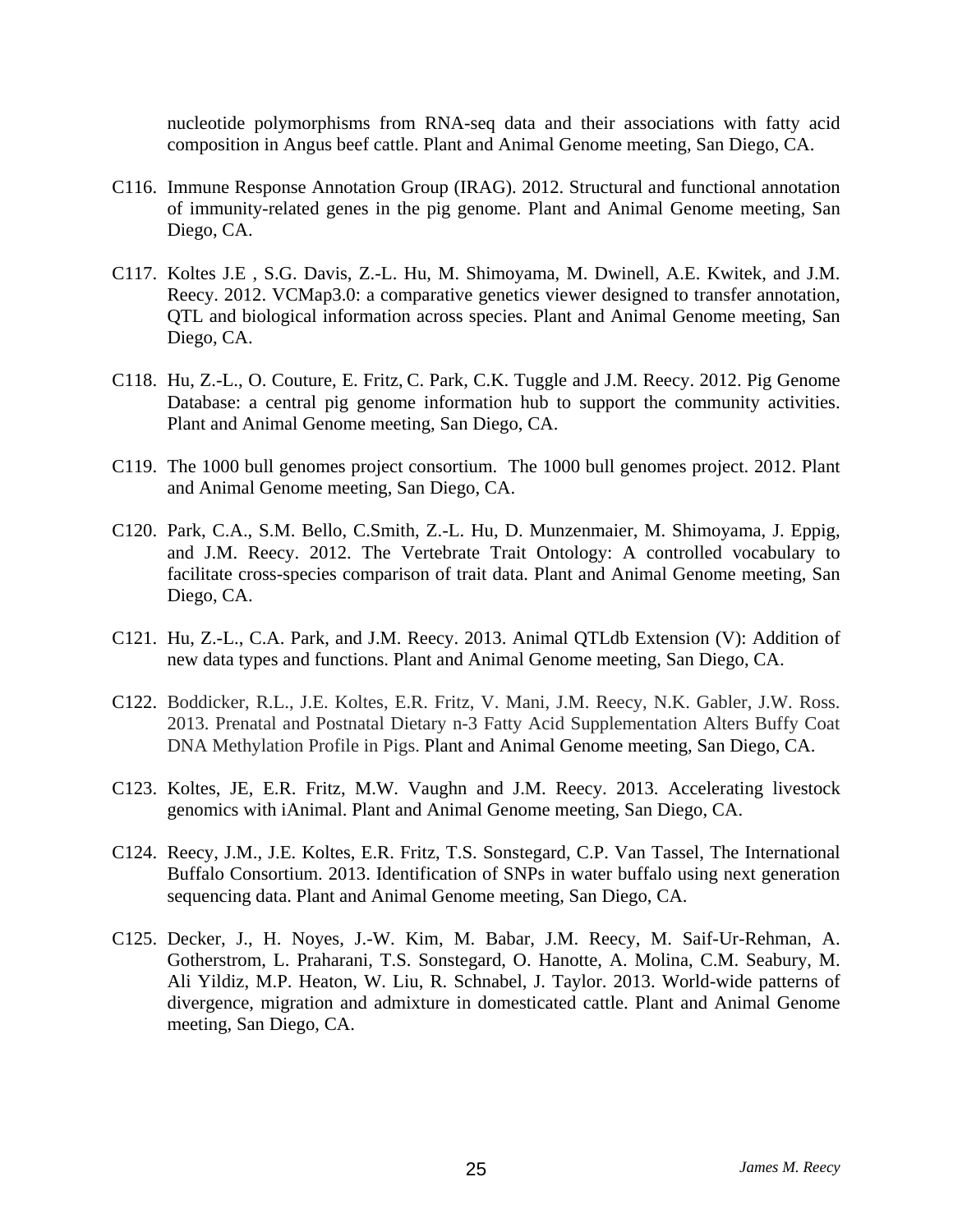- C126. Reecy, J.M., J.E. Koltes, R.G Tait Jr., M.S. Mayes, R. Mateescu, D.J. Garrick, D.C. Beitz. 2013. A systems-genetics analysis of bovine skeletall muscle iron level. Plant and Animal Genome meeting, San Diego, CA.
- C127. Peters, S.O., K.Kizilkaya, I.G. Imumorin, R. L. Fernando, J.M. Reecy, M. De Donato, D.J. Garrick. 2013. Genome-wide linkage disequilibrium patterns in 10 beef cattle breeds. Plant and Animal Genome meeting, San Diego, CA.
- C128. Choi, I., A. Hosseini, H. Bao, A. Kommadath, X. Sun, Y. Meng, P. Stothard, G.S. Plastow, C.K. Tuggle, J.M. Reecy, E. Fritz, S.M. Abrams, J.K. Lunney, L. Luo Guan. 2013. Globin reduction in porcine whole blood for improving sensitivity and accuracy of transcriptome analysis. Plant and Animal Genome meeting, San Diego, CA.
- C129. Z. Hu, D. Kumar, J.M. Reecy. 2013. CorrDB : A livestock animal genetic/phenotypic trait correclation database. Plant and Animal Genome meeting, San Diego, CA.
- C130. Koltes, J.E., E.R. Fritz, M. Vaughn, L.J. Alexander, J.M. Reecy. 2013. Mining RNA sequencing data for evidence of allele specific expression in cattle. Plant and Animal Genome meeting, San Diego, CA.
- C131. J.K. Lunney, I. Choi, C.J. Souza, K.P.C. Araujo, S.M. Abrams, J.P. Steibel, M. Arceo, C.W. Ernst, J.M. Reecy, E. Fritz, J.C.M. Dekkers, N.J. Boddicker, E.H. Waide, X. Zhao, M.F. Rothschild, G.S. Plastow, R.A. Kemp, J.C.S. Harding, M. Kerrigan, B. Trible, R.R.R. Rowland. 2013. Genetic control of swine responses to PRRSV infection: Progress of the PRRS Host Genetics Consortium. Plant and Animal Genome meeting, San Diego, CA.
- C132. Boddicker, N. J., J. K. Lunney, R. R. R. Rowland, D. J. Garrick, J. M. Reecy, and J. C. M. Dekkers. 2013. Genetic basis of host response to PRRSV infection. Midwest Section American Society of Animal Science. Des Moines, IA.
- C133. Díaz, C., Garrick, D.J., Saatchi, M, Reecy, J.M., 2013.Profiling the architecture of genetic correlations between some fatty acids in ribeye of beef cattle. European Association of Animal Production, Nantes, France.
- C134. Taylor, A.R., K.R. Underwood, A.E. Wertz-Lutz, M.G. Gonda, J.M. Reecy, J.E. Koltes, T.D. Jennings, and A.D. Weaver. 2013. Maternal nutrition during the second trimester of gestation alters gene transcription in the resultant offspring. Midwest American Society of Animal Science, Des Moines, IA.
- C135. Fritz, E., J. Koltes, J.M. Reecy, J. Williams, D. Lamartino, T. Sonstegard, C. Van Tassel, P. Ajmone-Marsan and the International Water Buffalo Sequencing Consortium. 2013. Gene Variant Discovery by Genome Re-sequencing. International Society of Functional Animal Genomics. Garuja, Brazil.
- C136. Reecy, J.M. , J. P. Carson, F. McCarthy, J. E. Koltes, E. Fritz-Waters, J. Williams, E. Lyons, C. F. Baes, M. W. Vaughn. 2014. Cyberinfrastructure for Life Sciences - iAnimal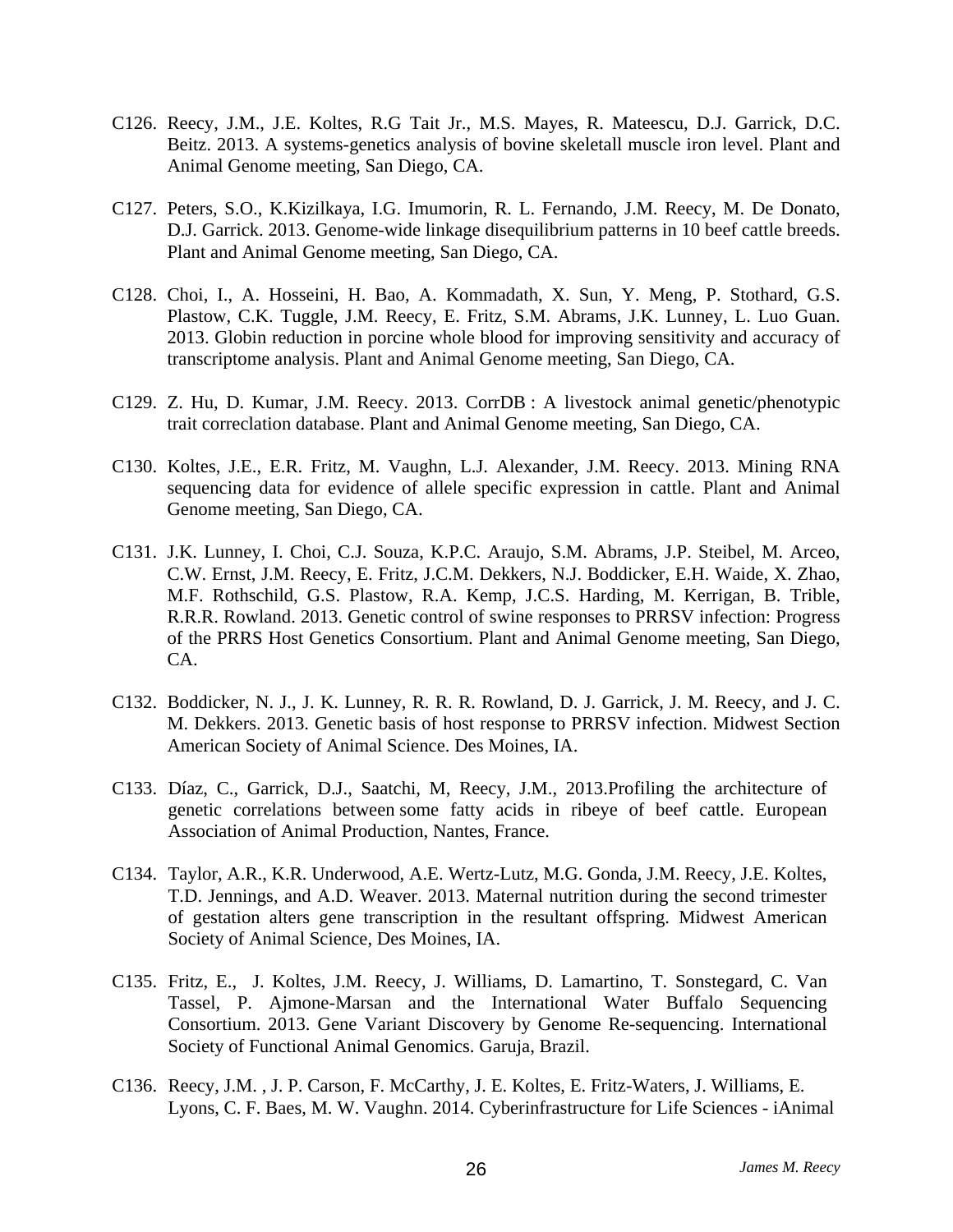Resources for Genomics and Other Data Driven Biology. Proceedings, 10th World Congress of Genetics Applied to Livestock Production.

- C137. Baes, C.F., M.A. Dolezal, E. Fritz-Waters, J.E. Koltes , B. Bapst, C. Flury, H. Signer-Hasler, C. Stricker, R. Fernando, F. Schmitz-Hsu, D.J. Garrick , J.M. Reecy, B. Gredler. 2014. Comparison of variant calling methods for whole genome sequencing data in dairy cattle. Proceedings, 10th World Congress of Genetics Applied to Livestock Production.
- C138. Nicolazzi, E.L., C.P. Van Tassell, D. Lamartino, J.M. Reecy, E. Fritz-Waters, T.S. Sonstegard, J.E. Koltes, S.G. Schroeder, A. Ahmad, J.F. Garcia, L. Ramunno, G. Cosenza, J. Williams. 2015. Using the 90K Buffalo SNP Array. Plant and Animal Genome meeting, San Diego, CA
- C139. Williams, J., A. Valentini, P.A. Marsan, A. Zimin, K.D. Pruitt, T.S. Sonstegard, C.P. Van Tassell, D. Lamartino, F. Strozzi, J.M. Reecy, F. Ferre, C. Lawley, E. Amaral, J. Womack. 2015. Status of the Buffalo Genome Project. Plant and Animal Genome meeting, San Diego, CA
- C140. Boddicker, R.L., J.E. Koltes, E. Fritz-Waters, J.T. Seibert, J.M. Reecy, D. Nettleton, M.C. Lucy, T.J. Safranski, J.T. Selsby, R.P. Rhoads, N.K. Gabler, L.H. Baumgard, J.W. Ross. 2015. Alterations in Body Composition and Transcriptional Profile as a Result of Prenatal Heat Stress Exposure in Pigs. Plant and Animal Genome meeting, San Diego, CA
- C141. McKay, S., J.W. Kim, R. Chapple, R.D. Schnabel, D.E. Hagen, K. Wells, D. Bickhart, J.E. Koltes, J.M. Reecy, J.F. Taylor, K. Taylor. 2015. DNA methylation affects phenotypic variation in cattle possessing extreme phenotypes for residual feed intake. Plant and Animal Genome meeting, San Diego, CA
- C142. Schroyen, M., J.P. Steibel, I. Choi, J.E. Koltes, C. Eisley, E. Fritz-Waters, J.M. Reecy, J.C.M. Dekkers, R.R.R. Rowland, J.K. Lunney, C. Ernst, C.K. Tuggle. 2015. Whole blood microarray analysis of pigs showing extreme phenotypes after a porcine reproductive and respiratory syndrome virus (PRRS) infection. Plant and Animal Genome meeting, San Diego, CA
- C143. Reecy, J.M. Development and utilization of bioinformatic tools in livestock genomics. 2015. Plant and Animal Genome meeting, San Diego, CA
- C144. Mateescu, R. D.J. Garrick, J.M. Reecy. 2015. Genomic analysis of palatability of beef. 2015. Plant and Animal Genome meeting, San Diego, CA
- C145. Carson, J., E. Dawson, J.E. Koltes, E. Fritz-Waters, J.M. Reecy, M. Vaughn. 2015. Leveraging iPlant cyberinfrastructure for a new data-driven research community. Plant and Animal Genome meeting, San Diego, CA
- C146. Fritz-Waters, E., J.M. Reecy, J.E. Koltes, A. Markey, M.S. Mayes. 2015. Beef cattle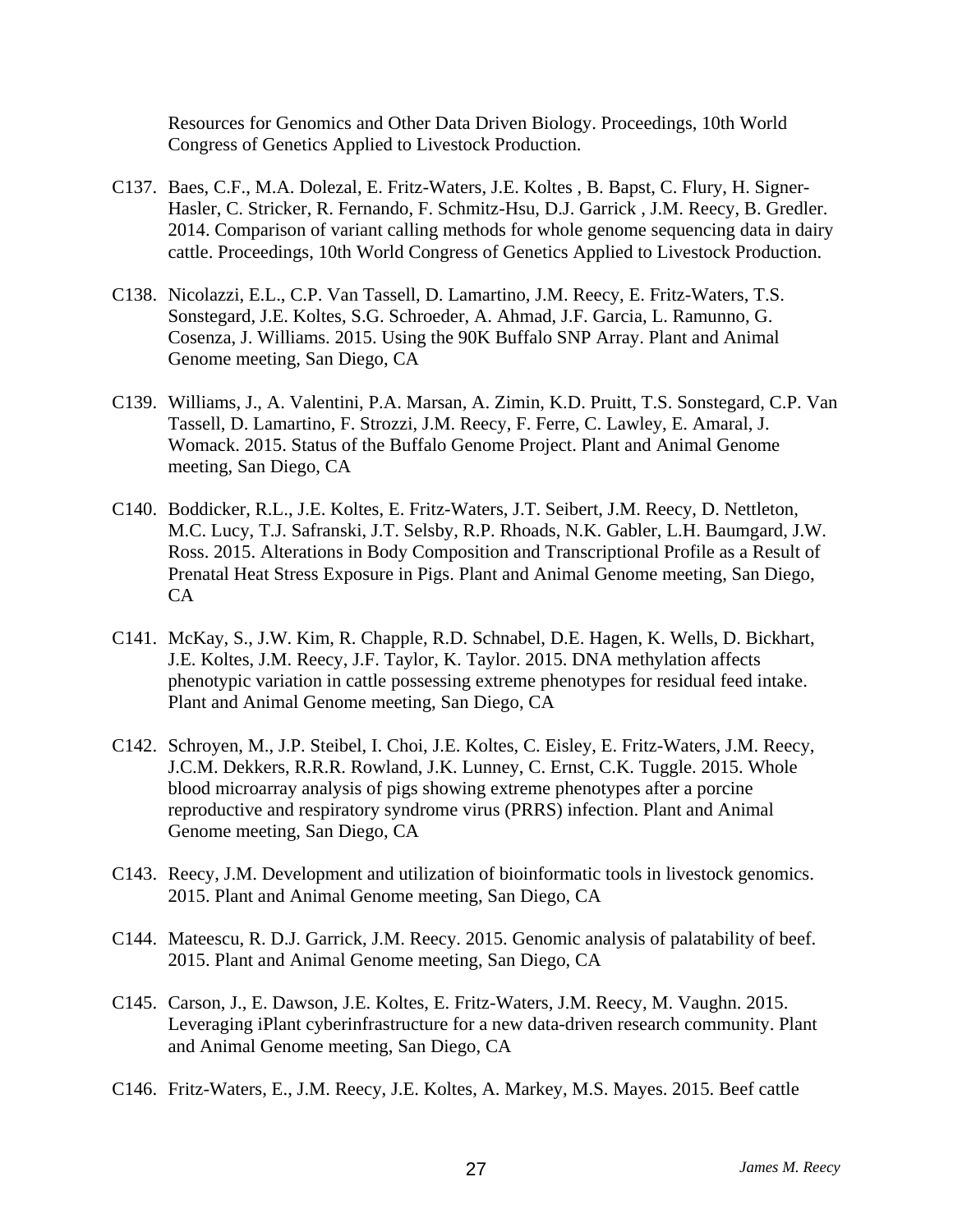metagenomics: Predicting growth from the inside out. 2015. Plant and Animal Genome meeting, San Diego, CA

- C147. Hu, Z.L., J.E. Koltes, E. Fritz-Waters, C. Park, J.M. Reecy. 2015. An application programming interface (API) for programmable access to the Animal QTLdb. 2015. Plant and Animal Genome meeting, San Diego, CA
- C148. Buchanan, J.W., J.M. Reecy, D.J. Garrick, R. Mateescu. 2015. Gene Networks involved in tenderness and sensory attributes of steaks from Angus beef cattle. Plant and Animal Genome meeting, San Diego, CA
- C149. Sayre, B., A. Wurah, J.M. Reecy. 2015. Characterization of an integrated model for candidate gene selection from genomic data with simulated data analysis. Plant and Animal Genome meeting, San Diego, CA

#### *D. Articles in Non-Refereed Publications*

- D1. Loesche, J.A., R.H. Pritchard, J.M. Reecy. 1989. Frost damaged, immature soybeans for ruminant diets. 1989 Beef Day Report, South Dakota State University.
- D2. Reecy, J.M., C.A. Bidwell, A.L. Grant. 1994. Regulation of muscle protein synthesis in swine. 1994 Swine Day Report, Purdue University.
- D3. Reecy. J.M. 2000. Identification of molecular markers for carcass and meat quality traits in Angus cattle. 2000 Rhodes Beef Farm Report.
- D4. Rodriguez, J.E., J.M. Reecy. 2003. Incidence of infectious bovine keratoconjunctivitis. Annual Progress Reports. ISRF03:35-39. http://www.iowabeefcenter.org/pdfs/BRR/ breeding03.htm
- D5. Steelman, C.A., J.K. Potts, J.M. Reecy. 2004. Characterization of gene expression in double-muscled and normal-muscled bovine embryos. Iowa State University Animal Industry Report. A.S. Leaflet R1876. http://www.ans.iastate.edu/AIR/2004TOC.html
- D6. Rosa, A.J.M., G. Ren, J.M. Reecy. 2004. Development of the *BoviAnalyser* cDNA bovine microarray. Iowa State University Animal Industry Report. A.S. Leaflet R1877. http://www.ans.iastate.edu/AIR/2004TOC.html
- D7. Mishra, B.P., J. Cavanagh, J.M. Reecy. 2004. Identifying genetic cause of dwarfism in American Angus cattle. Iowa State University Animal Industry Report. A.S. Leaflet R1870. http://www.ans.iastate.edu/AIR/2004TOC.html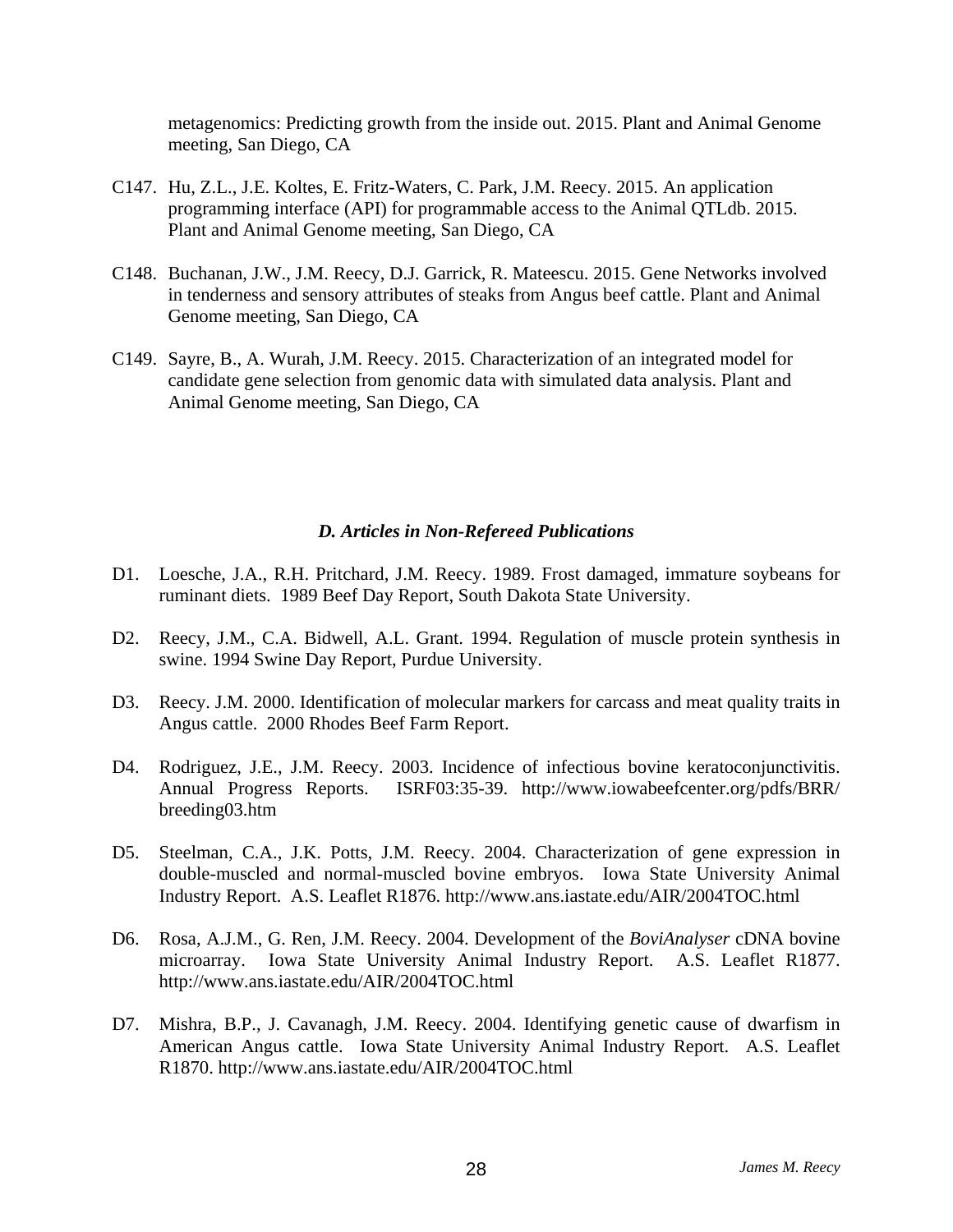- D8. Mishra, B.P., J.M. Reecy. 2004. Generation of bovine genetic markers by representational difference analysis: a genome subtraction technique. Iowa State University Animal Industry Report. A.S. Leaflet R1875. http://www.ans.iastate.edu/AIR/2004TOC.html
- D9. Knight, T., J. Minick, R. Tait, Jr., A. Trenkle, D. Wilson, G. Rouse, D. Strohbehn, J.M. Reecy, D. Beitz. 2004. Redesigning beef cattle to have a more healthful fatty acid composition. 2004 Beef Research Report Summaries. A.S. 650 Leaflet R1882. http://www.ans.iastate.edu/AIR/2004TOC.html
- D10. Kim, K.-S., J.M. Reecy, L.L. Anderson, M.F. Rothschild. 2004. Molecular genetic studies of porcine genes for obesity. Iowa State University Animal Industry Report. A.S. Leaflet R1803. http://www.ans.iastate.edu/AIR/2004TOC.html
- D11. Zhang, S., T. Knight, J. Minick, R. Tait, A. Trenkle, D. Wilson, G. Rouse, D. Strohbehn, J.M. Reecy, D. Beitz. 2005 Association of genetic variation to healthfulness of beef. A.S. Leaflet R2009.
- D12. Rodriguez, J.A. Hassen, J.M. Reecy. 2006. Immunogenetic factors affecting Infectious Bovine Keratoconjunctivitis (IBK). Iowa State University Animal Industry Report. A.S. Leaflet R2602. http://www.ans.iastate.edu/report/air/2006pdf/R2062.pdf
- D13. Tait, R., S. Zhang. T. Knight, J.M. Bormann, D. Strohbehn, D. Beitz, J.M. Reecy. 2007 Heritability estimates for fatty acid concentration in Angus beef. A.S. Leaflet R2191.
- D14. Schneider, M.J., R. Tait, J. Ridpath, J.M. Reecy. 2008. Environmental factors impacting response to bovine viral diarrhea vaccines in Angus calves. Iowa State University Animal Industry Report.
- D15. Schneider, M.J, R. Tait, J. Ridpath, J.M. Reecy. 2008. Environmental factors impacting response to bovine viral diarrhea vaccines in Angus calves. Iowa State University Animal Industry Report 2009. A.S. Leaflet R2400.
- D16. Garrick, D., R. Fernando, K. Kizilkaya, J.M. Reecy. 2008. High-density SNP genotypes for predicting genetic merit of beef cattle. Iowa State University Animal Industry Report 2009. A.S. Leaflet R2397.
- D17. Nafikov, R., J. Schoonmaker, J.M. Reecy, D. Moody-Spurlock, D. Beitz. 2008. Effects of A17924G genotypes associated with thioesterase domain of fatty acid synthase and K232A genotypes of diacylglycerol acyltransferase-1 on milk fatty acid composition in Holstein dairy cows. Iowa State University Animal Industry Report 2009. A.S. Leaflet R2433.
- D18. Tait, R., S. Zhang, T. Knight, D. Strobehn, D. Beitz, J.M. Reecy. 2008. Genetic correlations of fatty acid concentrations with carcass traits in Angus-sired beef cattle. A.S. Leaflet R2285.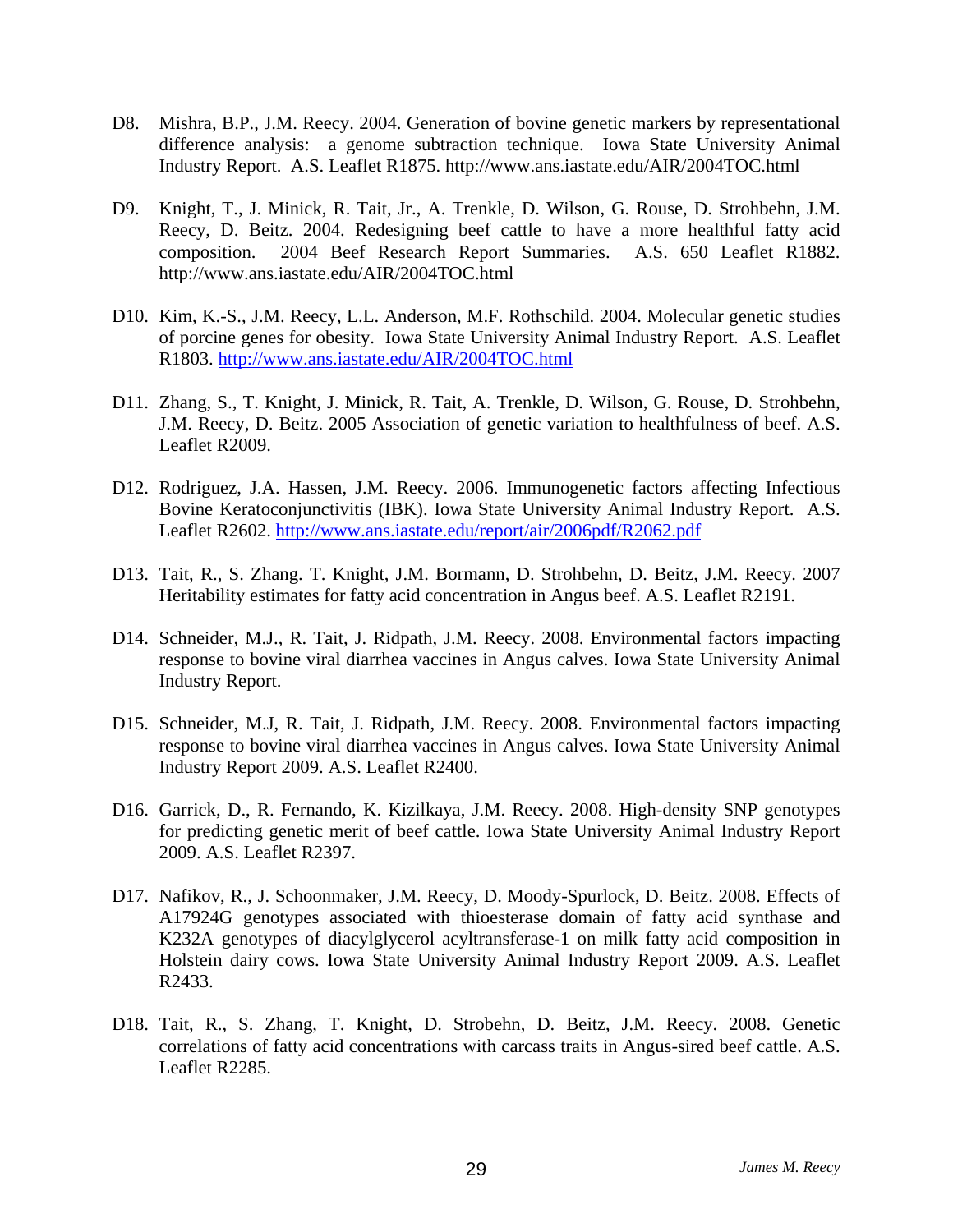D19. Beitz, D., R. Nafikov, J. Schoonmaker, J.M. Reecy, D. Moody-Spurlock, J. Koehler, J. Minick-Borman. 2008. Enhancing the healthfulness of milk fat. Midwest Dairy Research Center. pp. 79-85.

#### *E. Articles in Trade Publications*

E1. Reecy, J.M. 2001. Cloning: a new technology in a long line. American Beef Cattleman.

#### *F. Invited Presentations*

- F1. Reecy, J.M. Molecular mechanisms underlying skeletal muscle growth and development. Osborn Club. Iowa State University. Ames, IA, February 2001.
- F2. Reecy, J.M. Expression profiling of skeletal muscle growth and development. Meat Animal Research Center. Clay Center, NE, March 2001.
- F3. Reecy, J.M., M. Webster. Cyclic Stretch increases p21<sup>waf1</sup> promoter activity independent of terminal differentiation in C2C12 myotubes. Muscle satellite and stem cells. Tucson, AZ, July 2001.
- F4. Reecy, J.M., J. Potts. Beyond Myostatin: The search for interacting alleles. Plant, Animal, and Microbial Genome meeting. San Diego, CA, January 2002.
- F5. Reecy, J.M., S. Miller, M. Webster. Recent advances in our understanding of skeletal muscle satellite cells. Midwest Section, American Society of Animal Science. Des Moines, IA, March 2002.
- F6. Reecy, J.M. Marker assisted selection for buffalo. National Dairy Research Institute. Karnal, India. November 2004.
- F7. Reecy, J.M. Gene mapping. National Bureau of Animal Genetic Resources. Karnal, India. November 2004.
- F8. Reecy, J.M. Need for marker validation studies. National Bureau of Animal Genetic Resources. Karnal, India. November 2004.
- F9. Reecy, J.M. Discovery of quantitative trait loci. National Bureau of Animal Genetic Resources. Karnal, India. November 2004.
- F10. Reecy, J.M. Candidate gene approach. National Bureau of Animal Genetic Resources. Karnal, India. November 2004.
- F11. Reecy, J.M. Marker assisted selection. National Bureau of Animal Genetic Resources. Karnal, India. November 2004.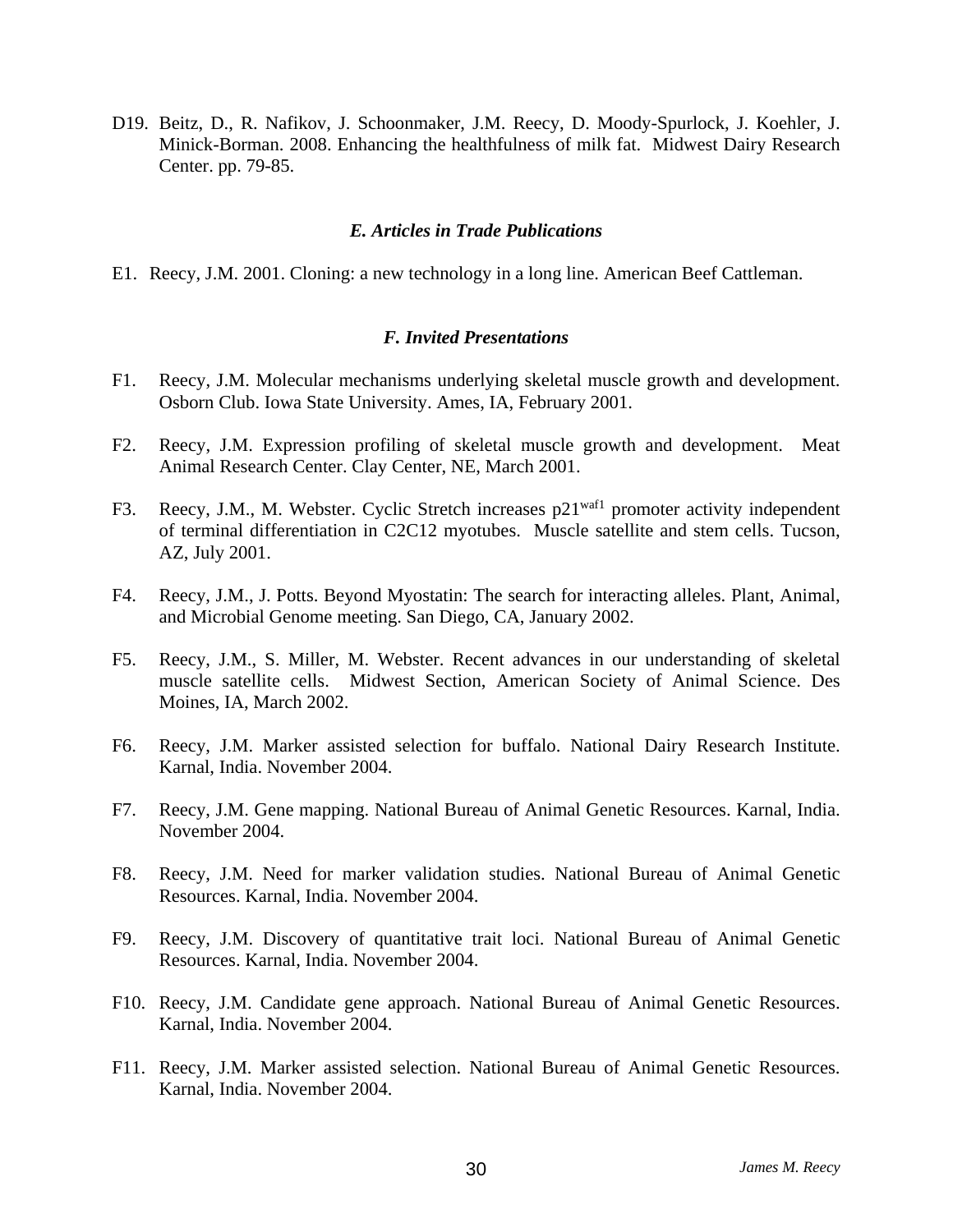- F12. Reecy, J.M. DNA technology. National Bureau of Animal Genetic Resources. Karnal, India. November 2004.
- F13. Reecy, J.M. Future impacts of molecular genetics on goat research. Central Institute for Goat Research. Mathura, India, November 2004.
- F14. Reecy, J.M. Future impacts of molecular genetics. Central Sheep & Wool Research Institute, Avikanagar, India, November 2004.
- F15. Reecy, J.M. Overview of Iowa State University animal breeding and genetics. National Bureau of Animal Genetic Resources. Karnal, India. November 2004.
- F16. Reecy, J.M., S. Lamont, C. Stahl. Application of microarray technologies in animal agriculture. Midwest Section, American Society of Animal Science. Des Moines, IA, March 2005.
- F17. Reecy, J.M., D. Moody. 2006. Gene expression during skeletal muscle growth and development. Midwest Section, American Society of Animal Science. Des Moines, IA, March 2005.
- F18. Reecy, J.M. C. Stahl, D. Moody. 2006. Gene expression profiling: Insights into skeletal muscle growth and development. American Society of Animal Science National Meeting. Cincinnati, OH, July 2005.
- F19. Hu, Z.-L., J.M. Reecy. 2006. NRSP-8 bioinformatics: Databases and resources. PigNet, Lodi, Italy, Feb. 20-21.
- F20. Hughes, L., J. Bao, Hu, Z.-L., V. Honavar, J.M. Reecy. 2006. Animal trait ontology: A project for the creation of a unified trait vocabulary for farm animals. Phenotype and Trait Ontology (PaTO), Stanford University. Dec. 1-2.
- F21. Reecy, J.M. Role of myostatin in skeletal muscle growth. INRA. Jouy-en-Josas, France. March 14, 2007.
- F22. Schneider, M.J, R. Tait, J.M. Reecy. 2007. Pinkeye and bovine respiratory disease: A case study. National Beef Cattle Evaluation Consortium Health Symposium. Kansas City, MO. Dec. 11-12, 2007.
- F23. Hughes, L., J. Bao, Hu, Z.-L., V. Honavar, J.M. Reecy. 2007. Animal trait ontology: A unified trait vocabulary for farm animals. EADGENE meeting, Utrecht, Netherlands. June 5-10.
- F24. J.M. Reecy. 2008. Global perspective on animal trait ontologies. EADGENE meeting, Edinburgh, Scotland.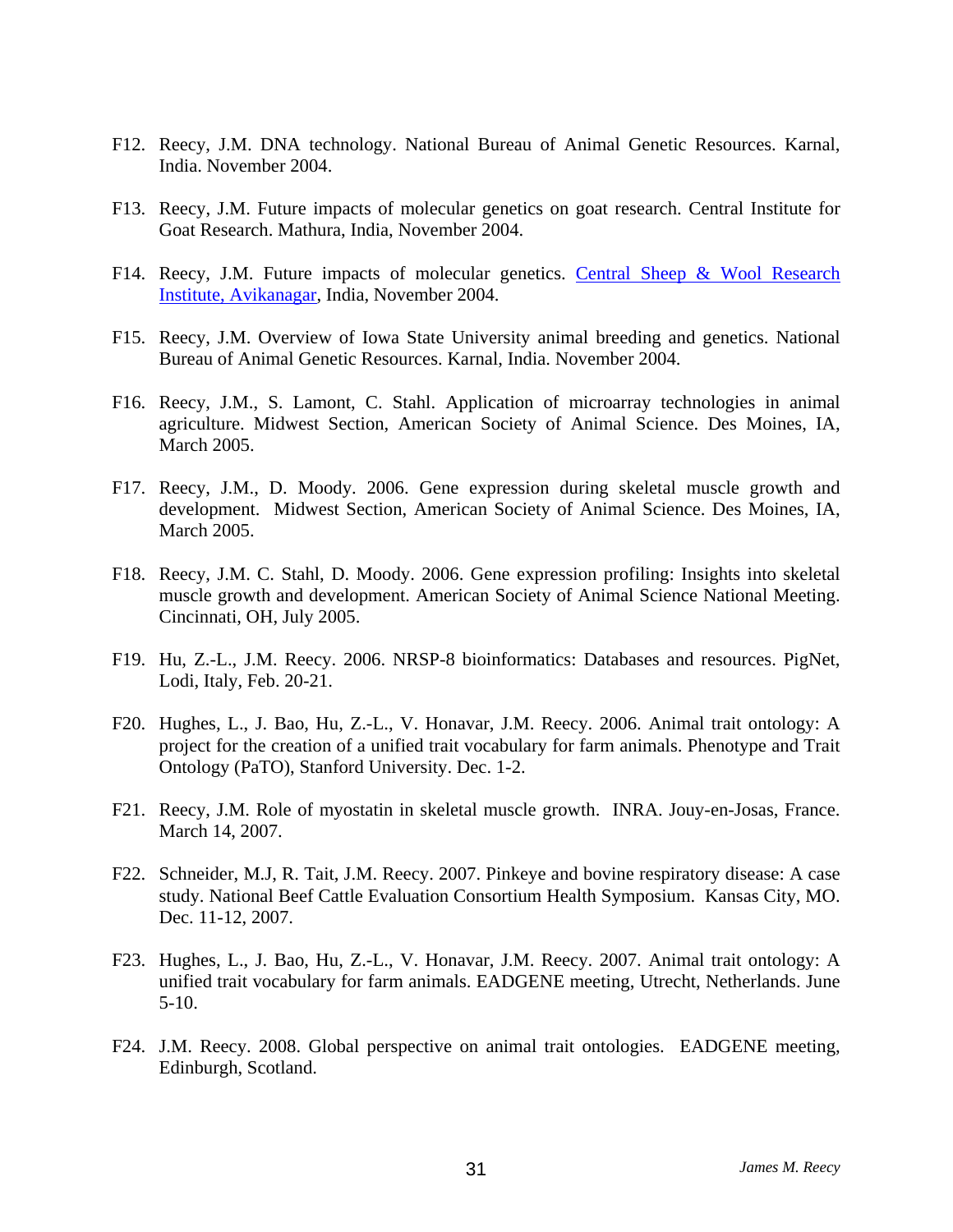- F25. Cheng, Y., S. Rachigani, R. Tait, M.S. Mayes, E. Huff-Lonergan, J. Dekkers, J.M. Reecy. 2008. Molecular characterization of epistatic interactions in a M16i X myostatin mouse cross. International Society of Animal Genetics. Amsterdam, Netherlands.
- F26. J.M. Reecy. 2008. AnimalQTLdb: An integrated database tool for positional QTL data mining. International Society of Animal Genetics. Amsterdam, Netherlands.
- F27. J.M. Reecy. 2008. Integrated tools for mining genomic data. Allerton Conference. University of Illinois.
- F28. J.M. Reecy. 2008. How can next (third) generation sequencing influence livestock research? Izatnagar, India.
- F29. J.M. Reecy. 2008. The genetics of health. Izatnagar, India.
- F30. J.M. Reecy. 2008. Application of microarray technologies in animal agriculture. Izatnagar, India.
- F31. J.M. Reecy. 2008. Identification of molecular markers associated with livestock phenotypes. Izatnagar, India.
- F32. J.M. Reecy. 2008. Development of bioinformatic/database resources to facilitate livestock research. Izatnagar, India.
- F33. J.M. Reecy. 2008. PCR and primer design. Presented to the IVRI-Columbo International Training program. Izatnagar, India.
- F34. J.M. Reecy. 2008. Development of bioinformatic/database resources to facilitate livestock research. Inaugural address of the 25<sup>th</sup> Anniversary of the National Bureau of Animal Genetic Resources, Karnal, India.
- F35. J.M. Reecy. 2008. Genetic prediction of tenderness and healthfulness of beef. Genetic Predictions Workshop. Kansas City, MO.
- F36. J.M. Reecy. 2008. The animal trait ontology and its development. INRA. Clermont-Ferrand, Tours, Rennes, and Jouy-en-Josas, France.
- F37. J.M. Reecy. 2010. Looking beyond raw genomic sequence: New avenues for the future. International Buffalo Conference. Dehli, India.
- F38. J.M. Reecy. 2010. Nutrient Composition of Beef. National Bureau of Animal Genetic Resources, Karnal, India.
- F39. J.M. Reecy. 2010. Manual Annotation of Livestock Genomes. National Bureau of Animal Genetic Resources, Karnal, India.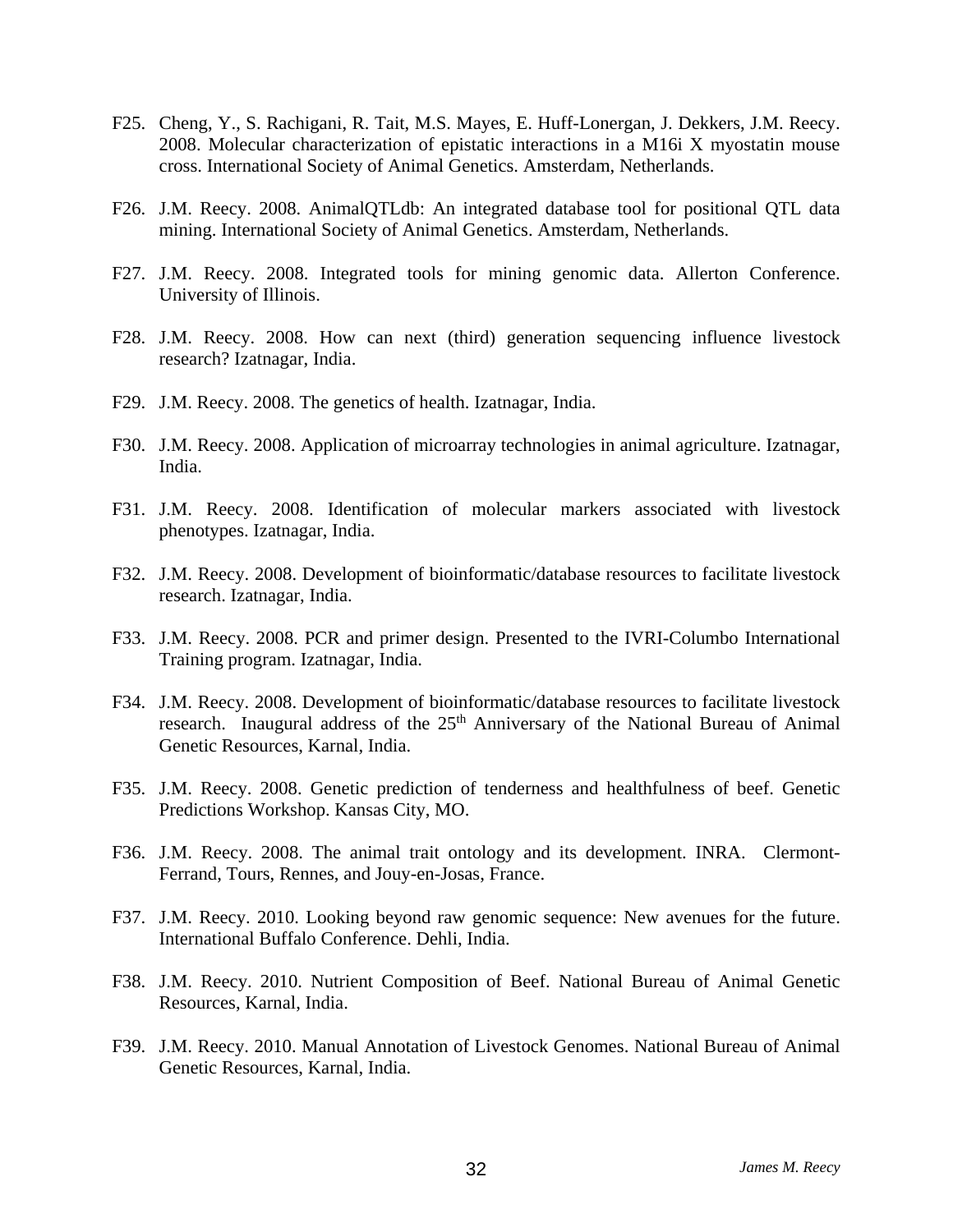- F40. J.M. Reecy. 2010. Development of Bioinformatic Resources to Facilitate Comparative Genomics. National Bureau of Animal Genetic Resources, Karnal, India.
- F41. J.M. Reecy. 2010. Healthfulness of Beef. Beef Improvement Federation. Columbia, Missouri.
- F42. Cheng, Y., S. Rachigani, J.M. Reecy. 2011. QTL mapping study on muscle and adipose related traits in mice reveals significant imprinting and interaction effects.  $4<sup>th</sup>$  International Symposium on Animal Functional Genomics. Dublin, Ireland.
- F43. J.M. Reecy. 2012. A Systems-Genetics Analysis of Bovine Skeletal Muscle Nutrient Content. EU-US Animal Biotechnology Working Group meeting. Hinxton, UK
- F44. J.M. Reecy. 2012. A Systems-Genetics Analysis of Bovine Skeletal Muscle Nutrient Content. BGI Genomics. Hong Kong, China
- F45. J.M. Reecy. 2012. A Systems-Genetics Analysis of Bovine Skeletal Muscle Nutrient Content. ADNAT16. Hyderbad, India
- F46. J.M. Reecy. 2013. A Systems-Genetics Analysis of Bovine Skeletal Muscle Iron Content. Plant and Animal Genome meeting. San Diego, CA
- F47. J.M. Reecy. 2013. A Systems-Genetics Analysis of Bovine Skeletal Muscle Iron Content. INRA, Jouy-en-Josas, France.
- F48. J.M. Reecy. 2013. Gene Variant Discovery by Genome Re-Sequencing. International Society of Animal Functional Genetics. Garuja, Brazil.
- F49. J.M. Reecy. 2013. Use of genomic selection and systems biology to gain insights into milk and meat production. International forum: Genomics, innovation and economic growth. Mexico City, Mexico
- F50. J.M. Reecy. 2013. SNPchips and Expression Arrays facilitate genomic analysis. Piracicaba, Brazil.
- F51. J.M. Reecy. 2013. SNPchips and Expression Arrays facilitate genomic analysis. Buenos Aires, Argentina
- F52. J.M. Reecy, Mary Sue Mayes, Alysta Markey, Eric Fritz-Waters, James Koltes. 2014. The Metagenome and Variation in Growth and Carcass Traits. Food, Nutrition & Agriculture Genomics Congress. April 7-8, 2014. London, UK.
- F53. J.M. Reecy. 2014. Computational Resources to Facilitate Variant Discovery and Analysis. Midwest American Society of Animal Science. Des Moines, IA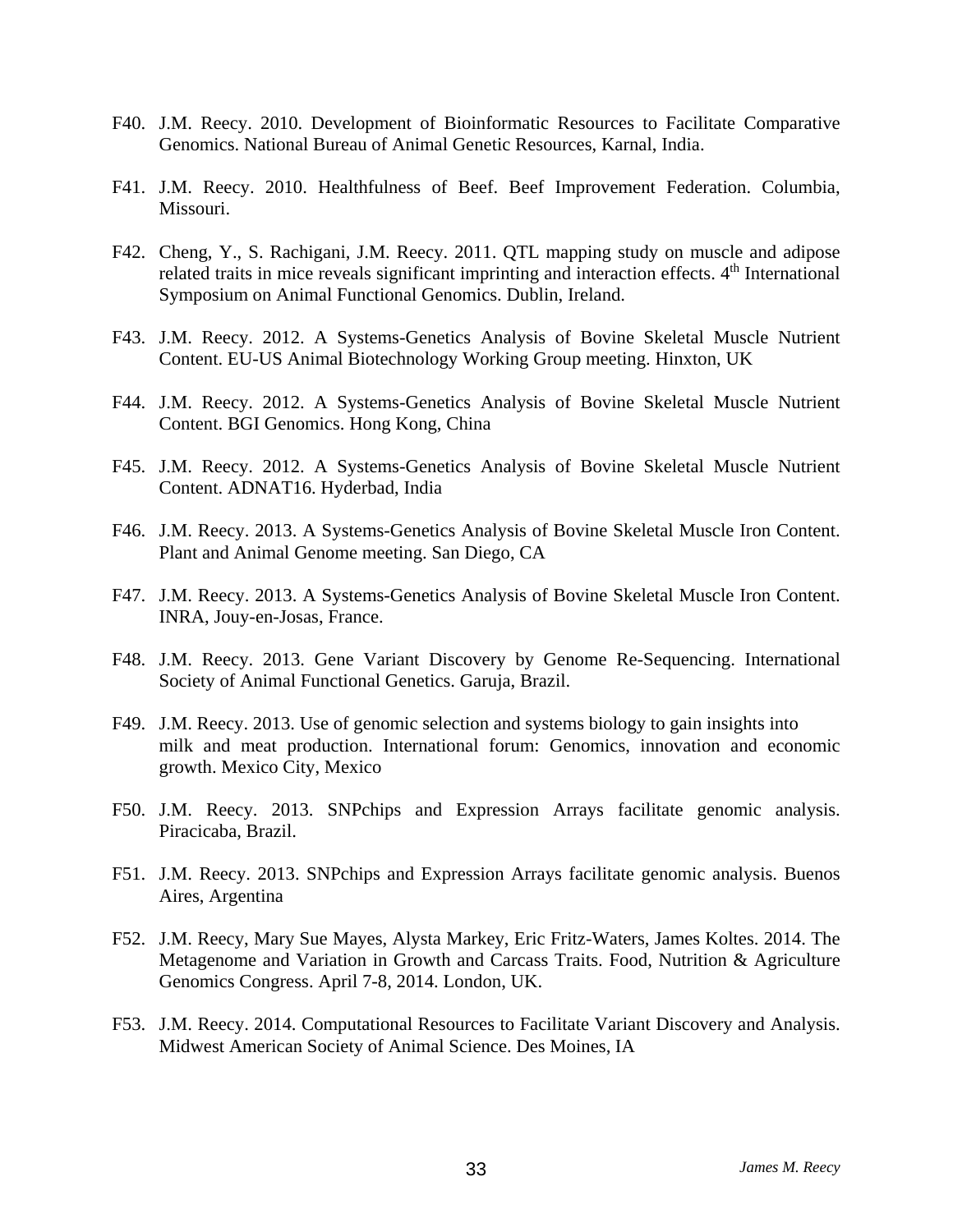- F54. J.M. Reecy. 2014. Cyberinfrastructure for Life Sciences iAnimal resources for genomics and other data driven biology. August 17-22. 14<sup>th</sup> World Congress of Genetics Applied to Livestock Production.
- F55. J.M.Reecy. 2014. Genotype to Phenotype in Beef Cattle. Ensembl Scientific Advisory Board day. June 19-20. Hinxton, UK.
- F56. J.M. Reecy, Mary Sue Mayes, Alysta Markey, Eric Fritz-Waters, James Koltes. 2014. The Metagenome and Variation in Growth and Carcass Traits. Reciprocal Meats Conference. June 16-17. Madison, WI.
- F57. J.M. Reecy. 2014. Regulating the animal immunity through nutrient gene interaction. April 20-22. Global Animal Nutrition Conference. Bangalore, India.
- F58. Reecy, J.M. , J. P. Carson, F. McCarthy, J. E. Koltes, E. Fritz-Waters, J. Williams, E. Lyons, C. F. Baes, M. W. Vaughn. 2014. Cyberinfrastructure for Life Sciences - iAnimal Resources for Genomics and Other Data Driven Biology. Proceedings, 10th World Congress of Genetics Applied to Livestock Production.
- F59. Reecy, J.M. Development and utilization of bioinformatic tools in livestock genomics. 2015. Plant and Animal Genome meeting, San Diego, CA

#### *G. Departmental Seminars at Iowa State University*

- G1. Reecy, J.M. 2000. So you are an Assistant Professor: Now what? Animal Breeding and Genetics Seminar, Fall.
- G2. Reecy, J.M. 2000. Molecular mechanisms that control muscle growth and development. Department of Animal Science Seminar, Spring.
- G3. Reecy, J.M. 2000. Gene expression profiling techniques. Muscle Biology Seminar, Spring.
- G4. Reecy, J.M. 2000. High throughput analysis of gene expression during skeletal muscle hypertrophy. Interdepartmental Genetics Seminar, Fall.
- G5. Reecy, J.M. 2001. Genetic evaluation of cattle: Where are we today? Animal Breeding and Genetics Seminar, Spring.
- G6. Reecy, J.M. 2001. High throughput analysis of gene expression during skeletal muscle hypertrophy. Muscle Biology Seminar, Spring.
- G7. Reecy, J.M. 2001. Building of a transcriptional gene map: a tail of rats, mice and cattle. Animal Breeding and Genetics Seminar, Fall.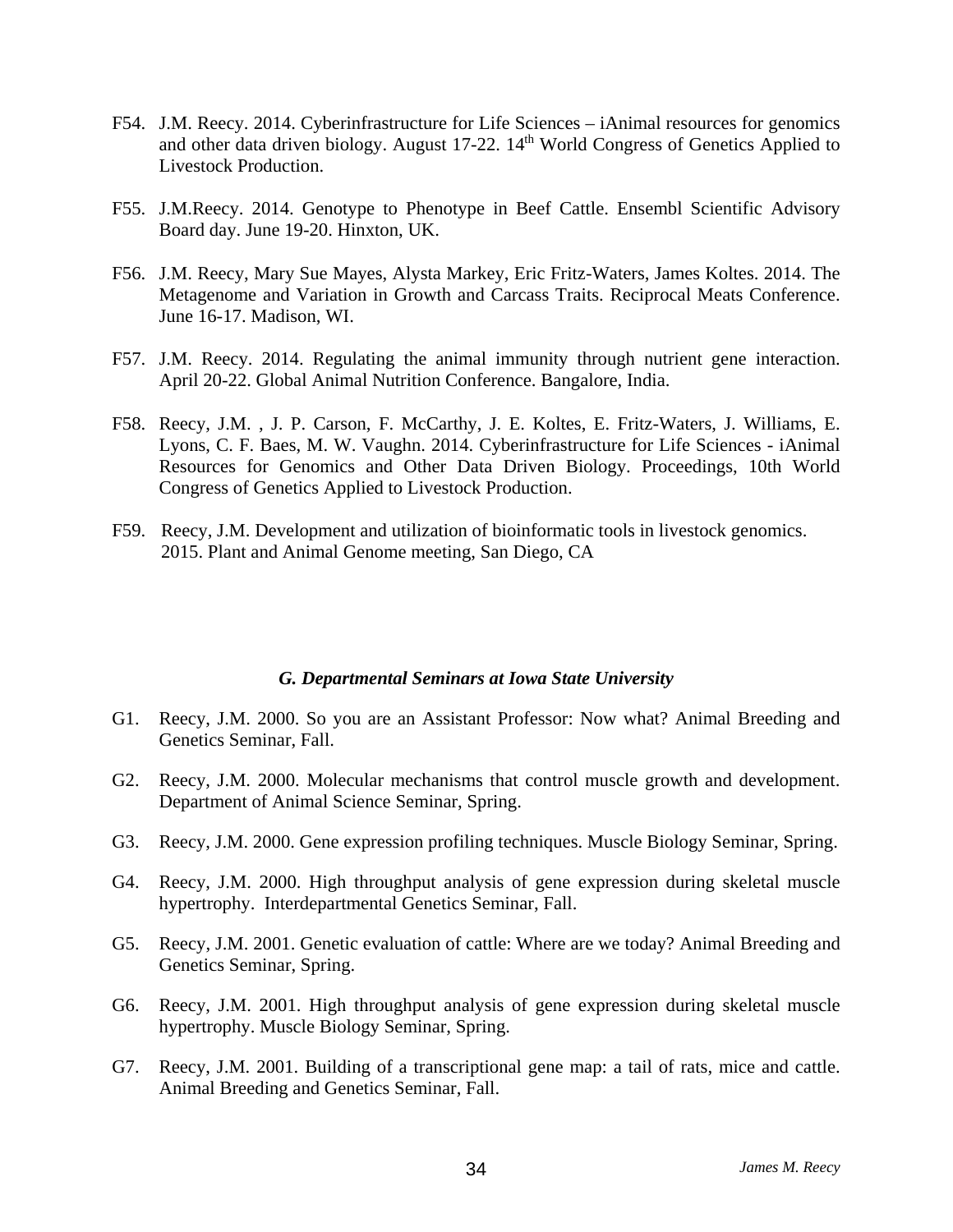- G8. Reecy, J.M. 2003. The Strength of Muscle Cell Culture. Meat Science Seminar, Spring.
- G9. Reecy, J.M. 2004. New opportunities: Lessons learned from transcription profiling. Animal Breeding and Genetics, Seminar, Spring.
- G10. Reecy, J.M. 2008. Development of BovCode: A genome annotation resource for cattle. Animal Breeding and Genetics Seminar, Fall.
- G11. Reecy, J.M. 2014. Fun with sequencing. Animal Breeding and Genetics Seminar, Fall.

#### *H. Teaching Presentations*

- H1. Reecy, J.M., A. Rosa, G. Ren. Not all "cow chips" smell: Building of a bovine spotted cDNA microarray. Microarray discussion group. Iowa State University. Ames, IA, November 2002.
- H2. Reecy, J.M., A. Rosa, G. Ren. Building of a cow chip (spotted cDNA microarray). Nutritional Physiology Group, Iowa State University. Ames, IA, February, 2003.
- H3. Reecy, J.M. The interface between biotechnology and ethics. Iowa Agriculture Development Authority Youth Conference. Ames, IA, June 2003.

#### *I. Outreach Presentations*

- I1. Reecy, J.M. Current status of cattle molecular genetics. January 2000. Select Sires. Columbus, OH.
- I2. Reecy, J.M. Genetic evaluation of cattle: Where are we today? March 2000. American Angus Association. Saint Joseph, MO.
- I3. Reecy, J.M. What's gene mapping? Current progress in beef cattle. May 2000. Vet Update, McNay Research Farm. Chariton, IA.
- I4. Reecy, J. M. Molecular genetics primer. October 2000. Beef in-service training session at Iowa State University. Ames, IA.
- I5. Reecy, J.M. Genetic evaluation of cattle: Where are we today? December 2000. Six Rivers Angus Association. Boone, IA.
- I6. Reecy, J.M. New technologies in genetic evaluation of cattle. April 2001. North Central Simmental Association Conference. Ames, IA.
- I7. Reecy, J.M. Potential use of transgenic technology to harm animal agriculture. November 2002. Animal Plant Health Inspection Services, Washington, DC.
- I8. Reecy, J.M., J. Dekkers. Mining the beef gene MAP. November 2002. National Beef Cattle Evaluation Consortium Brown Bagger Web Seminar Series.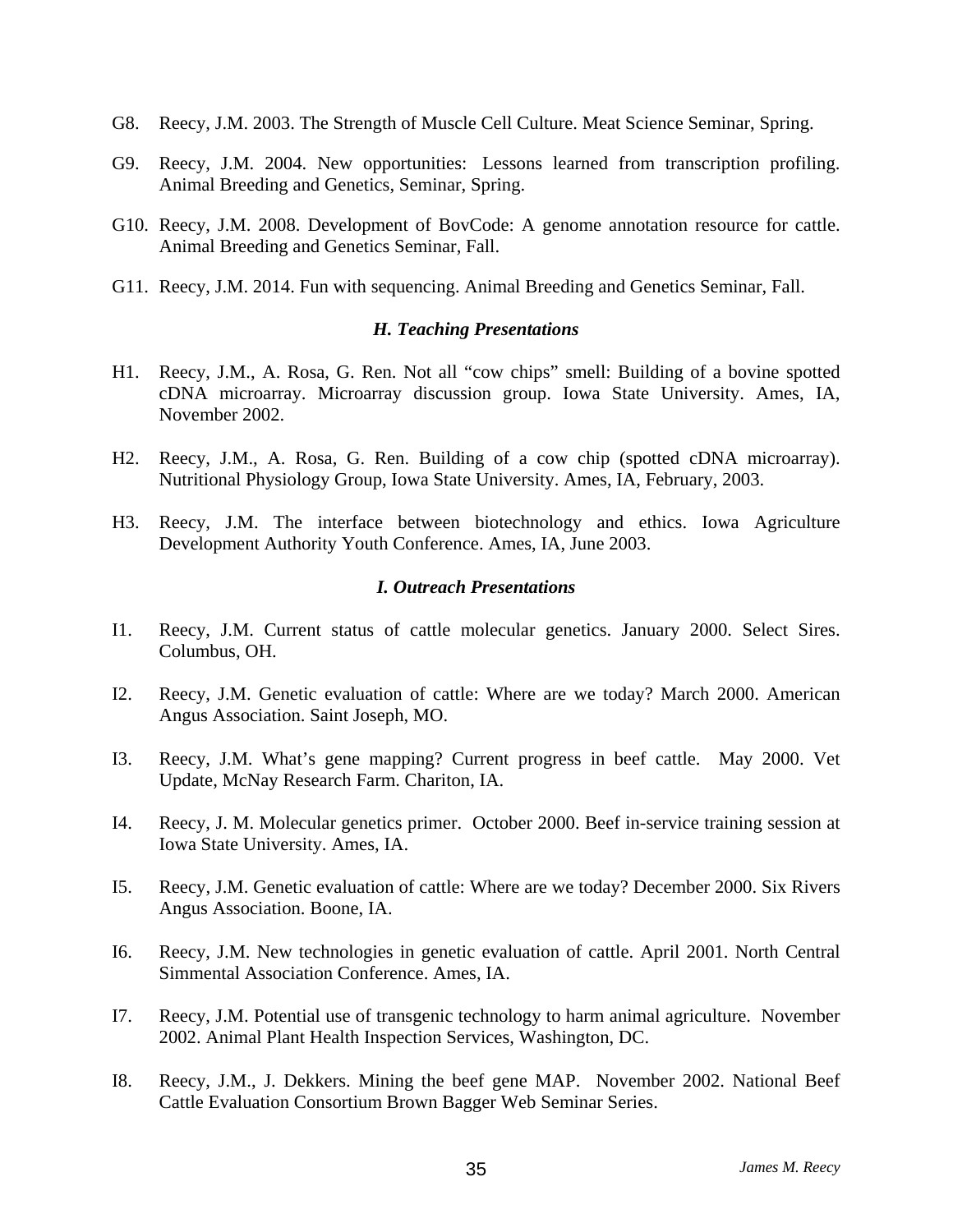- I9. Reecy, J.M. Potential use of transgenic technology to harm animal agriculture. February, 2003. Defense Intelligence Agency, Arlington, VA.
- I10. Reecy, J.M. New technologies in beef cattle genetics. April, 2003. Caprock Feedlots, Amarillo, TX.
- I11. Reecy, J.M., A. Rosa, G. Ren. Building *BoviAnalyzer.* May 2003. Cargill Inc., Minneapolis, MN.
- I12. Reecy, J.M., J.E. Koltes, B.P. Mishra. New technologies to improve beef cattle. June 2003. Bovigen Solutions Inc. Ames, IA
- I13. Reecy, J.M. Development of EPDs for health traits: Pinkeye. National Beef Cattle Evaluation Consortium Extension Producer Training. August 2003. Bell Ranch, NM.
- I14. Reecy, J.M. Update of beef cattle genetics research at Iowa State University. December 2003. Iowa Cattleman's Association. Ames, IA.
- I15. Reecy, J.M. Pinkeye. March 2004. National Beef Cattle Evaluation Consortium extension specialist training. Clay Center, NE.
- I16. Reecy, J.M. Application of new genetic evaluation technologies. May 2004. SimSeminar. Beef Improvement Federation. Sioux Falls, SD.
- I17. Reecy, J.M. Microarrays as a research tool in livestock. June 2004. Cargill Inc. Wichita, KS.
- I18. Reecy, J.M. DNA tests & gene markers: What's available? What lies ahead? December 2004, Ames, IA.
- I19. Reecy, J.M. Overview of the bovine genome sequencing and SNP project. American Charolais technical conference. June 2005. Manhattan, KS.
- I20. Reecy, J.M. Health and healthfulness of beef. September, 2005 McNay Research Farm. Chariton, IA
- I21. Reecy, J.M. 2008. The genetics of health of beef. McNay Research Farm. Chariton, IA.
- I22. Reecy, J.M. 2009. Basics of cattle breeding. American Dexter Cattle Association. June 2009. Fort Dodge, IA.

#### *J. Pending and Issued Patents*

J1. Zhang, S., T. Knight, J.M. Reecy, and D. Beitz. Genetic markers in fatty acid synthase for identification of meat product fatty acid content in cattle. Licensed to Neogen.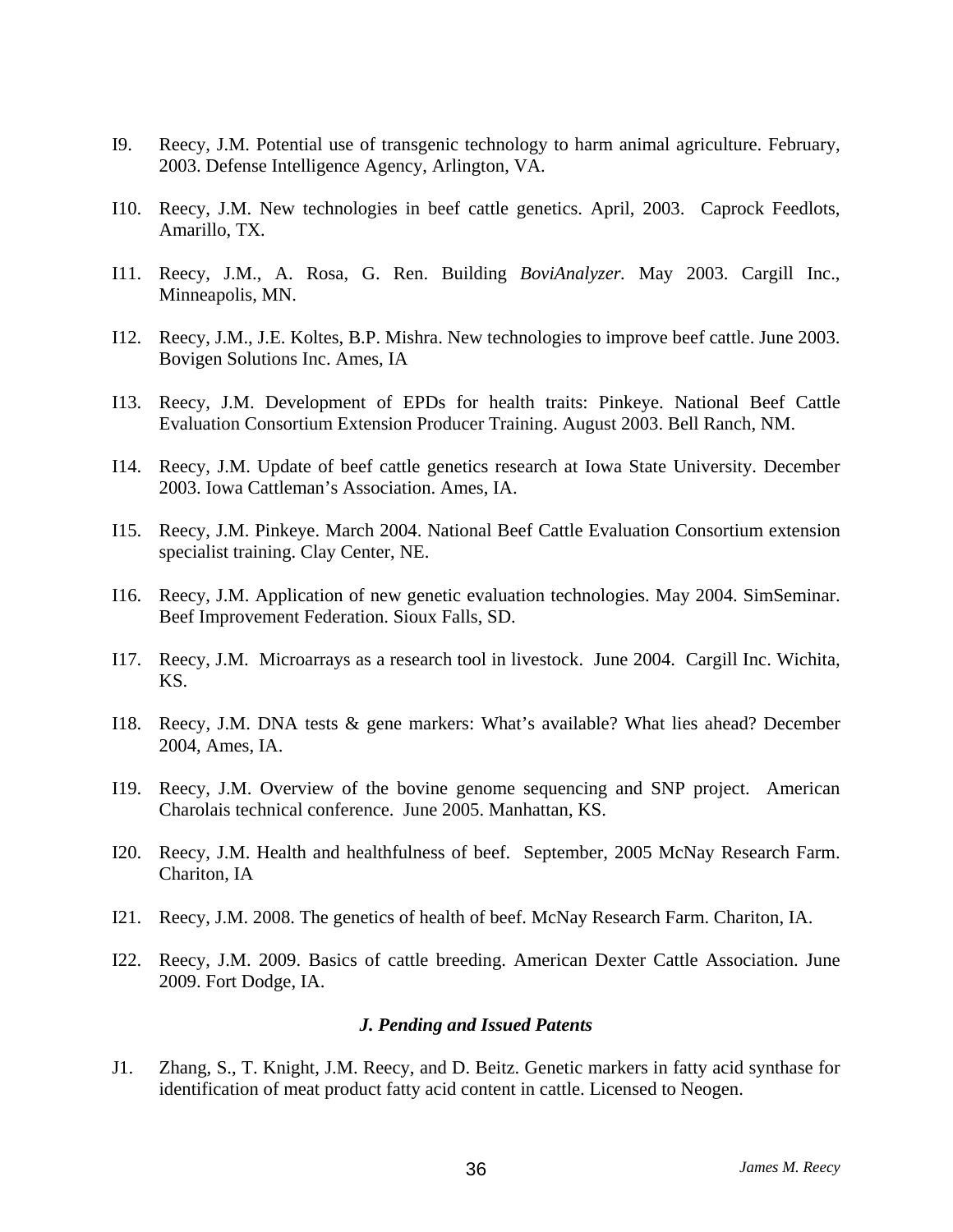J2. Koltes, J.E., B. Mishra, J.M. Reecy. Genetic test for the identification of dwarfism in cattle. Licensed to American Angus Association.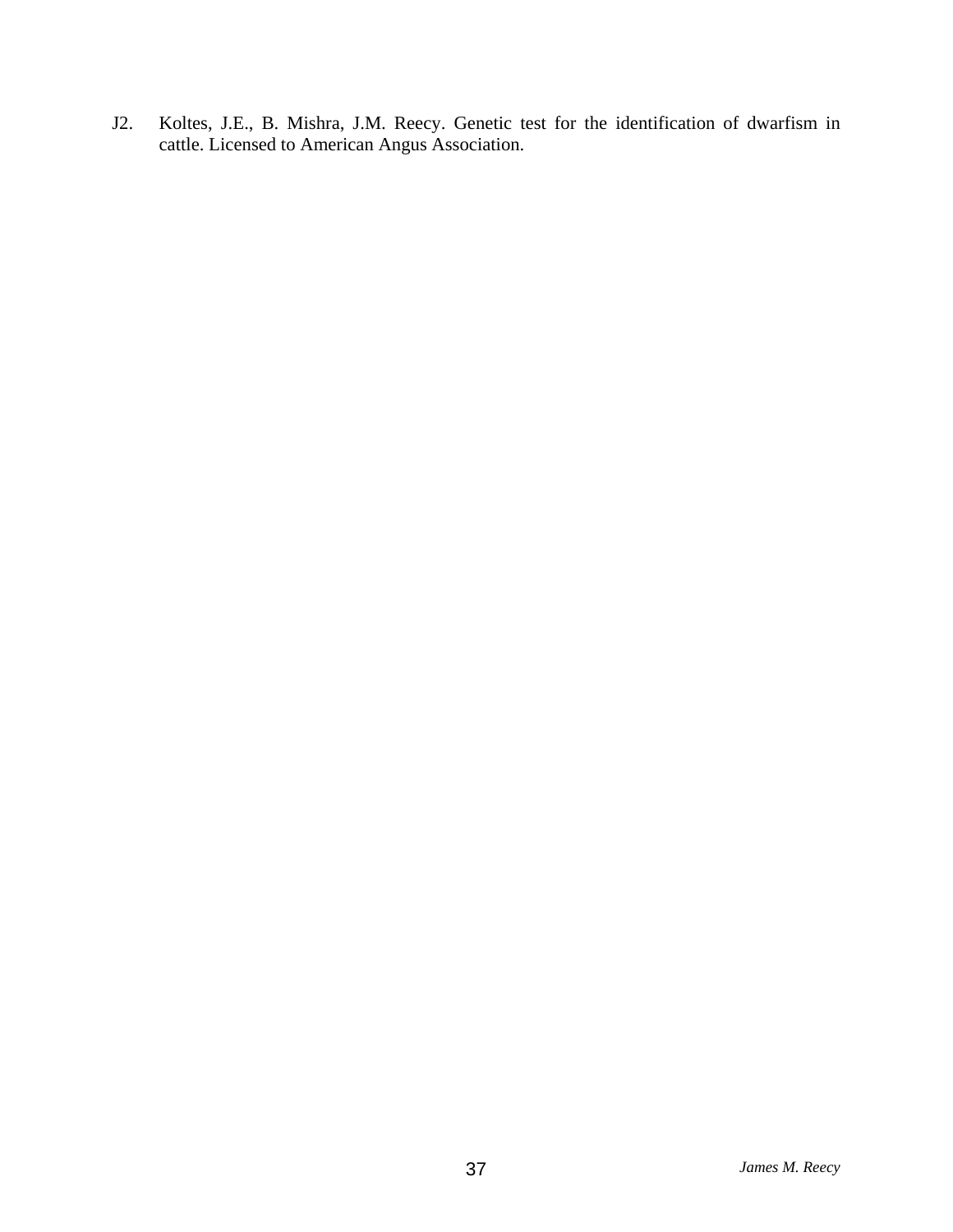#### **Course Semester Credits Description Number of Students**  *Animal Science 114L*; Working With Animals F00, S01 1 A hands-on introductory course in skills for proper care and management of domestic livestock. Husbandry skills including health observation, animal movement, identification, management procedures, and environmental assessment are covered. (Team taught with Drs. Steven Lonergan and Brad Skaar – 30% of total effort). 360 *Animal Science 211*; Issues Facing Animal Science F99, F04 1 An introductory course in the factors that define contemporary ethical and scientifically based issues facing animal agriculture. (Team taught with Dr. Jeff Berger –  $60\%$  of total effort) 150 *Animal Science 345*; Growth and Development of Domestic Animals S05, S06, S07, S09 3 A course on the basic principles of animal growth and development at the tissue, cellular and molecular levels. Emphasis is placed on skeletal muscle, adipose, bone and mammary gland growth and development. In addition, the course covers the effects of genetics, nutrition, and pharmaceuticals on growth. (100% effort with the exception of S09 when course was team taught with Dr. Ted Huiatt  $-75%$  effort) 96 *Animal Science 411*; Addressing Issues in Animal Science S00, F00, F04 1 A skills development course in which moral and scientific issue facing animal agriculture are discussed and debated. (Team taught with Dr. Palmer Holden – 50% of total effort) 150 *Animal Science 445/545X*; Growth and Development of Domestic Animals S03, S04 3 A course on the basic principles of animal growth and development at the tissue, cellular and molecular levels. Emphasis is placed on skeletal muscle, adipose, bone and mammary gland growth and development. In addition, the course covers the effects of genetics, nutrition and pharmaceuticals on growth. (100% effort) 24 *Animal Science 653 Module B*; Applied Beef and Dairy Cattle Breeding S03, F05 2 A graduate level course on basic concepts and methods for design and evaluation of genetic improvement in beef and dairy cattle (Co-taught with Dr. Jeff Berger – 50% of the total effort) 15

### **TEACHING (30% of Appointment prior to July 2009)**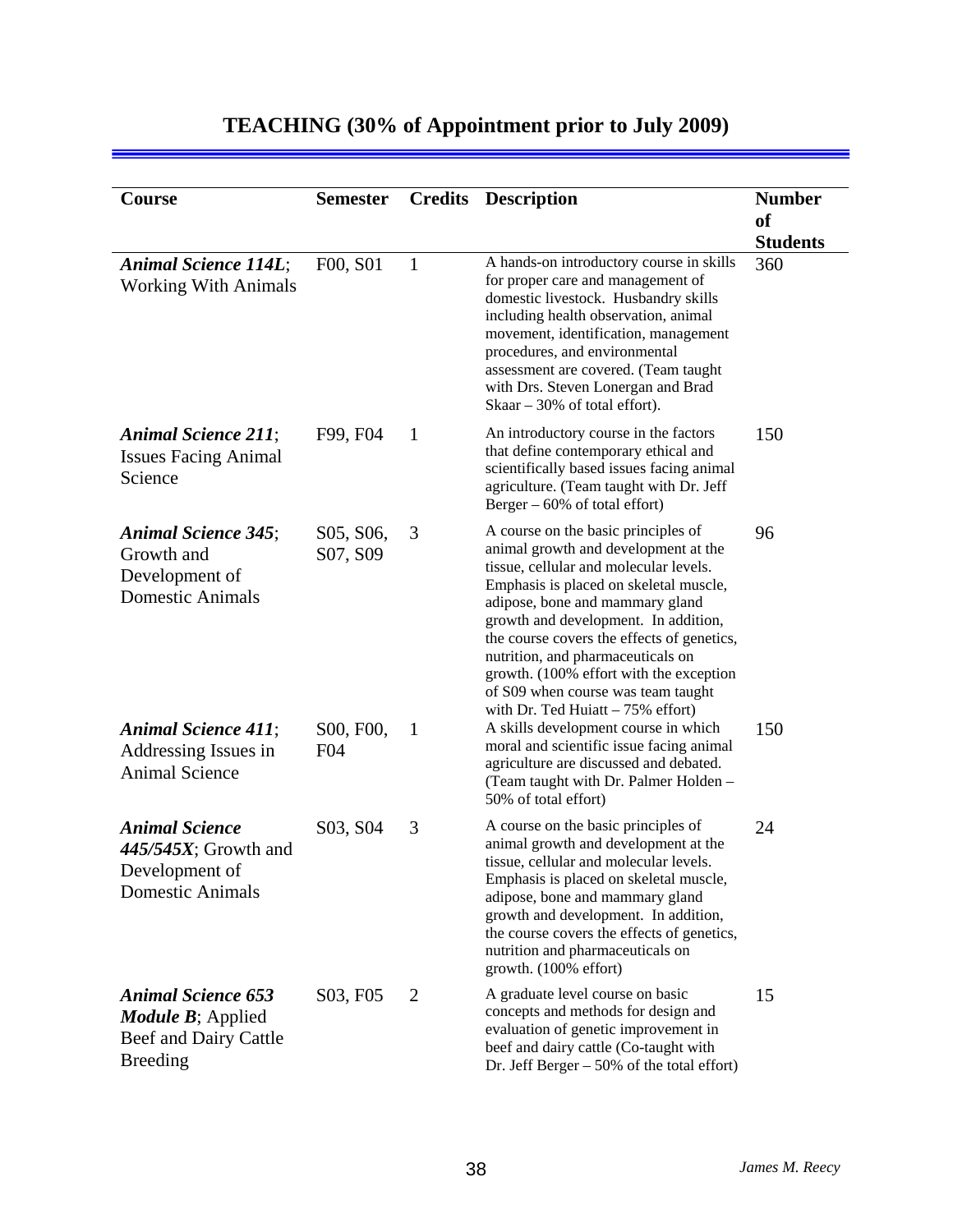| <b>Animal Science 658:</b><br>Seminar in Animal<br><b>Breeding and Genetics</b> | S <sub>03</sub>                       |  | A discussion seminar on current<br>research and publications. Presented by<br>professors, students, or by visiting<br>scientists. (100% effort) |    |
|---------------------------------------------------------------------------------|---------------------------------------|--|-------------------------------------------------------------------------------------------------------------------------------------------------|----|
| in Genetics                                                                     | <b>Genetics 690; Seminar</b> F99, F00 |  | A discussion seminar on graduate<br>students current research. (Co-taught<br>with Dr. Steve Whitham $-50\%$ of total<br>effort).                | 74 |

| <b>Course</b>                                                                   | <b>Semester</b>                                 | <b>Credits</b> | <b>Description</b>                                                                                                                                                                                                                                                                            | <b>Contribution</b>                                                   |
|---------------------------------------------------------------------------------|-------------------------------------------------|----------------|-----------------------------------------------------------------------------------------------------------------------------------------------------------------------------------------------------------------------------------------------------------------------------------------------|-----------------------------------------------------------------------|
| <b>Animal Science 345;</b><br>Growth Related to<br><b>Value Based Marketing</b> | F02, F01,<br>F <sub>0</sub>                     | 3              | A hands-on introductory course<br>on the application of principles of<br>development related to value<br>based marketing. Postnatal<br>growth and development of fat,<br>muscle, and bone of food animals.<br>In addition, techniques to evaluate<br>carcass composition are also<br>covered. | One lecture on<br>skeletal muscle<br>development                      |
| <b>Animal Science 360;</b><br><b>Fresh Meats</b>                                | F08, F07,<br>F06, F05,<br>F04, F03,<br>F02, F01 | 3              | This course covers the impact of<br>muscle structure, composition,<br>rigor mortis, inspection,<br>fabrication, handling, packaging,<br>and cooking on the palatability,<br>nutritional value, yields, market<br>value, and safety of fresh meat.                                             | One laboratory<br>on muscle growth<br>and ultrastructure              |
| <b>Animal Science 451:</b><br>Animal Molecular<br><b>Biology</b>                | F04, F02,<br>F01, F00,<br>F99                   | 3              | A hands-on course designed to<br>introduce molecular biology<br>techniques in domestic animal<br>research and production.                                                                                                                                                                     | Two lectures and<br>two laboratories,<br>$1/8$ of the total<br>course |

#### **CONTRIBUTIONS TO OTHER ANIMAL SCIENCE COURSES**

### **IOWA STATE UNIVERSITY UNDERGRADUATE ADVISING ACTIVITIES**

Animal Science and Animal Science Pre-Veterinary Medicine Majors

| 1999 - June 2009 | The candidate has advised 12 to 28 undergraduate students per |
|------------------|---------------------------------------------------------------|
|                  | semester.                                                     |

#### *Freshman Honors Program*

| Spring 2000 | Rachel Hollander         |
|-------------|--------------------------|
| Spring 2001 | Nicholas Goldberry       |
| Spring 2002 | <b>Emily Schafhauser</b> |
| Spring 2003 | Jacqueline Smith         |
| Spring 2004 | Nicole Cressey           |
| Spring 2005 | Julie Collins            |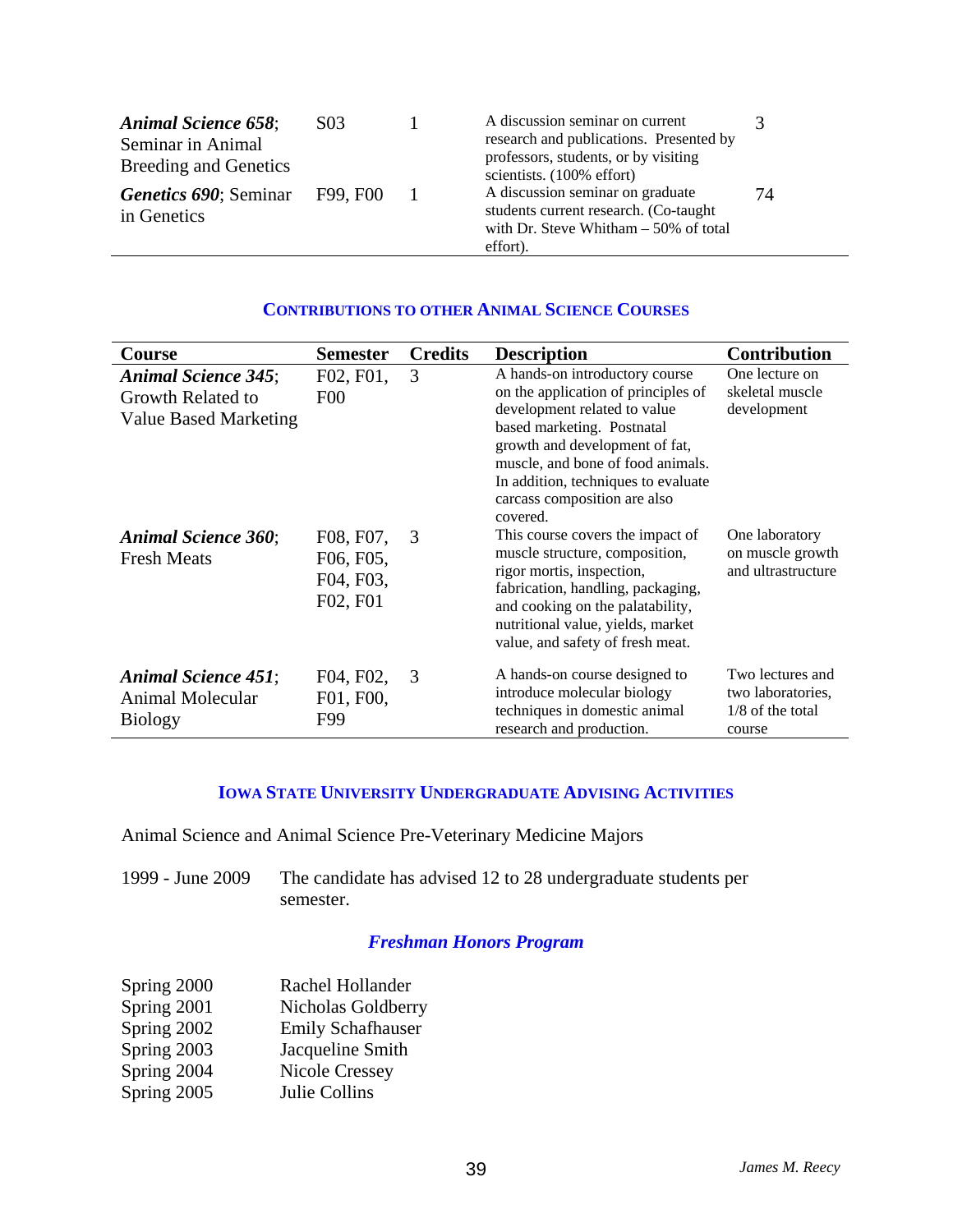| Spring 2007 | Nicole Rutscher                       |
|-------------|---------------------------------------|
| Spring 2008 | <b>Emily Conrad</b>                   |
| Spring 2009 | Mari Valderrama Figueroa, Kelly Lintz |
| Spring 2011 | Julie Gunter                          |

#### *Senior Honors Project*

| <b>Fall 2006</b> | <b>Aracely Acevedo</b> |
|------------------|------------------------|
| Spring 2010      | <b>Emily Conrad</b>    |

### *Undergraduate Research Program*

| Fall $2001 -$ Spring $2003$ | Lisa Shearrer                                              |
|-----------------------------|------------------------------------------------------------|
| Fall 2002 – Spring 2004     | <b>Heather Wells</b>                                       |
| Fall 2005 – Spring 2005     | <b>Brandon Cornelius</b>                                   |
| Fall 2006 – Spring 2007     | <b>Rachel Sippy</b>                                        |
| Fall 2006 – Spring 2008     | Julie Collins, Andrea Moe                                  |
| Fall 2008 – Spring 2009     | Clint Hodson, Jenna Kasperbauer                            |
| Fall $2009 -$ Spring $2010$ | Adrienne Jacobson, Jenna Kasperbauer                       |
| Fall $2012$ – Spring $2013$ | Julie Gunter, Kassandra Fisch, Serif Odobasic              |
| Fall 2013 – Spring 2014     | Serif Odobasic                                             |
| Fall $2014 -$ Spring $2015$ | Serif Odobasic, Andrea McGowan, Kristin Bernhardt, Jessica |
|                             | Fitzpatrick                                                |

#### *Partnership for Biological Sciences Education*

Spring 2004 Darshana Bhattacharyya

#### *National Science Foundation-REU Summer Internship Program*

| Summer 2001 | Sabrina Seehafer |
|-------------|------------------|
| Summer 2006 | Aracely Acevedo  |
| Summer 2007 | Manual Ortega    |
| Summer 2009 | Jean Carlos      |

### *Undergraduate Student Service*

2004-2006 Faculty advisor for Block and Bridle (undergraduate club, Department of Animal Science).

#### **SUPERVISION OF GRADUATE STUDENTS**

#### *Current Graduate Students Advised as Major or Co-Major Professor*

| <b>Student</b> | <b>Degree</b> | <b>Major</b> | <b>Expected</b> | <b>Topic</b> |
|----------------|---------------|--------------|-----------------|--------------|
|                |               |              | Year            |              |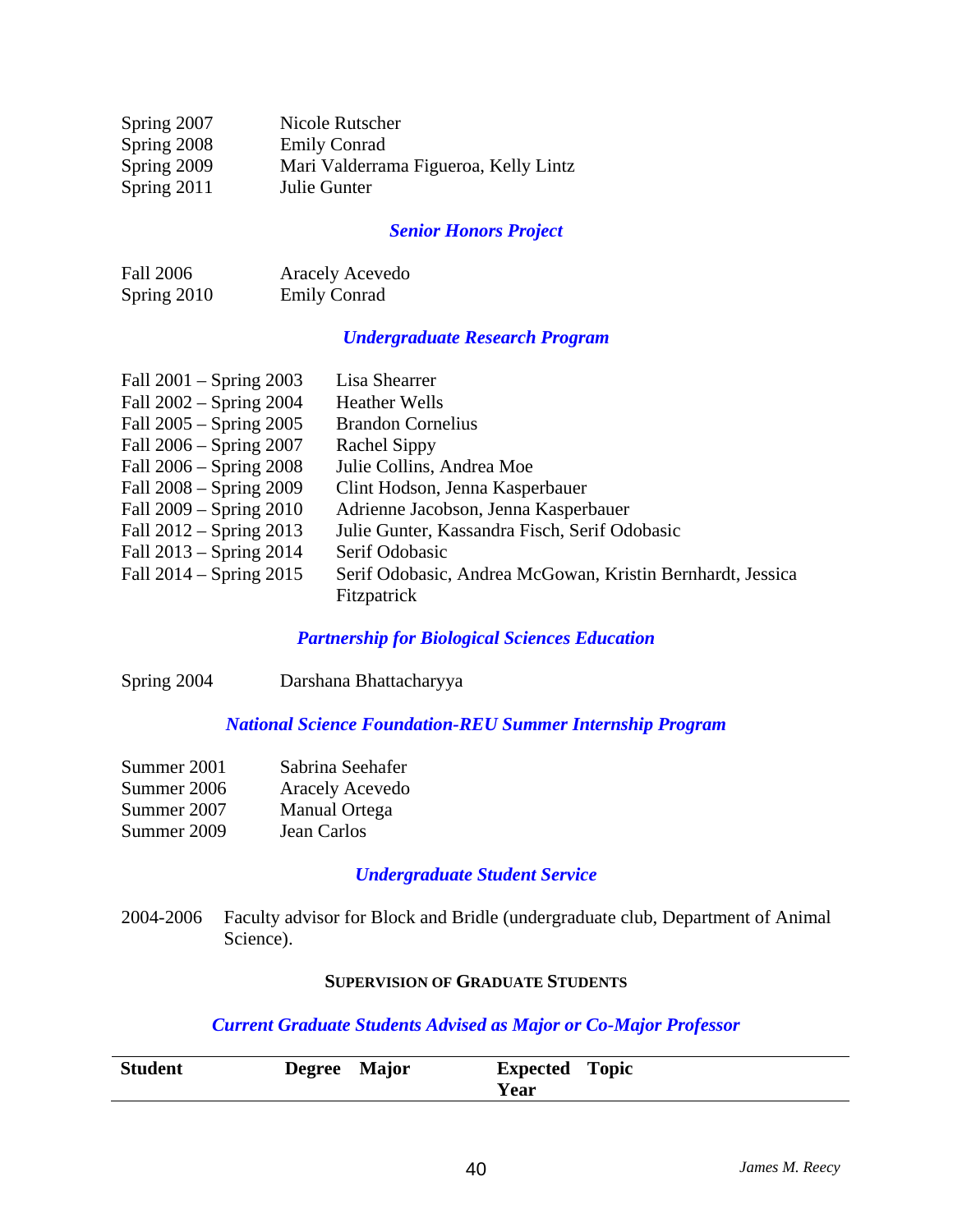| Damaris Flemming PhD |     | Genetics | 2016 | <b>Heat Stress in Poultry</b>           |
|----------------------|-----|----------|------|-----------------------------------------|
| Luke Kramer          | PhD | Genetics | 2017 | <b>Epistatic Control of Beef Traits</b> |

### *Former Graduate Students Advised as Major or Co-Major Professor*

| <b>Student</b>          | <b>Degree</b> | <b>Major</b>          | Year | <b>Current Placement</b>               |
|-------------------------|---------------|-----------------------|------|----------------------------------------|
| <b>Erica Downey</b>     | M.S.          | Animal                | 2011 | Texas $A\&M$ – PhD program             |
|                         |               | <b>Breeding</b>       |      |                                        |
| Ye Cheng                | PhD.          | Genetics              | 2010 | Post Doc Fellow, University            |
|                         |               |                       |      | California – San Francisco             |
| Eric Fritz              | M.S.          | Animal                | 2009 | Iowa State University                  |
|                         |               | <b>Breeding</b>       |      |                                        |
| LaRon Hughes            | Ph.D.         | <b>Bioinformatics</b> | 2008 | University of Chicago, Chicago,        |
|                         |               | and                   |      | IL                                     |
|                         |               | Computational         |      |                                        |
|                         |               | <b>Biology</b>        |      |                                        |
| Matt Schneider          | M.S.          | Animal                | 2007 | Field specialist, Elanco               |
|                         |               | <b>Breeding</b>       |      |                                        |
| <b>James Koltes</b>     | Ph.D.         | Genetics              | 2007 | Post Doc Fellow, Iowa State            |
|                         |               |                       |      | University                             |
| Lacey Luense*           | M.S.          | Genetics              | 2007 | Kansas University Medical Center       |
| <b>Christian Paxton</b> | Ph.D.         | Genetics              | 2006 | Lab Manager, Salt Lake City, UT        |
| Justin Recknor*         | Ph.D.         | <b>Statistics/BCB</b> | 2006 | Statistician, Eli Lilly, Indianapolis, |
|                         |               |                       |      | IN                                     |
| Jose Rodriguez          | M.S.          | Genetics              | 2006 | United State Army, Fort Hood, TX       |
| Carissa Steelman        | M.S.          | Genetics              | 2005 | Research Assistant Scientist, Iowa     |
|                         |               |                       |      | <b>State University</b>                |
| Symantha                | Ph.D.         | Genetics              | 2005 | Research Scientist, Eli Lilly,         |
| Anderson                |               |                       |      | Indianapolis, IN                       |
| David Morris            | M.S.          | <b>Animal Science</b> | 2003 | Post Doc Fellow, University of         |
|                         |               |                       |      | Michigan. Ann Arbor, MI                |
| <b>Jackie Potts</b>     | M.S.          | Genetics              | 2002 | Technical Representative LiCor,        |
|                         |               |                       |      | Nebraska                               |
| <b>Matthew Webster</b>  | M.S.          | Genetics              | 2002 | Medical doctor, Des Moines, IA         |

**\***Served as Co-Major Professor with Dr. Dan Nettleton or Dr. Carolyn Komar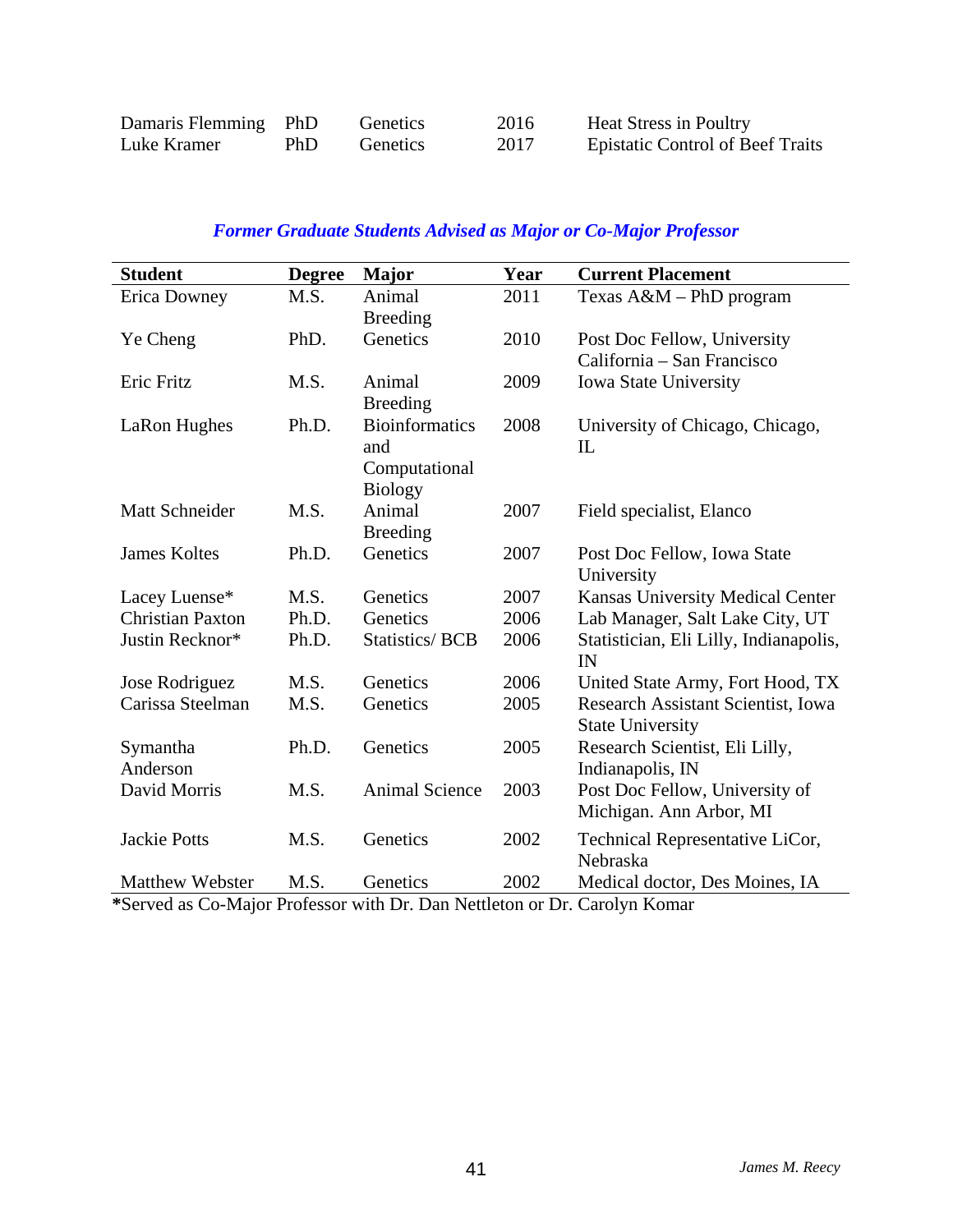| <b>Student</b>        | <b>Degree</b> | <b>Major</b>                                                | <b>Major Professor</b>     | Year |
|-----------------------|---------------|-------------------------------------------------------------|----------------------------|------|
| Shika Parsai          | M.S.          | Genetics                                                    | Anne Bronikowski           | 2013 |
| Hariharan             | Ph.D.         | Toxicology                                                  | Anumantha                  | 2011 |
| Swaminathan           |               |                                                             | Kanthasamy                 |      |
| Rafael Nafikov        | Ph.D.         | <b>Animal Physiology</b>                                    | Don Beitz                  | 2010 |
| Ali Toosi             | Ph.D.         | Animal Breeding<br>and Genetics                             | Rohan Fernando             | 2010 |
| <b>Qing Duan</b>      | M.S.          | Biochemistry,<br>Biophysics, and<br>Molecular Biology       | Don Beitz                  | 2010 |
| Zhiwei Zhai           | Ph.D.         | Molecular, Cellular,<br>and Developmental<br><b>Biology</b> | JoAnn Powell-<br>Coffman   | 2009 |
| Wei Zhao              | Ph.D.         | Molecular, Cellular,<br>and Developmental<br><b>Biology</b> | Marit Nielson-<br>Hamilton | 2009 |
| <b>Oliver Couture</b> | Ph.D.         | Genetics                                                    | Chris Tuggle               | 2009 |
| Ying Liu              | Ph.D.         | Genetics                                                    | Marit Nielson-<br>Hamilton | 2009 |
| <b>Benny Mote</b>     | Ph.D.         | Genetics                                                    | Max Rothschild             | 2008 |
| Shu Zhang             | Ph.D.         | Biochemistry                                                | Don Beitz                  | 2007 |
| <b>Ben Brooks</b>     | M.S.          | <b>Animal Physiology</b>                                    | <b>Ted Huiatt</b>          | 2006 |
| <b>Rahul Bhosle</b>   | M.S.          | Biochemistry                                                | <b>Rich Robson</b>         | 2006 |
| Honghua Zhou          | Ph.D.         | Genetics                                                    | <b>Jack Dekkers</b>        | 2006 |
| Vicki Wilke           | Ph.D.         | <b>Animal Breeding</b><br>and Genetics                      | Max Rothschild             | 2006 |
| Hongtao Qin           | Ph.D.         | Molecular, Cellular,<br>and Developmental<br><b>Biology</b> | JoAnn Powell-<br>Coffman   | 2005 |
| Milan<br>Joksimovic   | Ph.D.         | Genetics                                                    | Chris Tuggle               | 2005 |
| Kelly Wilhelms        | Ph.D.         | <b>Animal Physiology</b>                                    | <b>Colin Scanes</b>        | 2005 |
| Rafael Nafikov        | M.S.          | <b>Animal Nutrition</b>                                     | Don Beitz                  | 2004 |
| Kwan-Suk Kim          | Ph.D.         | Genetics                                                    | Max Rothschild             | 2003 |
| <b>Trevor Lutz</b>    | Ph.D.         | <b>Animal Nutrition</b>                                     | <b>Tim Stahly</b>          | 2003 |
| <b>Yvette Chin</b>    | M.S.          | Genetics                                                    | Dan Voytas                 | 2002 |
| Karin E. Krieger      | Ph.D.         | Genetics                                                    | Chris Tuggle               | 2001 |

# *Served as Program of Study Committee Member*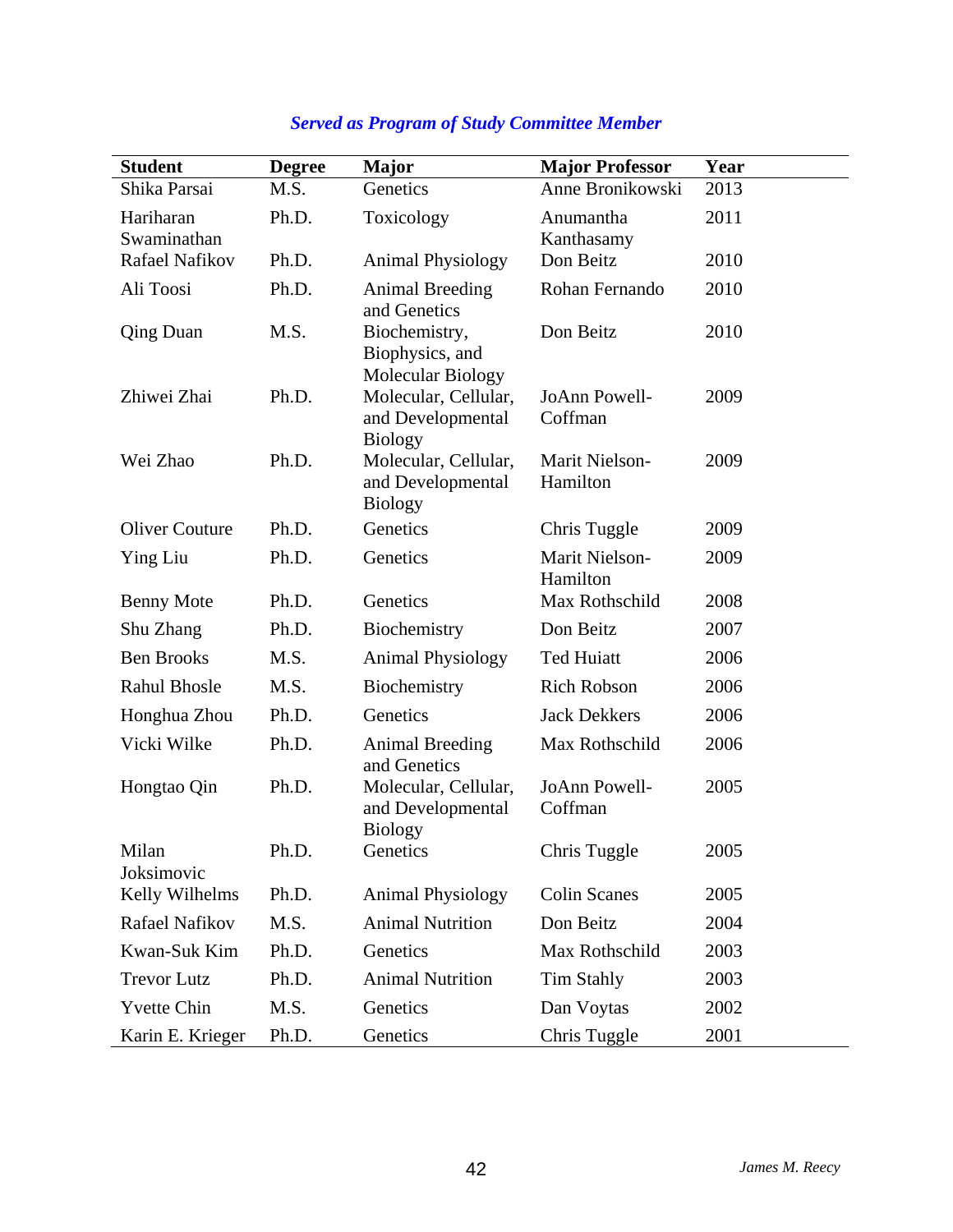| <b>Post Doctoral Fellow</b> | Year         | <b>Current Position</b>                                                |
|-----------------------------|--------------|------------------------------------------------------------------------|
| James Koltes                | 2010-Present | Post-doctoral fellow at Iowa<br><b>State University</b>                |
| Satyanarayana Rachagani     | 2006-2008    | Post-doctoral fellow at the<br>University of Nebraska-<br><b>Omaha</b> |
| Yingzhi XU                  | 2005-2006    | Post-doctoral at University<br>of Nebraska-Lincoln                     |
| Dr. Artur Rosa              | 2002-2003    | Research Scientist, Sao<br>Paulo, Brazil                               |
| Dr. David Henderson*        | 2002         | Biolife, Seattle, WA                                                   |

### **TRAINING AND MENTORING OF POST-DOCTORAL ASSOCIATES**

\*Co-Mentor with Dr. Dan Nettleton

### **TRAINING AND MENTORING OF Visiting Scientists**

| <b>Scientist</b>            | Year                   | <b>From</b>                                                                 |
|-----------------------------|------------------------|-----------------------------------------------------------------------------|
| Dr. Madhu Tantia            | 2004                   | National Bureau of Animal Genetics, India                                   |
| Dr. Ramesh Vijh             | 2004,2012              | National Bureau of Animal Genetics, India                                   |
| Dr. Dinesh Kumar            | 2003-2004<br>2007-2008 | National Bureau of Animal Genetics, India                                   |
| Dr. Bishnu Mishra           | 2002-2003,<br>2009     | National Bureau of Animal Genetics, India                                   |
| Dr. Susan Piripi            | 2006                   | Massey University, New Zealand                                              |
| Dr. Ranjit Kataria          | 2007, 2010             | National Bureau of Animal Genetics, India                                   |
| Dr. Kathy Parton            | 2007                   | Massey University, New Zealand                                              |
| Dr. Sharat Mehta            | 2009                   | National Research Center on Camel, India                                    |
| Dr. Gyanendra Guar          | 2009                   | Project Directorate on Cattle, India                                        |
| Dr. Anupama<br>Mukherjee    | 2009                   | National Research Center on Mithun, India                                   |
| Dr. Sabyasachi<br>Mukherjee | 2010                   | National Research Center on Mithun, India                                   |
| <b>Mahmoud Mohamed</b>      | 2009-2011              | Environmental Agricultural Science, Suez Canal<br>University                |
| Dr. Adel Hosseiny           | 2010                   | Department of Animal and Poultry Breeding, Desert<br>Research Center, Egypt |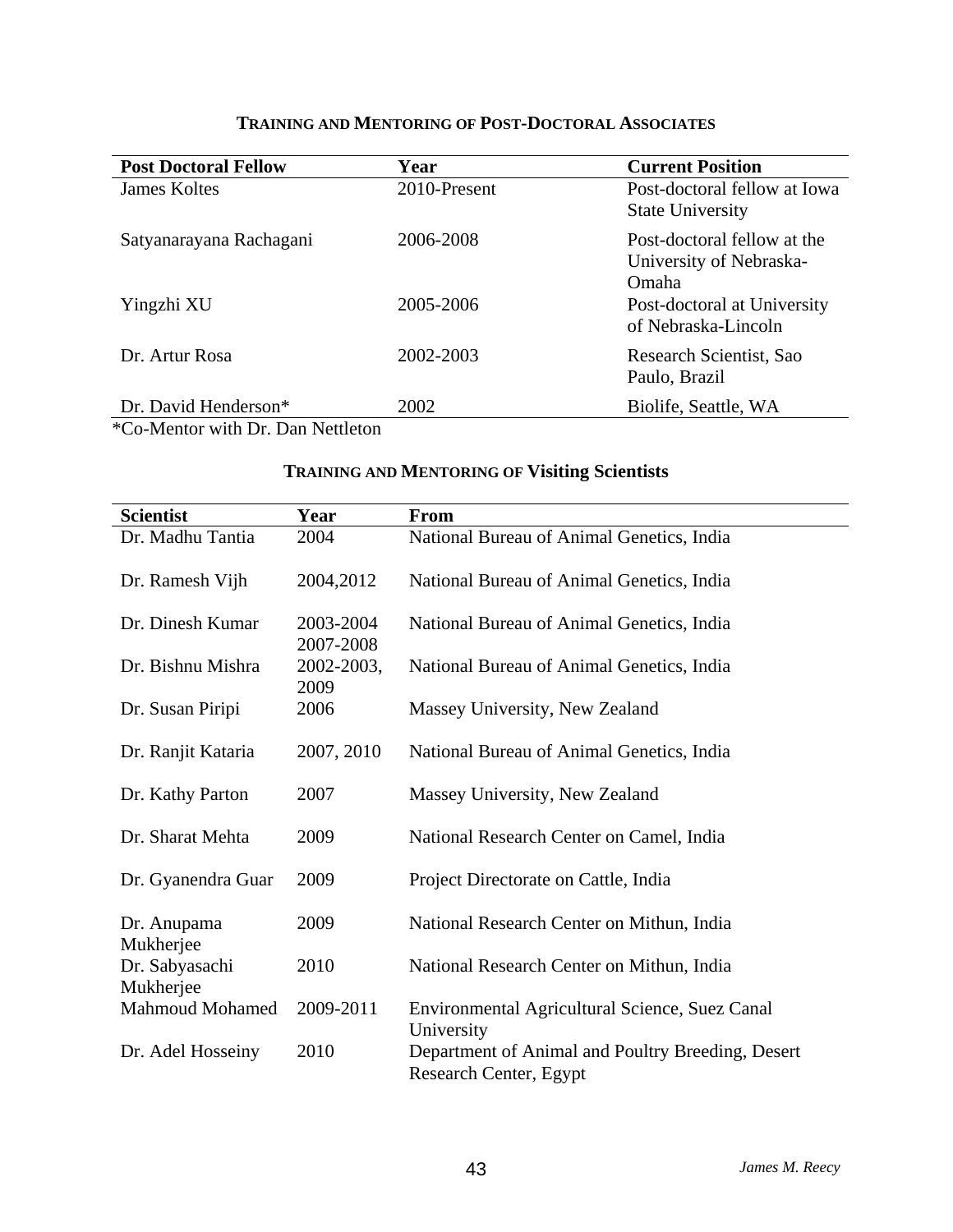| Dr. Atul Kolte       | 2010-2011 | National Institute of Animal Nutrition and Physiology.<br>Adugodi, Bangalore |
|----------------------|-----------|------------------------------------------------------------------------------|
| Dr. Srinivasa        | 2011      | Central Marine Fisheries Research Institute (CMFRI)                          |
| Ragahavan            |           | Indian Council of Agricultural Research (ICAR)<br>Cochin, India              |
| Dr. Thilak Pon       | 2011      |                                                                              |
| Jawah Koilpillai     |           | Madras Veterinary College, Chennai, India                                    |
| Dr. Chandra          | 2011      | Guru Angad Dev Veterinary and Animal Sciences                                |
| Mukhapadhyay         |           | University, Ludhiana, Punjab-141004; India                                   |
| Dr. Muhammad         | 2011-12   | University of Agriculture, Faisalabad; Pakistan                              |
| Saif-Ur-Rehman       |           |                                                                              |
| Dr. Cunling Jia      | 2012      | Northwest Agricultrueal and Forestry University,<br>Shaanxi, China           |
| <b>Aline Cesar</b>   | 2012-13   | University of Sao Paulo                                                      |
|                      |           |                                                                              |
| Priscila Oliveria    | 2013      | University of Sao Paulo                                                      |
|                      |           |                                                                              |
| Dr. Amit Kumar       | 2013      | Indian Veterinary Research Institute, ICAR, Iznatnigar,<br>India             |
| Dr. Sanjeev Sighn    | 2013      | National Bureau of Animal Genetics, ICAR, Karnal,<br>India                   |
| Dr. Mir Asif Iquebal | 2013      | Centre for Agricultural Bioinformatics, ICAR, Dehli,                         |
|                      |           | India                                                                        |
| Dr. Sharika Jaiswal  | 2013      | Centre for Agricultural Bioinformatics, ICAR, Dehli,                         |
|                      |           | India                                                                        |
| Dr. L. Leslie Prince | 2013      | Central Sheep and Wool Research Institute, ICAR,<br>Avikanagar, India        |
| Dr. Sajidkhan        | 2013      | Junagadh Agricultural University, Veraval, India                             |
| Yusufzai             |           |                                                                              |
| Dr. Rajendran        | 2013      | Tamil Nadu Veterinary and Animal Science University,                         |
| Ramanujam            |           | Chennai, India                                                               |
| Dr. Christine Baes   | 2013      | Bern University of Applied Sciences, Switzerland                             |
| Dr. Varun Sankhyan   | 2013      | CSKHPKV Palampur, India                                                      |

### **SERVICE IN PROFESSIONAL SOCIETIES, ORGANIZATIONS AND EVENTS**

| 2007-2009    | Organizing committee for Plant and Animal Genome meeting. San Diego,<br>CА            |
|--------------|---------------------------------------------------------------------------------------|
| 2003-Present | Bioinformatics Coordinator, National Sponsored Research Project $-8$ ;<br>USDA-CSREES |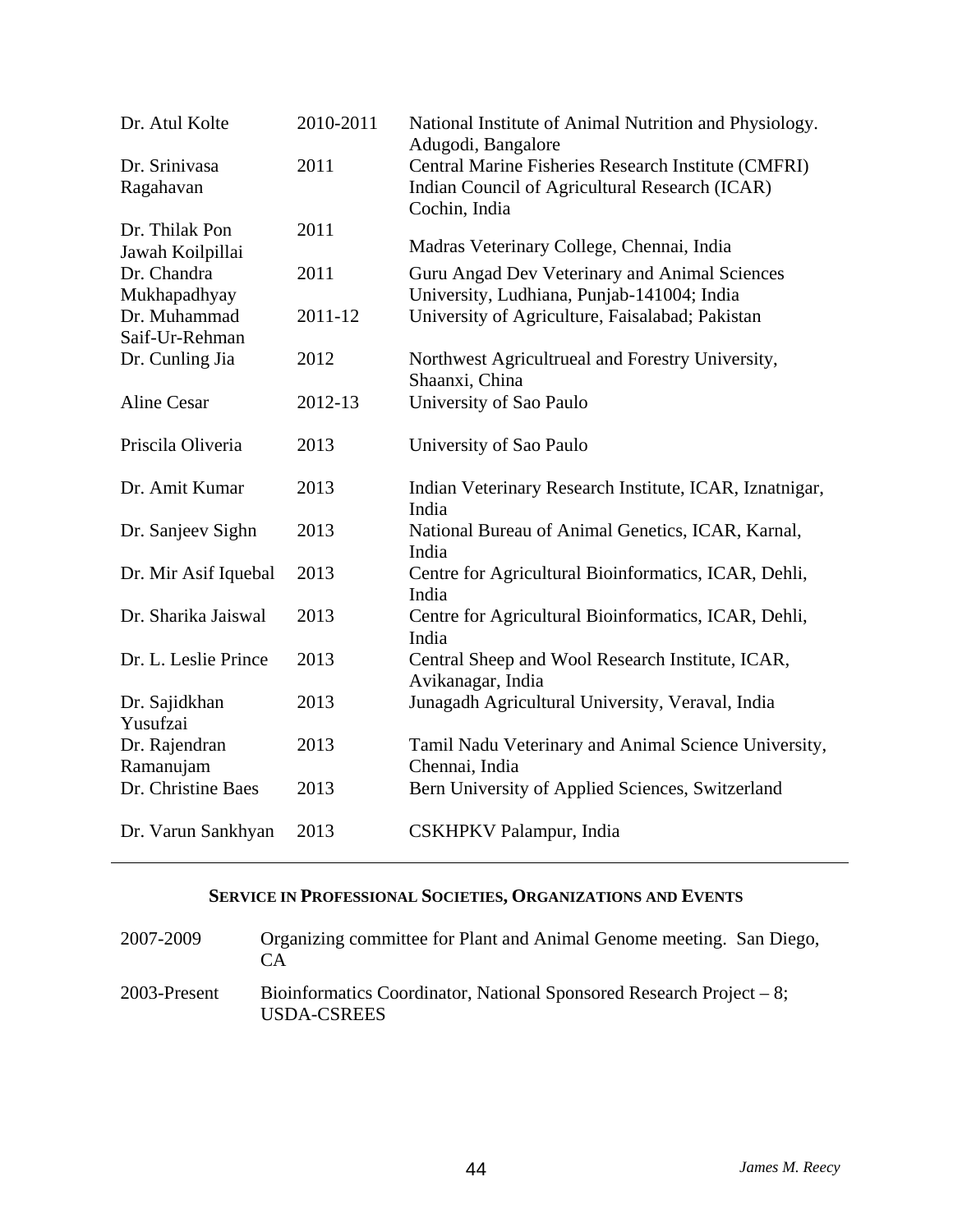| 2003-2007           | Midwest Section, American Society of Animal Science Academic<br>Quadrathalon Laboratory Practical Exam Coordinator, Ames, IA. Served as<br>coordinator to develop and administer a laboratory practical exam to students<br>from 16 universities in the annual contest. |
|---------------------|-------------------------------------------------------------------------------------------------------------------------------------------------------------------------------------------------------------------------------------------------------------------------|
| 2002, 2001,<br>2000 | Midwest Section, American Society of Animal Science Graduate Paper<br>Competition. Served on a panel of judges to evaluate presentations made by<br>M.S. and Ph.D. students. (Chair in 2002).                                                                           |

## **RESEARCH**

#### **GRANT ACTIVITY IS DIVIDED INTO LISTS IN WHICH THE CANDIDATE WAS EITHER THE PRINCIPAL INVESTIGATOR, CO-PRINCIPAL INVESTIGATOR OR COLLABORATOR (PRINCIPAL INVESTIGATOR IS LISTED FIRST).**

|    | <b>Principal Investigator</b>                                             |                                            |                                                                                   |                  |  |
|----|---------------------------------------------------------------------------|--------------------------------------------|-----------------------------------------------------------------------------------|------------------|--|
|    | <b>Investigators</b>                                                      | <b>Source</b>                              | <b>Title</b>                                                                      | Year             |  |
| 1. | <b>James Reecy</b>                                                        | <b>American Angus</b><br>Association       | Identification of<br>molecular markers for<br>carcass and meat quality<br>traits  | 2000             |  |
| 2. | <b>James Reecy</b>                                                        | Elanco                                     | Molecular mode of action<br>of ractopamine                                        | 2001             |  |
| 3. | <b>James Reecy</b>                                                        | American Heart<br>Association              | Repression of gene<br>expression by Tbx2<br>during heart formation                | $2001 -$<br>2004 |  |
| 4. | <b>James Reecy</b>                                                        | Cargill, Inc.                              | Development of<br>functional genomic<br>resources for cattle                      | $2001 -$<br>2004 |  |
| 5. | <b>James Reecy</b>                                                        | <b>USDA-NRICGP</b>                         | Identification of<br>molecular mechanisms<br>repressing skeletal muscle<br>growth | $2001 -$<br>2005 |  |
| 6. | <b>James Reecy,</b><br>Jack Dekkers,<br>Gene Rouse, and<br>Doyle Wilson   | <b>USDA-CSREES</b><br><b>Special Grant</b> | National beef cattle<br>evaluation consortium                                     | 2003-<br>2004    |  |
| 7. | <b>James Reecy,</b><br>Sue Lamont,<br>Max Rothschild,<br>and Chris Tuggle | <b>USDA-CSREES</b>                         | NRSP-8 database<br>coordinator                                                    | 2003-<br>2008    |  |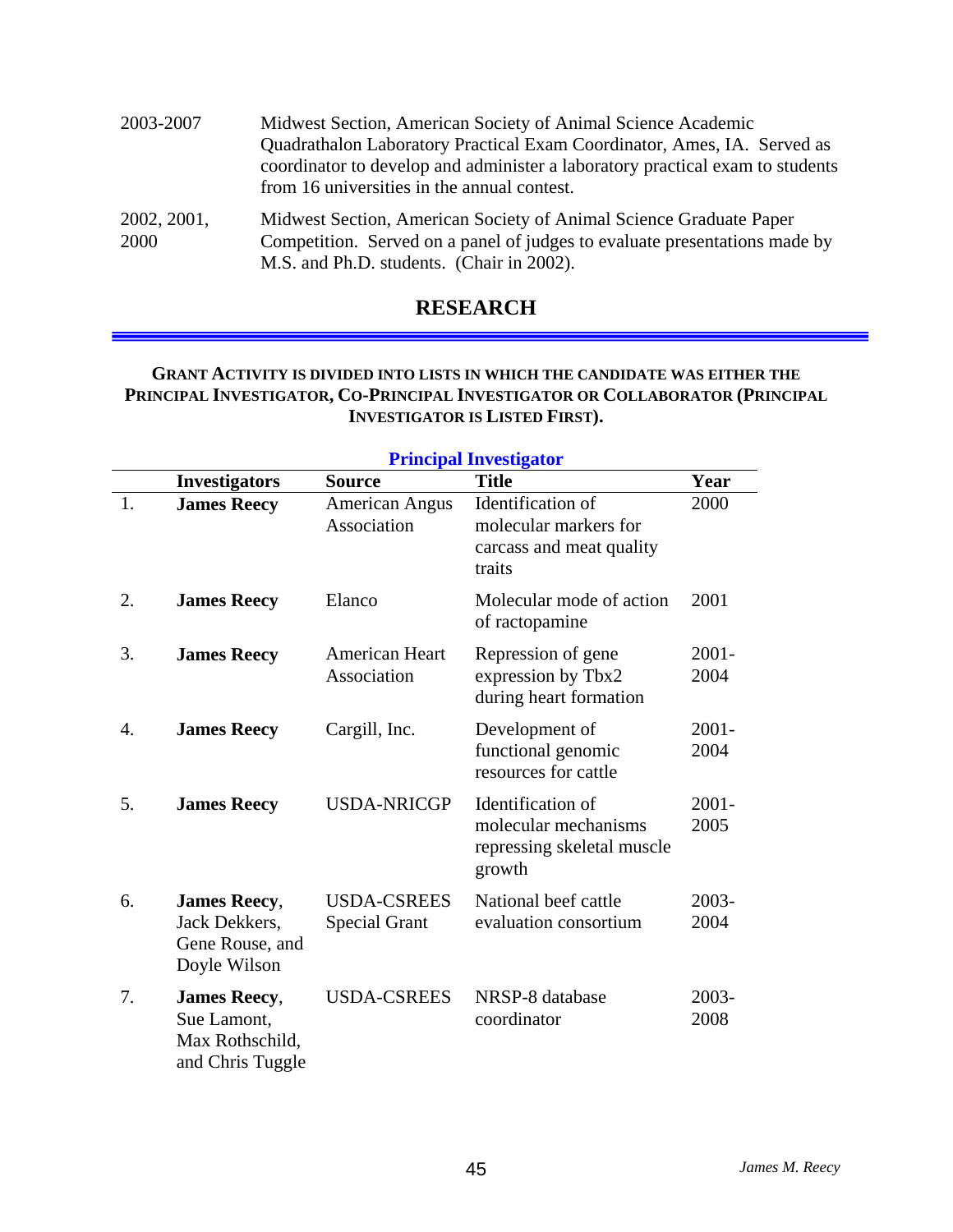| 8.  | <b>James Reecy</b>                                                                                          | <b>American Angus</b><br>Association                   | Dwarfism in American<br>Angus                                                                                     | 2004             |
|-----|-------------------------------------------------------------------------------------------------------------|--------------------------------------------------------|-------------------------------------------------------------------------------------------------------------------|------------------|
| 9.  | <b>James Reecy</b>                                                                                          | $ISU$ – Center for<br>Integrated<br>Animal<br>Genomics | Molecular mechanisms<br>regulating muscle growth<br>and meat quality                                              | 2004-<br>2006    |
| 10. | <b>James Reecy,</b><br>Rohan Fernando                                                                       | <b>USDA-CSREES</b><br><b>Special Grant</b>             | National beef cattle<br>evaluation consortium                                                                     | 2004-<br>2006    |
| 11. | <b>James Reecy,</b><br>Don Beitz                                                                            | National<br>Cattleman's Beef<br>Association            | A preliminary study on<br>variation in healthfulness<br>of beef from different<br>breeds                          | 2006             |
| 12. | <b>James Reecy</b>                                                                                          | <b>USDA-CSREES</b><br><b>Special Grant</b>             | National beef cattle<br>evaluation consortium                                                                     | 2006-<br>2007    |
| 13. | <b>James Reecy,</b><br>Jack Dekkers,<br>Elisabeth Huff-<br>Lonergan                                         | <b>USDA-NRI</b>                                        | Identification of modifier<br>genes of myostatin<br>affecting growth, body<br>composition, and gene<br>expression | 2006-<br>2009    |
| 14. | <b>James Reecy,</b><br>Dorian Garrick,<br>Rohan Fernando,<br>Donald Beitz                                   | <b>Pfizer Animal</b><br>Genetics                       | <b>Utilization of natural</b><br>genetic variation                                                                | $2007 -$<br>2011 |
| 15. | <b>James Reecy,</b><br>Elizabeth Huff-<br>Lonergan, Jack<br>Dekkers, Dorian<br>Garrick, Don<br>Beitz        | $ISU - Center for$<br>Integrated<br>Animal<br>Genomics | Molecular mechanisms<br>regulating muscle growth<br>and meat quality                                              | 2008-<br>2009    |
| 16. | <b>James Reecy,</b><br>Anne Kwitek,<br>Vasant Honavar                                                       | <b>USDA-NRI</b>                                        | Development of<br>bioinformatic resources to<br>transfer biological<br>information across species                 | 2008-<br>2012    |
| 17. | <b>James Reecy,</b><br>Sue Lamont,<br>Max Rothschild,<br>and Chris Tuggle                                   | <b>USDA-CSREES</b>                                     | NRSP-8 database<br>coordinator                                                                                    | 2008-<br>2013    |
| 18. | <b>James Reecy,</b><br>Elizabeth Huff-<br>Lonergan, Jack<br>Dekkers, Dorian<br>Garrick, Don<br><b>Beitz</b> | $ISU - Center for$<br>Integrated<br>Animal<br>Genomics | Molecular mechanisms<br>regulating muscle growth<br>and meat quality                                              | 2009-<br>2010    |
| 19. | <b>James Reecy</b>                                                                                          | National                                               | Tracking individual                                                                                               | 2010-            |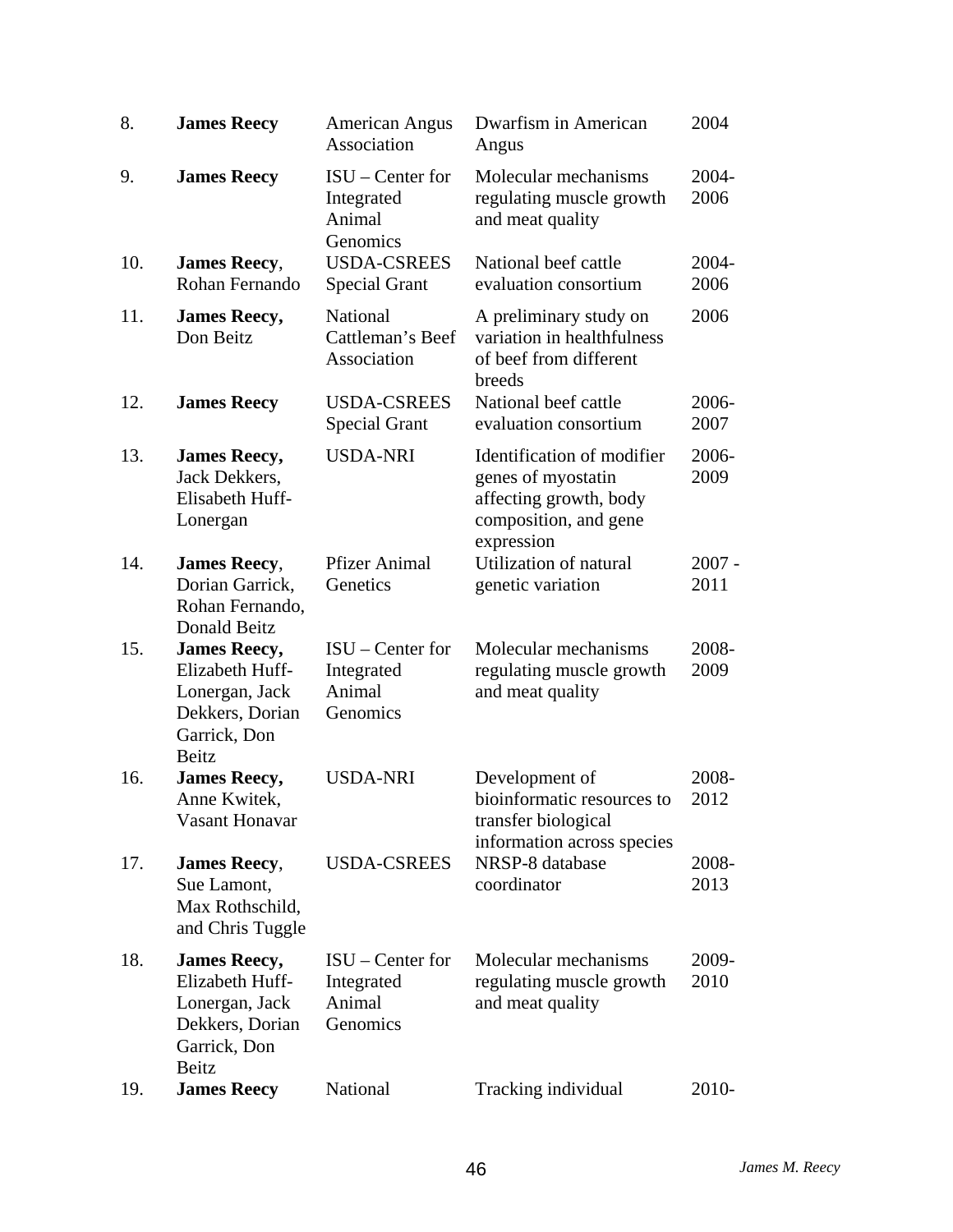|     |                                                                                          | <b>Cattlemen's Beef</b><br>Association                   | animal responses to<br>preconditioning vaccines,<br>is there a correlation<br>between management<br>strategies or individual<br>response to vaccination<br>and carcass quality. | 2011          |
|-----|------------------------------------------------------------------------------------------|----------------------------------------------------------|---------------------------------------------------------------------------------------------------------------------------------------------------------------------------------|---------------|
| 20. | <b>James Reecy,</b>                                                                      | $ISU$ – Center for                                       | Molecular mechanisms                                                                                                                                                            | 2011-         |
|     | Dorian Garrick,<br>Don Beitz                                                             | Integrated<br>Animal<br>Genomics                         | regulating muscle growth<br>and meat quality                                                                                                                                    | 2012          |
| 21. | <b>James Reecy,</b>                                                                      | <b>USDA-CSREES-</b>                                      | An IntegrateD                                                                                                                                                                   | 2012-         |
|     | Dorian Garrick,                                                                          | <b>SERD</b>                                              | <b>Educational Approach</b>                                                                                                                                                     | 2017          |
|     | <b>Susan Lamont</b>                                                                      | <b>National Needs</b><br><b>Fellowship Grant</b><br>2012 | (IDEA): Combined<br>Computational and<br>Genomics Education in<br>Livestock                                                                                                     |               |
| 22. | <b>James Reecy</b>                                                                       | <b>Pfizer Animal</b>                                     | Association between the                                                                                                                                                         | 2012-         |
|     |                                                                                          | Health                                                   | fecal microbiome and<br>growth and carcass traits<br>in beef cattle                                                                                                             | 2013          |
| 23. | <b>James Reecy,</b><br>Sue Lamont,<br>Max Rothschild,<br>Chris Tuggle,<br>Fiona McCarthy | <b>USDA-CSREES</b>                                       | NRSP-8 database<br>coordinator                                                                                                                                                  | 2008-<br>2013 |
| 24. | <b>James Reecy</b>                                                                       | Department of<br><b>Animal Science</b>                   | Determining the extent to<br>which resident fecal<br>microbial populations are<br>associated with growth<br>and carcass traits in cattle                                        | 2012-<br>2013 |
| 25. | <b>James Reecy,</b><br>Matt Vaghn, Dan<br>Stanzione                                      | <b>USDA-NIFA</b>                                         | Development of systems<br>informatics tools to<br>accelerate livestock<br>genomics                                                                                              | 2013-<br>2016 |
| 26. | <b>James Reecy,</b><br>Dorian Garrick,                                                   | <b>USDA-NIFA</b>                                         | <b>Enhancing Host Genetic</b><br><b>Resistance to Bovine</b>                                                                                                                    | 2013-<br>2016 |
|     | Julia Ridpath,<br><b>Tim Smith</b>                                                       |                                                          | <b>Respiratory Disease</b><br>Complex                                                                                                                                           |               |
| 27. | <b>James Reecy,</b>                                                                      | National                                                 | <b>Collaborative Research</b>                                                                                                                                                   | 2013-         |
|     | Muhammad<br>Moaeen-ud-Din                                                                | Academy of<br>Science                                    | for Genetic Conservation<br>and Improvement of<br>Pakistani Goats                                                                                                               | 2016          |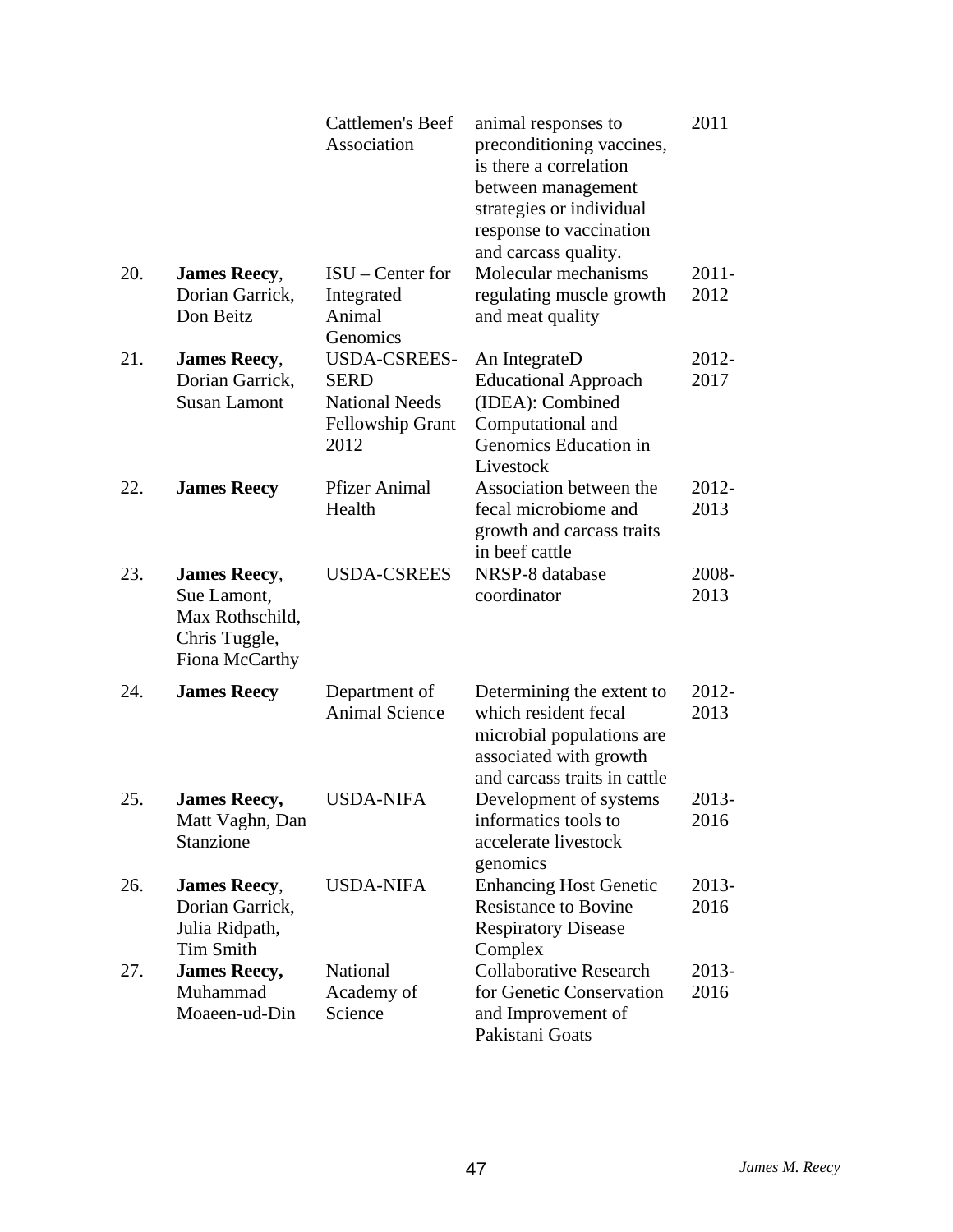|     | <b>Investigators</b>                                                                                        | <b>Source</b>                                                                  | <b>Title</b>                                                                                                                                             | Year             |
|-----|-------------------------------------------------------------------------------------------------------------|--------------------------------------------------------------------------------|----------------------------------------------------------------------------------------------------------------------------------------------------------|------------------|
| 28. | Don Beitz,<br>Allen Trenkle,<br><b>James Reecy,</b><br>Jeff Berger,<br>Travis Knight,<br>and Amiee<br>Wertz | Center for<br>Designing Foods<br>in Nutrition                                  | Redesigning beef cattle to<br>have a more healthful fatty<br>acid composition                                                                            | 2002-<br>2004    |
| 29. | Roger Wise,<br><b>James Reecy,</b><br>Chris Tuggle,<br>and Steve<br>Whitham                                 | <b>National Science</b><br>Foundation                                          | Acquisition of Affymetrix<br>GeneChip microarray<br>instrumentation                                                                                      | 2002-<br>2007    |
| 30. | Don Beitz and<br><b>James Reecy</b>                                                                         | ISU College of<br>Agriculture                                                  | Microarray analysis of gene<br>expression in response to<br>fatty liver and glucagon<br>treatment                                                        | 2003-<br>2004    |
| 31. | Carolyn Komar<br>and <b>James</b><br><b>Reecy</b>                                                           | <b>ISU</b> University<br><b>Research Grant</b>                                 | Regulation of gene<br>expression in the ovary by<br>PPARgamma                                                                                            | 2003-<br>2004    |
| 32. | Chris Tuggle,<br><b>James Reecy,</b><br>Rod Geisert,<br>and Joan<br>Lunney                                  | USDA/CSREES/<br><b>NRICGP</b>                                                  | Identifying molecular<br>genetic mechanisms<br>controlling pig litter size:<br>Expression profiling of<br>peri-implantation conceptus<br>and endometrium | 2003-<br>2006    |
| 33. | <b>James Reecy</b><br>and Elizabeth<br>Huff-Lonergan                                                        | $ISU$ – Center for<br><b>Integrated Animal</b><br>Genomics                     | Molecular mechanisms<br>controlling cardiac and<br>skeletal muscle growth and<br>development                                                             | 2004-<br>2006    |
| 34. | Vasant<br>Honovar,<br><b>James Reecy</b>                                                                    | $ISU$ – Center for<br><b>Integrated Animal</b><br>Genomics                     | Proposal for collaborative<br>building environment of<br>animal trait                                                                                    | $2005 -$<br>2006 |
| 35. | Elizabeth Huff-<br>Lonergan and<br><b>James Reecy</b>                                                       | <b>Iowa State</b><br>University-Special<br><b>Research Initiation</b><br>Grant | Identification of<br>differentially expressed<br>proteins in a model of<br>enhanced skeletal muscle<br>growth                                            | $2005 -$<br>2006 |

# **Co-Principal Investigator**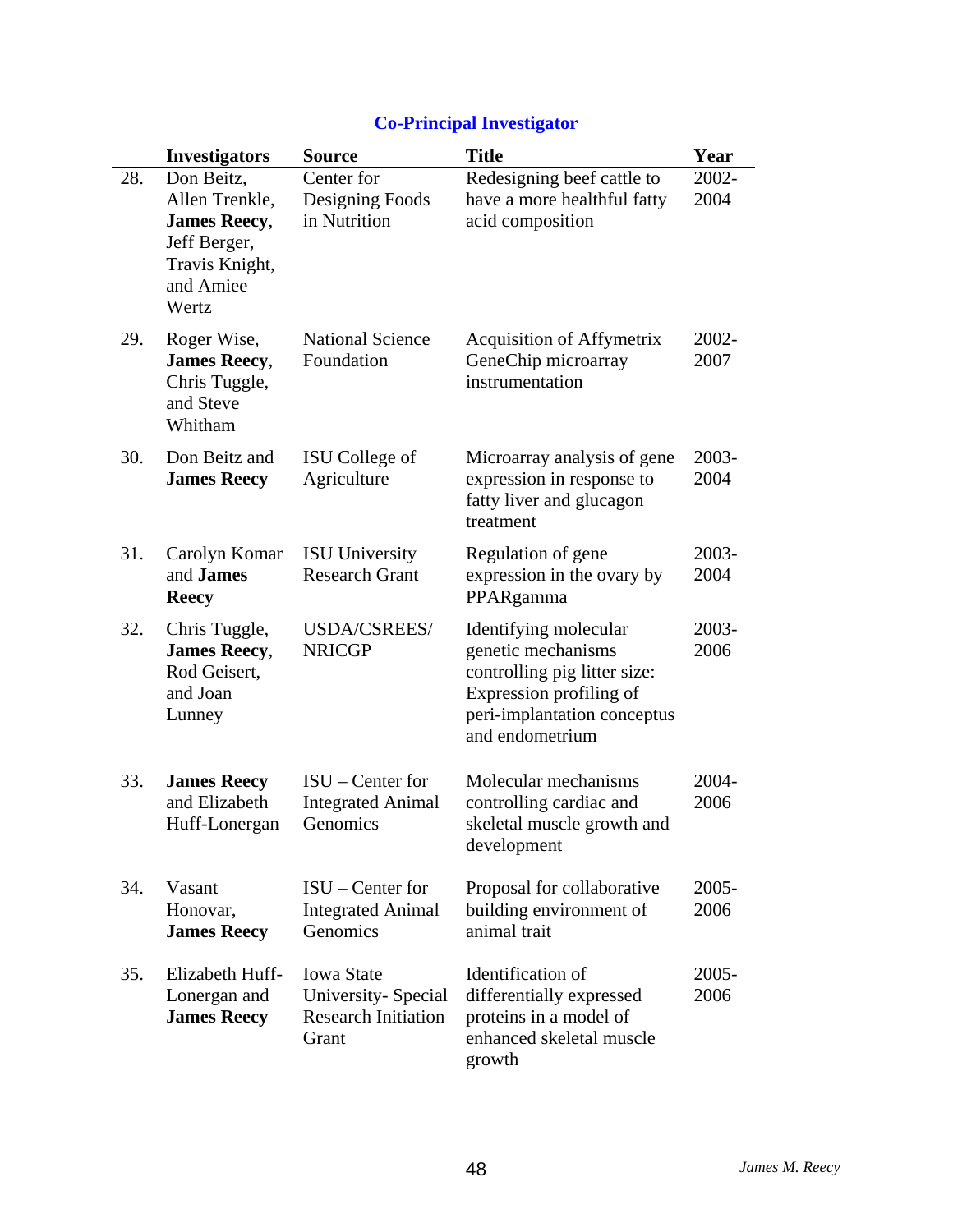| 36. | Donald Beitz,<br>Travis Knight,<br><b>James Reecy,</b><br>Diane Moody,<br>and P. Jeffrey<br>Berger                         | Center for<br>Designing Foods<br>in Nutrition                                                                                       | Improving the healthfulness<br>of milk fatty acid<br>composition by identifying<br>markers for selection                                           | 2005-<br>2006    |
|-----|----------------------------------------------------------------------------------------------------------------------------|-------------------------------------------------------------------------------------------------------------------------------------|----------------------------------------------------------------------------------------------------------------------------------------------------|------------------|
| 37. | Jerry Taylor,<br>Eric Antoniou,<br>Christine Elsik,<br>Scott<br>Fahrenkrug,<br><b>James Reecy</b><br><b>Russ Wolfinger</b> | USDA/CSREES/<br><b>NRICGP</b>                                                                                                       | Construction,<br>characterization, and<br>application of a bovine<br>oligonucleotide microarray                                                    | $2005 -$<br>2007 |
| 38. | Don Beitz,<br><b>James Reecy,</b><br>Travis Knight,<br>Alan Trenkle,<br>Jenny Minick                                       | <b>USDA-NRI</b>                                                                                                                     | Genetic analysis of fatty<br>acid composition of beef<br>and milk developing tools<br>for use in selection                                         | $2005 -$<br>2008 |
| 39. | Chris Tuggle,<br><b>James Reecy,</b><br>Qijing Zhang,<br>Lisa Nolan                                                        | <b>USDA/CSREES/</b><br>HEP - Food and<br>Agricultural<br><b>Sciences National</b><br><b>Needs Graduate</b><br>Fellowship<br>program | National needs training<br>grant in animal molecular<br>biology, genomics, and<br>bioinformatics                                                   | $2005 -$<br>2008 |
| 40. | Max<br>Rothschild,<br><b>James Reecy</b>                                                                                   | <b>Iowa State</b><br>University                                                                                                     | Uganda animal breeding<br>and production project                                                                                                   | 2006             |
| 41. | Joan Lunney,<br>Bob Rowland,<br><b>James Reecy</b>                                                                         | <b>National Pork</b><br><b>Board</b>                                                                                                | PRRS host genetics<br>consortium: A proposal to<br>develop a consortium to<br>study the role of host<br>genetics and resistance to<br><b>PRRSV</b> | 2008-<br>2009    |
| 42. | Milt Thomas,<br>Rohan<br>Fernando, John<br>Pollak, Bob<br>Weber,<br><b>James Reecy</b>                                     | <b>USDA-NRI</b>                                                                                                                     | Identification of molecular<br>markers to improve fertility<br>in beef cattle                                                                      | 2008-<br>2010    |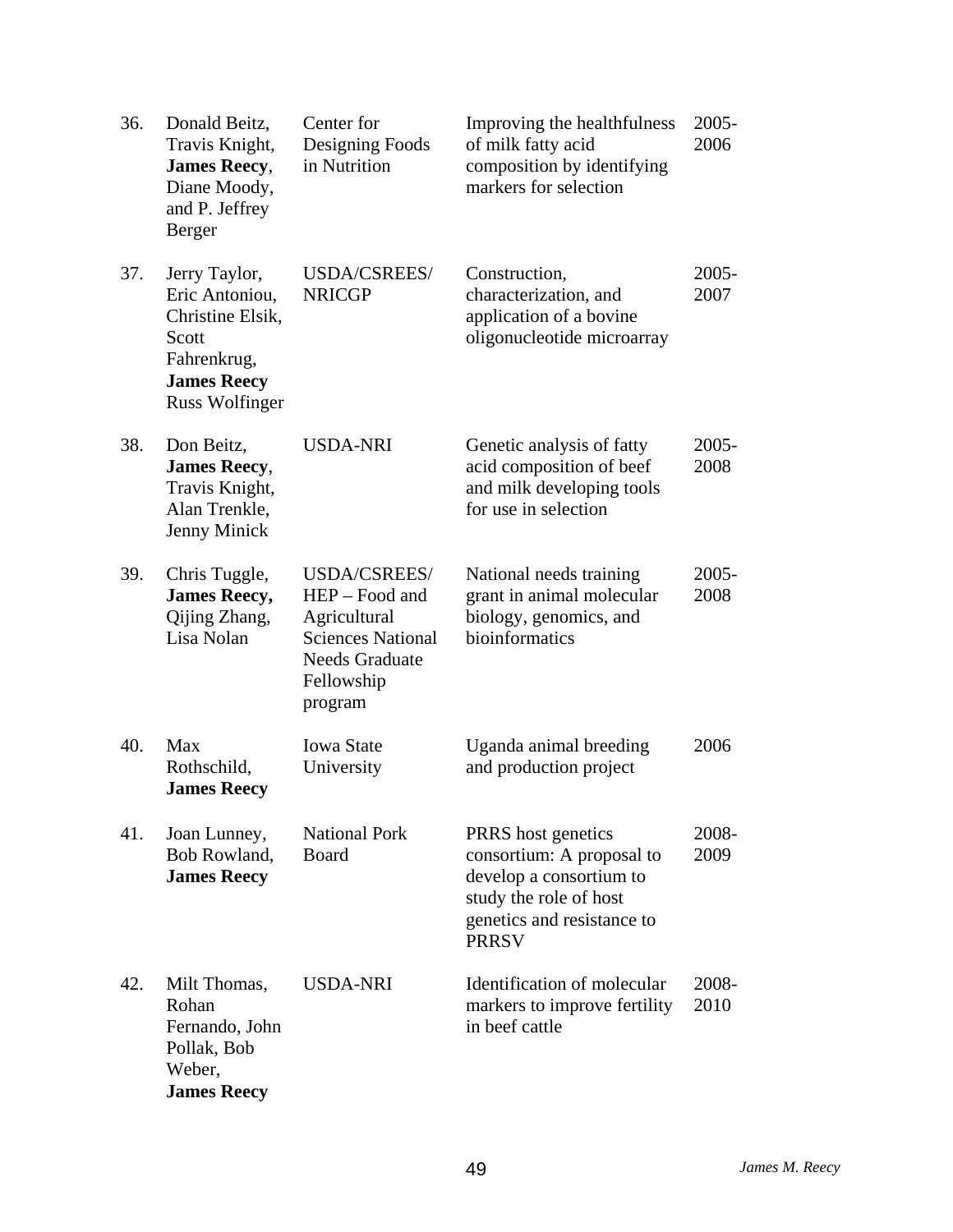| 43. | Joan Lunney,<br>Bob Rowland,<br><b>James Reecy</b>                                                                                   | <b>National Pork</b><br>Board                                     | PRRS host genetics<br>consortium: A proposal to<br>develop a consortium to<br>study the role of host<br>genetics and resistance to<br><b>PRRSV</b>            | 2009-<br>2010    |
|-----|--------------------------------------------------------------------------------------------------------------------------------------|-------------------------------------------------------------------|---------------------------------------------------------------------------------------------------------------------------------------------------------------|------------------|
| 44. | Amanda<br>Weaver, Aimee<br>Wertz, Robbi<br>Pritchard,<br><b>James Reecy</b>                                                          | <b>USDA-AFRI</b>                                                  | Impact of maternal nutrition<br>on expression of genes<br>regulating offspring growth,<br>carcass composition, and<br>meat quality                            | 2009-<br>2013    |
| 45. | Joan Lunney,<br>Bob Rowland,<br><b>James Reecy</b>                                                                                   | <b>National Pork</b><br>Board                                     | PRRS host genetics<br>consortium: A proposal to<br>develop a consortium to<br>study the role of host<br>genetics and resistance to<br><b>PRRSV</b>            | 2010-<br>2011    |
| 46. | Joshua Selsby,<br><b>James Reecy</b>                                                                                                 | $ISU$ – Center for<br><b>Integrated Animal</b><br>Genomics        | mRNA expression in early<br>dystrophin-deficiency                                                                                                             | $2011 -$<br>2012 |
| 47. | Amanda<br>Ramer-Tait,<br><b>James Reecy</b>                                                                                          | College of<br>Veterinary<br>Medicine Seed<br><b>Grant Program</b> | Elucidating the role of $CD4^+T$<br>cells during host immune<br>responses to commensal<br>gastrointestinal microbiota                                         | $2011 -$<br>2012 |
| 48. | <b>J. Dekkers</b><br>R. Fernando<br>C. Tuggle<br>J. Reecy                                                                            | Genome Canada                                                     | Canadian Component of the<br><b>PRRS Host Genetics</b><br>Consortium                                                                                          | $2011 -$<br>2012 |
| 49. | Joan Lunney,<br><b>James Reecy</b>                                                                                                   | <b>National Pork</b><br>Board                                     | <b>PRRS Host Genetics</b><br>Consortium: A proposal to<br>continue consortium work<br>to study the role of host<br>genetics and resistance to<br><b>PRRSV</b> | 2012-<br>2013    |
| 50. | Jack Dekkers,<br>Chris Tuggle,<br>Joan Lunney,<br>Bob Rowland,<br><b>James Reecy,</b><br>Andrea Wilson,<br>Montserrat<br>Torremorell | <b>USDA-AFRI</b>                                                  | Genetically Improving<br>Resistance of Pigs to PRRS<br>Infection                                                                                              | 2012-<br>2015    |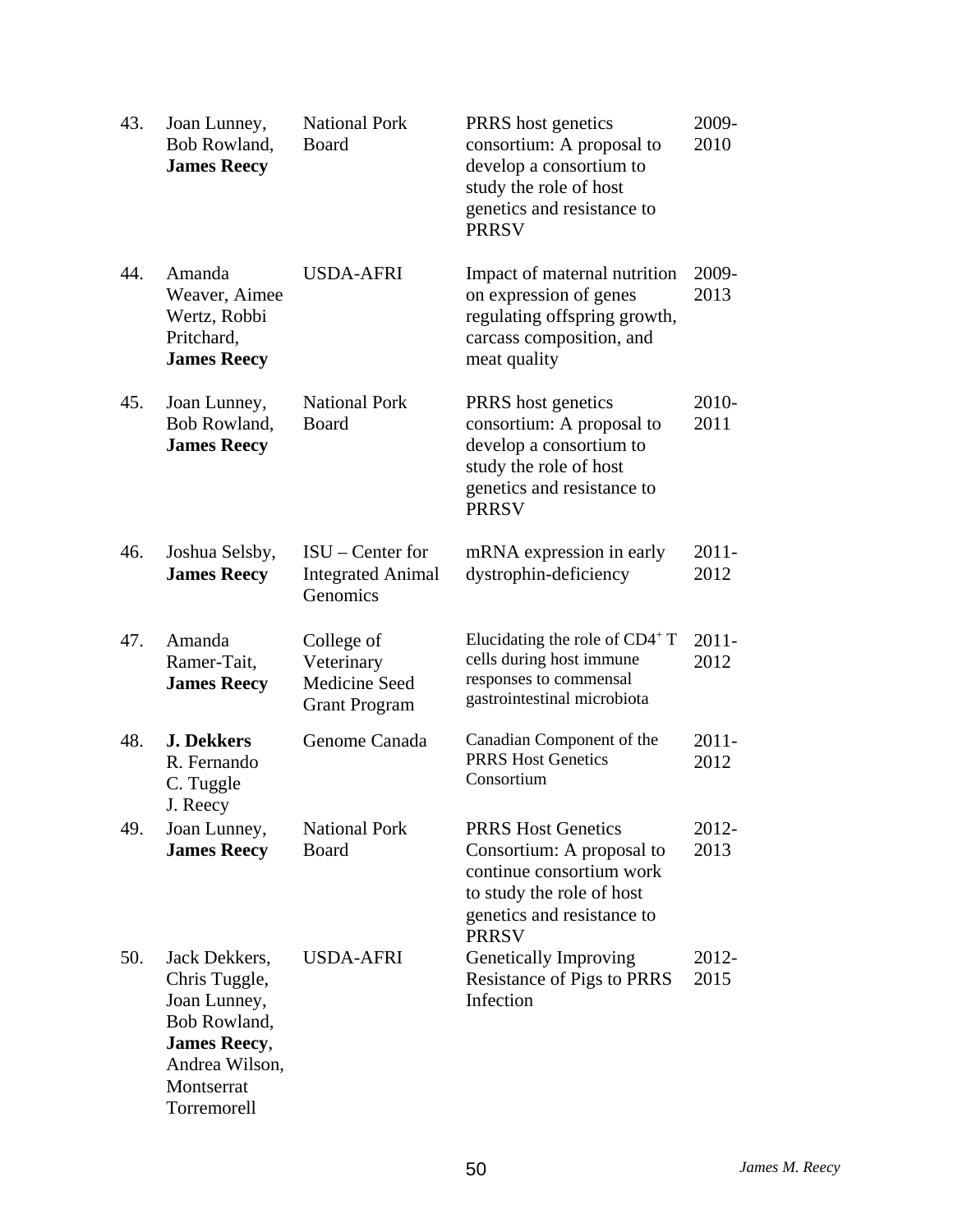| 51. | Dorian Garrick,<br>Jack Dekkers, | USDA-AFRI | <b>Enhanced Bioinformatics to</b><br><b>Implement Genomic</b> | 2012-<br>2013 |
|-----|----------------------------------|-----------|---------------------------------------------------------------|---------------|
|     | Rohan Fernando,                  |           | Selection                                                     |               |
|     | <b>James Reecy,</b>              |           | $(e-BIGS)$                                                    |               |
|     | Max Rothschild,                  |           |                                                               |               |
|     | Bruce Golden                     |           |                                                               |               |

|                |                                                                                                                                    | <b>Collaborative Investigator</b>                                                                             |                                                                                                                     |                  |
|----------------|------------------------------------------------------------------------------------------------------------------------------------|---------------------------------------------------------------------------------------------------------------|---------------------------------------------------------------------------------------------------------------------|------------------|
|                | <b>Investigators</b>                                                                                                               | <b>Source</b>                                                                                                 | <b>Title</b>                                                                                                        | Year             |
| $\mathbf{1}$   | Chris Tuggle (Co-PI)<br><b>Susan Carpenter</b><br>(Co-PI), Ten<br>Collaborators<br>including James<br><b>Reecy</b>                 | USDA/CSREES/HEP-<br>Food and Agricultural<br><b>Sciences National Needs</b><br>Graduate Fellowship<br>program | <b>USDA</b> national<br>needs animal<br>biotechnology<br>fellowship                                                 | 1999-<br>2004    |
| $\overline{2}$ | Chris Tuggle (Co-PI)<br><b>Susan Carpenter</b><br>(Co-PI), Hal Stern<br>(Co-PI) and Thirty<br>Collaborators<br>including Dr. Reecy | <b>USDA-IFAFS-MGET</b>                                                                                        | Graduate<br>training in<br>computational<br>biology for<br>animal<br>agriculture                                    | $2001 -$<br>2005 |
| 3              | Chris Tuggle (Co-PI)<br><b>Susan Carpenter</b><br>(Co-PI), Ten<br>Collaborators<br>including Dr. Reecy                             | USDA/CSREES/HEP-<br>Food and Agricultural<br><b>Sciences National Needs</b><br>Graduate Fellowship<br>program | <b>USDA</b> national<br>needs animal<br>biotechnology<br>fellowship                                                 | 2002-<br>2007    |
| $\overline{4}$ | <b>Jack Dekkers</b><br>Dan Nettleton<br>Rohan Fernando<br>Max Rothschild, Ten<br>Collaborators<br>including Dr. Reecy              | <b>USDA-CSREES-SERD</b><br><b>National Needs</b><br><b>Fellowship Grant</b><br>2006-04320                     | Training in the<br>development<br>and application<br>of quantitative<br>methods and<br>tools for animal<br>genomics | 2006-<br>2011    |
| 5              | <b>Jack Dekkers</b><br>Dan Nettleton<br>Rohan Fernando<br>Max Rothschild, Ten<br>Collaborators<br>including Dr. Reecy              | <b>USDA-CSREES-SERD</b><br><b>National Needs</b><br><b>Fellowship Grant</b><br>2008                           | Training in the<br>development<br>and application<br>of quantitative<br>methods and<br>tools for animal<br>genomics | 2008-<br>2013    |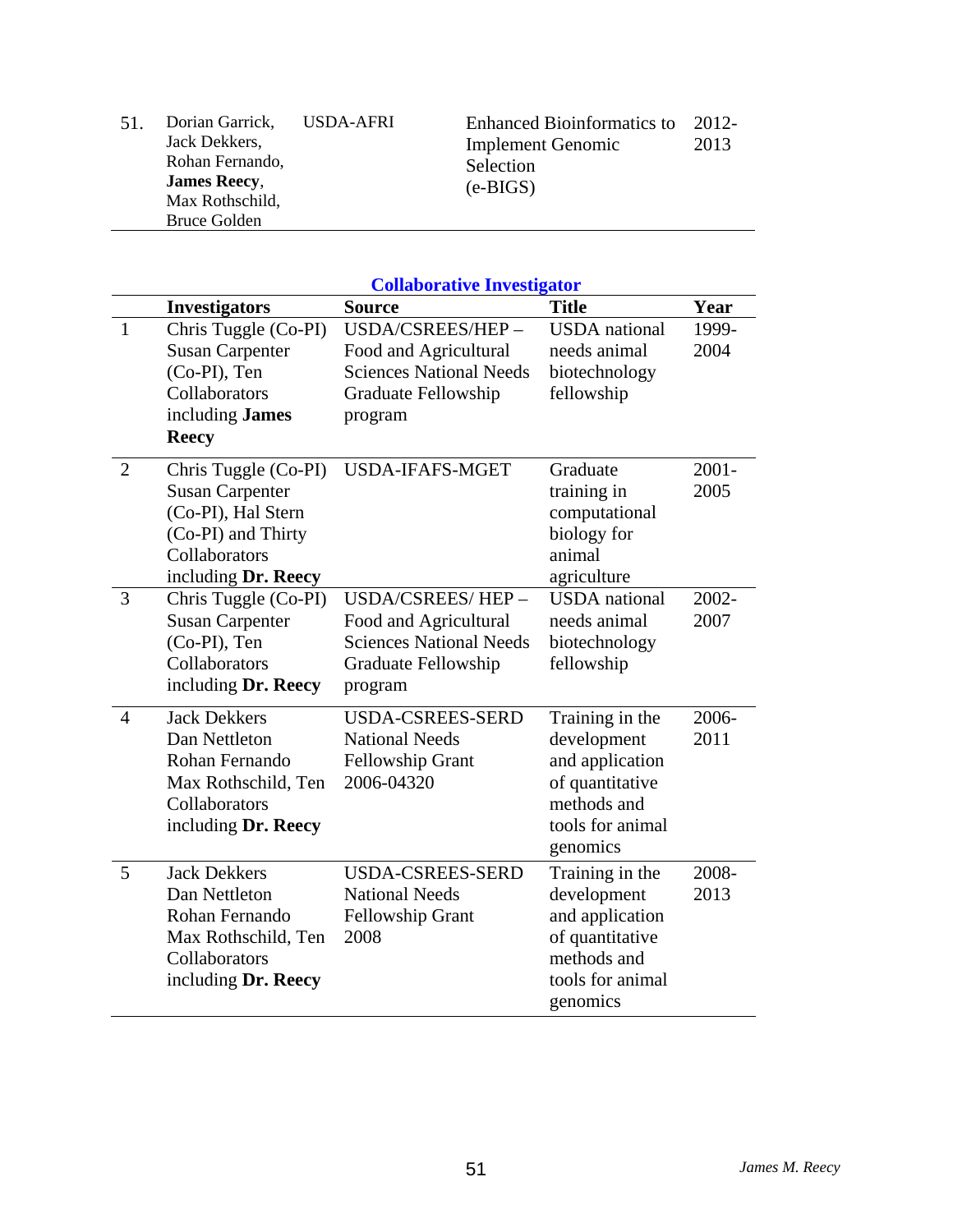| 6 | <b>Sue Lamont</b><br>Max Rothschild<br>Chris Tuggle, Ten<br>Collaborators | USDA-CSREES-SERD<br><b>National Needs</b><br><b>Fellowship Grant</b><br>2011 | Training in the<br>development<br>and application<br>of quantitative |
|---|---------------------------------------------------------------------------|------------------------------------------------------------------------------|----------------------------------------------------------------------|
|   | including Dr. Reecy                                                       |                                                                              | methods and                                                          |
|   |                                                                           |                                                                              | tools for animal                                                     |
|   |                                                                           |                                                                              | genomics                                                             |
|   | Diane Spurlock                                                            | <b>USDA-CSREES-SERD</b>                                                      | Training in the                                                      |
|   | Max Rothschild                                                            | <b>National Needs</b>                                                        | development                                                          |
|   |                                                                           | <b>Fellowship Grant</b>                                                      | and application                                                      |
|   |                                                                           | 2013                                                                         | of quantitative                                                      |
|   |                                                                           |                                                                              | methods and                                                          |
|   |                                                                           |                                                                              | tools for animal                                                     |
|   |                                                                           |                                                                              | genomics                                                             |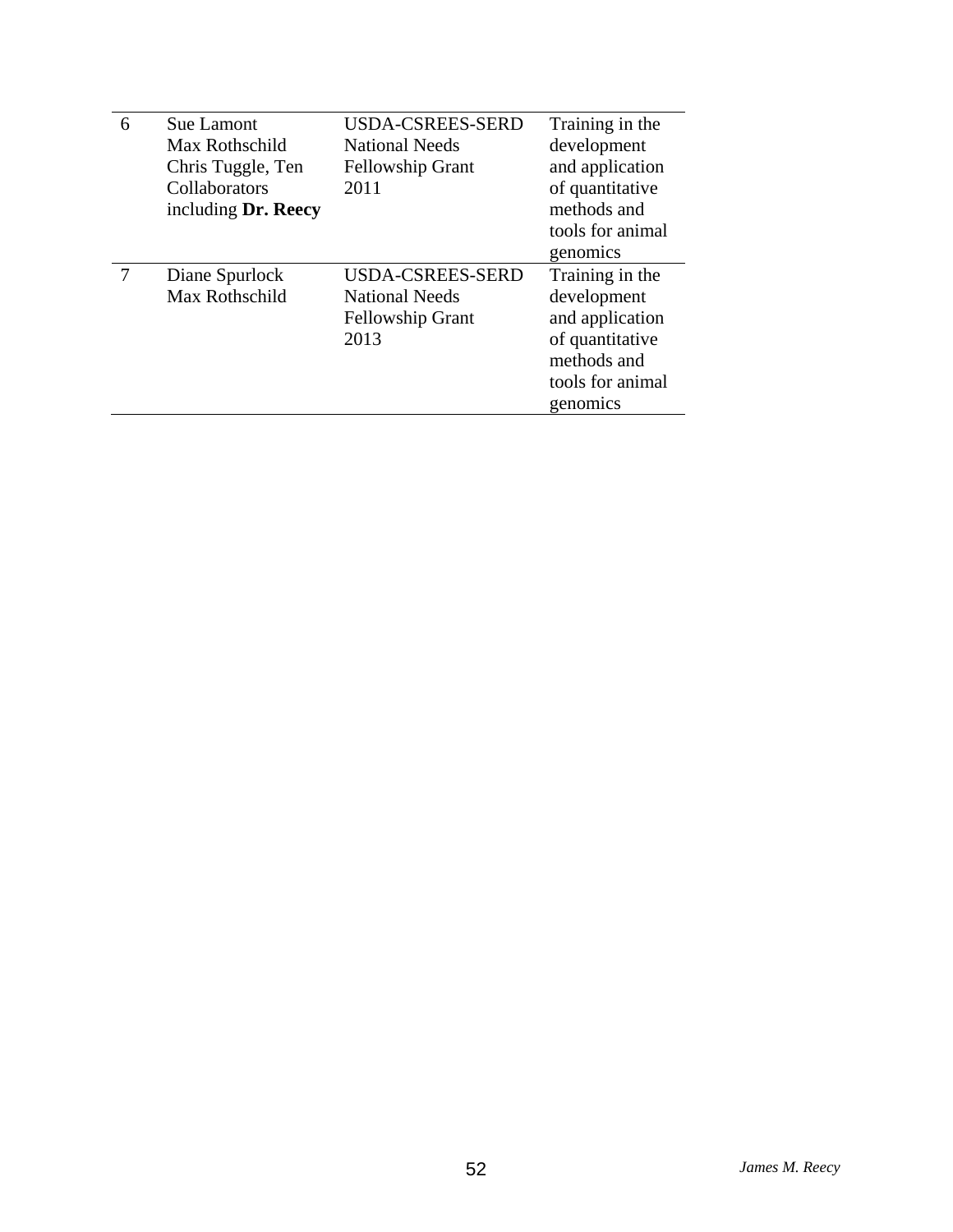#### **LEADERSHIP POSITIONS**

#### *Director of the Office of Biotechnology*.

The candidate is the Director of the Office of Biotechnology at Iowa State University. The Office oversees 13 core biotechnology related facilities ranging from DNA to protein to metabolites to bioinformatics. The annual budget of the Office of Biotechnology is approximately \$4.5 million. As director, Dr. Reecy reports directly to the Vice President of Research an Economic Development. In 2009, Dr. Reecy headed a taskforce to review all biotechnology related core facilities, which has resulted in the transfer of one core facility (Proteomics) from the Plant Science Institute to the Office of Biotechnology, discontinuing one facility (Affymetrix GeneChip) and starting a new facility (Genome Informatics).

#### *National Research Sponsored Program-8 (USDA/CSREES) Database Coordinator*.

The candidate is leading a collaborative effort with Drs. Sue Lamont, Max Rothschild, and Chris Tuggle. This national coordinator position is to promote, develop, and implement bioinformatic and database activities in domestic animal species, such as beef and dairy cattle, sheep, swine, chickens, turkeys, horses, and fish.

#### **EXTENSION/PROFESSIONAL PRACTICE**

National Beef Cattle Evaluation Consortium (2003 – Present)

The candidate has served as one of five academic members on the Board of Directors. The mission of the Consortium is to (1) develop and implement improved methodologies and technologies for genetic evaluation of beef cattle for the purpose of maximizing the impact genetic programs have on the economic viability, international competitiveness, and sustainability of U.S. beef cattle producers and to (2) provide consumers with affordable and healthy beef products.

John M. Airy Beef Cattle Symposium May 2003, January 2006, January 2008

The candidate served as the Chair of the organizing committee (Included S. Lamont, M. Rothschild, and D. Strohbehn). The symposium series has featured invited talks on beef cattle and swine quantitative and molecular genetics, and has been attended by approximately 400 individuals representing more than 20 countries.

Integration of Structural and Functional Genomics. September 22-25, 2005

The candidate served as a member of the organizing committee (Included C. Tuggle, V. Honavar, J. Dekkers, M. Nilson-Hamilton). The symposium featured 23 invited talks on structural and functional genomics, and was attended by approximately 140 individuals.